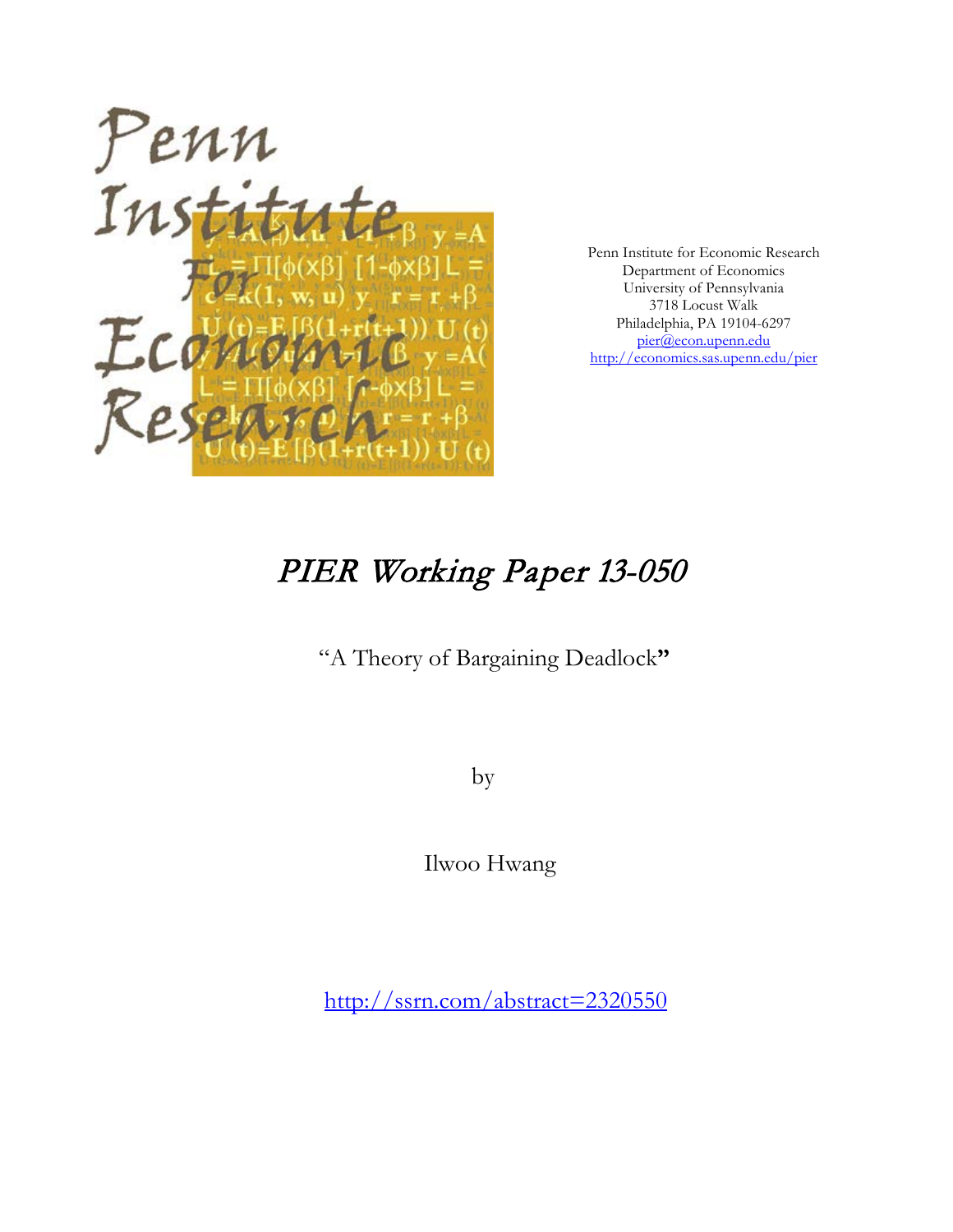# A Theory of Bargaining Deadlock<sup>®</sup>

Ilwoo Hwang†

September 3, 2013

#### **Abstract**

I study a dynamic one-sided-offer bargaining model between a seller and a buyer under incomplete information. The seller knows the quality of his product while the buyer does not. During bargaining, the seller randomly receives an outside option, the value of which depends on the hidden quality. If the outside option is sufficiently important, there is an equilibrium in which the uninformed buyer fails to learn the quality and continues to make the same randomized offer throughout the bargaining process. As a result, the equilibrium behavior produces an outcome path that resembles the outcome of a *bargaining deadlock* and its resolution. The equilibrium with deadlock has inefficient outcomes such as a delay in reaching an agreement and a breakdown in negotiations. Bargaining inefficiencies do not vanish even with frequent offers, and they may exist when there is no static adverse selection problem. Under stronger parametric assumptions, the equilibrium with deadlock is unique under a monotonicity criterion, and all equilibria exhibit inefficient outcomes.

Keywords: bargaining game, asymmetric information, bargaining deadlock, delay, failure of learning, Coase conjecture.

JEL Classification number: C78, D82, D83.

<sup>⇤</sup>I am especially grateful to George Mailath for his consistent encouragement. Itay Goldstein, Andy Postlewaite, and Yuichi Yamamoto gave valuable comments. I also thank Aislinn Bohren, Tri Vi Dang, Eduardo Faingold, KyungMin (Teddy) Kim, Sangmok Lee, Anqi Li, Fei Li, Qingmin Liu, Antonio Merlo, Marek Pycia, Tymofiy Mylovanov, and the participants in the UPenn's Micro Theory Workshop for their useful comments.

<sup>†</sup>University of Pennsylvania. e-mail:ilhwang@sas.upenn.edu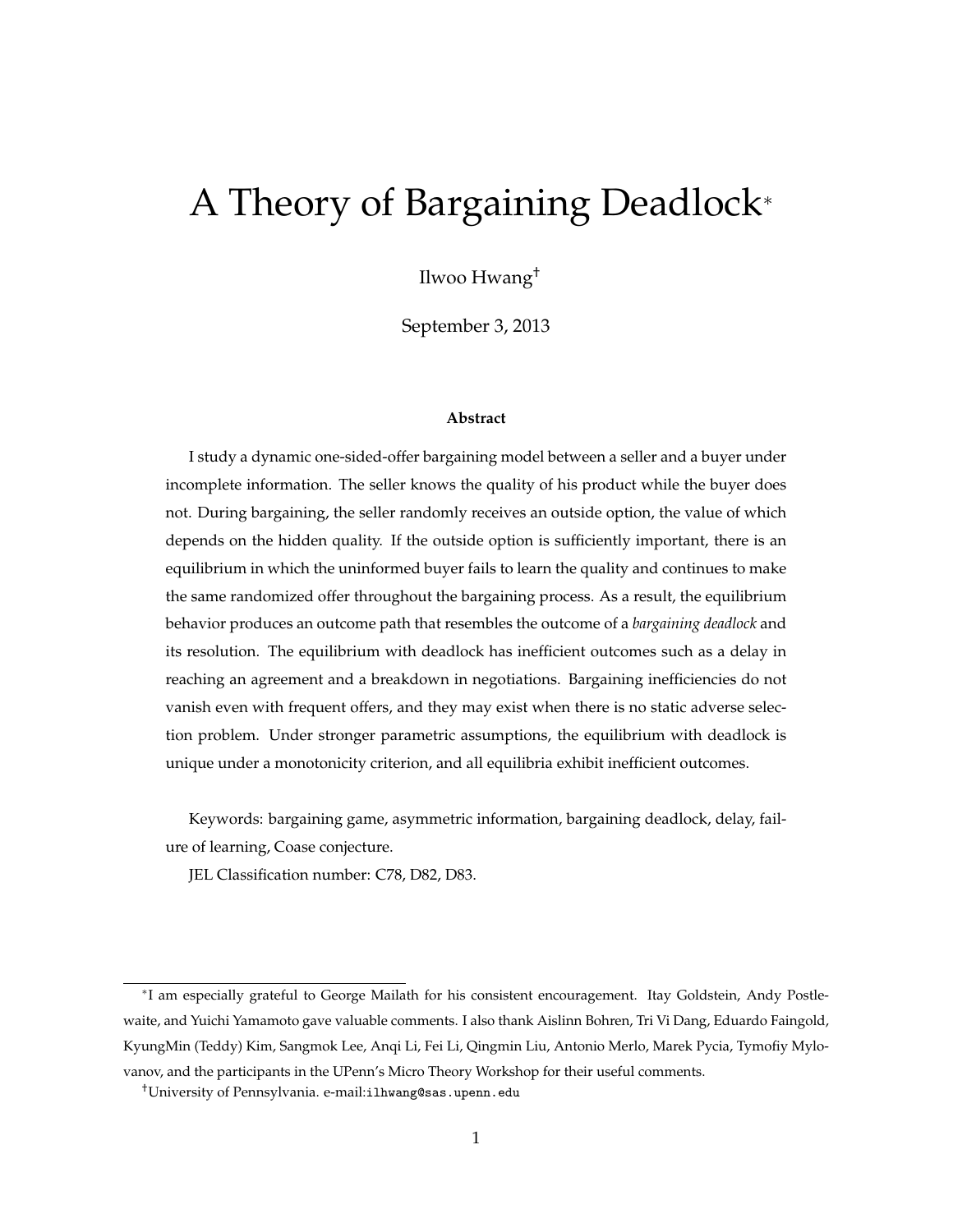## **1 Introduction**

There are many bargaining processes in which a bargainer may receive an outside offer during the process. Moreover, preferability of the outside offer often depends on the private information of the informed party. For example, consider an entrepreneur who negotiates to sell his company to an equity fund. The entrepreneur knows a company's fundamentals but is not able to verify them. During the bargaining process, a competitor might arrive and make an offer to buy the firm. The competitor is better informed about the fundamentals than the equity fund, so his offer is high if the fundamentals are good. For our purposes, the competitor's offer serves as an attractive outside option for the entrepreneur.<sup>1</sup>

In this example, when a bargainer is deciding whether or not to take the outside option, he must take into account the fact that choosing not to opt out may signal his private information. This paper analyzes the interplay of outside options and incomplete information in bargaining. Specifically, this paper analyzes the equilibrium effects of additional information provided by how bargainers respond to the outside option.

I study a model of an infinite-horizon bargaining game between a seller and a buyer. The seller privately knows the quality of his product. In each period, the buyer offers a price and the seller decides whether or not to accept the offer. After rejection, the seller's outside option randomly arrives. The value of the outside option is increasing in the product quality. If the seller does not receive an outside option or he chooses not to opt out, bargaining continues into the next period.

There are two sources of information which the buyer uses to update his belief about quality: the seller's decision to accept/reject the buyer's offer (acceptance behavior) and his decision about whether to take the outside option (opting-out behavior). Suppose the buyer proposes an offer that is rejected. Then the buyer believes that the quality is more likely to be high, since the high-quality seller has a higher reservation value. This informational effect of the acceptance behavior is common in the standard models of incomplete-information bargaining (Fudenberg, Levine, and Tirole (1985); Deneckere and Liang (2006)). There is no outside option

 $1$ In corporate finance, buyers of businesses are generally classified into two different categories: financial buyers and strategic buyers. Financial buyers are mostly equity funds interested in the return they can achieve by buying a business. Strategic buyers are typically a competitor or a company in the same industry, and they look for companies that will create a synergy with their existing businesses.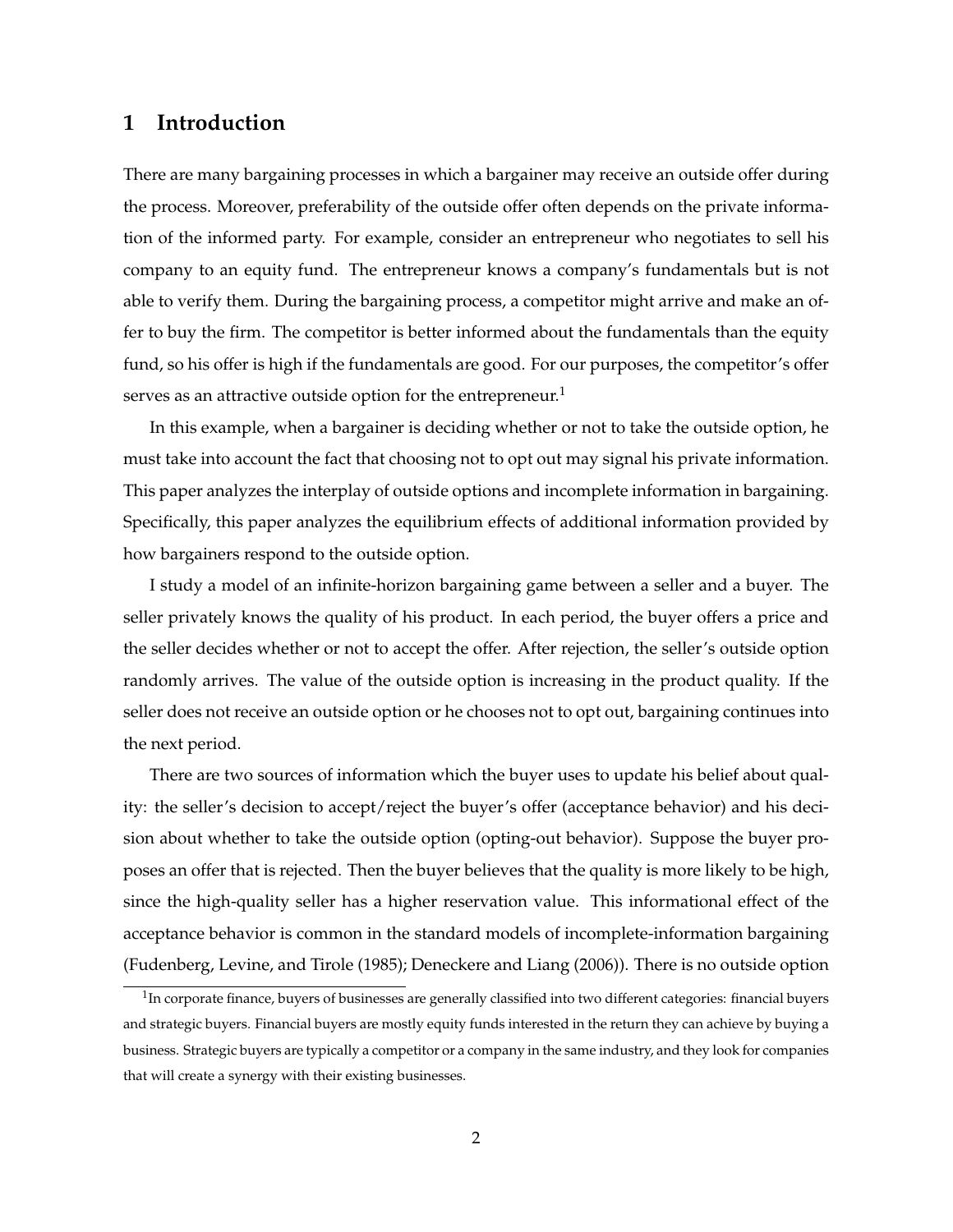in their models, and so they only consider the effect of the acceptance behavior. As a result, the buyer's equilibrium belief moves only in one direction as the buyer becomes more confident that he is facing the high-quality seller.<sup>2</sup> This equilibrium dynamic of belief is known as the *skimming property* (Gul, Sonnenschein, and Wilson (1986)).

However, additional information is provided by the seller's opting-out behavior in this model and it has an opposite affect on belief updating. The buyer infers that the seller has not opted out by observing him still at the negotiation table. It might be that the seller has yet to receive an outside option, or he has received an outside option that he did not take. Since the value of the outside option is greater for the high-quality seller, he is more likely to opt out when the option arrives. Therefore, after observing that the seller has not opted out, the buyer adjusts his belief in the direction of low quality.

I show that when the outside option is sufficiently important, there is an equilibrium in which the two countervailing forces in belief updating exactly offset one another. As a result, the buyer's belief does not change over time and he continues to make the same randomized offer throughout the bargaining process. Since the buyer does not make more generous offers in response to continued rejections, and the seller's behavior does not change, the equilibrium behavior produces an outcome path that resembles an outcome of a *bargaining deadlock*. For simplicity, I refer to such an equilibrium as a deadlock equilibrium.

In the deadlock equilibrium, there is a threshold belief such that once the buyer's posterior belief reaches that point, it does not change until the bargaining ends. If the buyer is more confident that he faces a high-quality seller than the threshold, he offers a sufficiently high price that bargaining ends. If the buyer is less confident, he makes an agreement only with the low-quality seller by offering no more than the value of his outside option. In this case, in each period the buyer adjusts his belief in the direction of high quality. This equilibrium behavior lasts for a finite number of periods until the posterior reaches the threshold point.

If the buyer's posterior is equal to the threshold, the buyer uses a mixed strategy between offering the bargaining-ending price and the low-quality seller's outside option value. The mixing probability is determined to satisfy the low-quality seller's indifference condition, and as the time between periods becomes vanishingly small, the buyer offers the low price with a

<sup>&</sup>lt;sup>2</sup>Similarly, in the context of a durable goods monopoly, the uninformed seller becomes more confident that the remaining buyers have low valuation.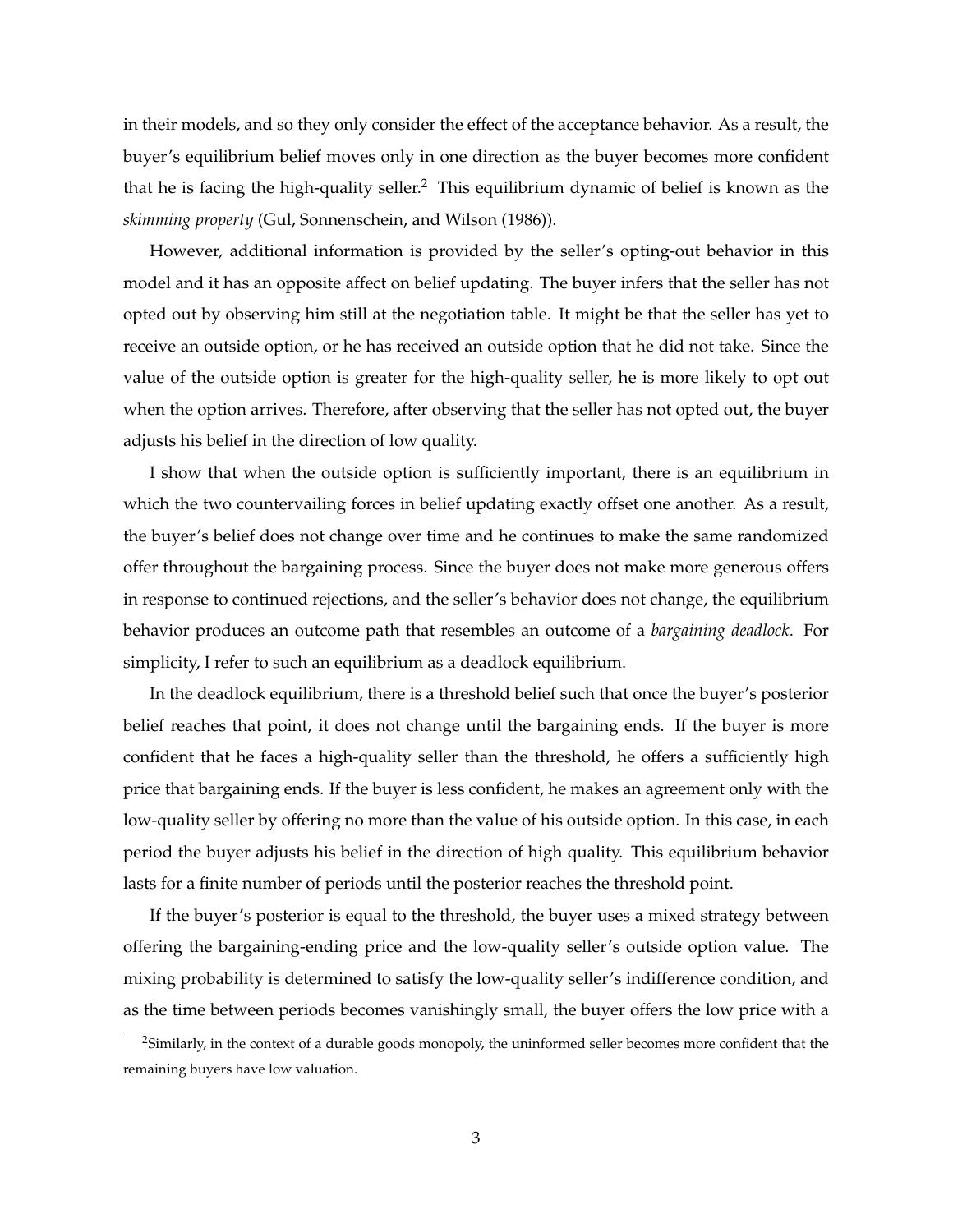probability close to one. In response to the buyer's low price offer, only the low-quality seller accepts it with a probability equal to the arrival probability of the outside option. The highquality seller takes the outside option for sure if it arrives, while the low-quality seller does not. Since both types of sellers exit the game with the same probability, the posterior belief of the buyer remains the same in the next period, and the players continue to play in the same way.

If the buyer's prior expected quality is lower than the threshold belief, in equilibrium there is positive probability that an apparent bargaining deadlock arises: a sequence of the same low price offer is rejected by the seller, followed by a sudden resolution by either the buyer's high bargaining-ending offer, the low-quality seller's agreement on the low price, or the high-quality seller's opting out. Note that although the realization of the equilibrium outcome resembles a bargaining deadlock, the bargainers are not that uncompromising. Instead, the buyer and the low-quality seller are indifferent between a full compromise, and the bargaining ends with positive probability in each period. In this sense, the model provides an explanation of situations that look like bargaining deadlocks without the need to appeal to behavioral types.

I show that as the time between periods becomes vanishingly small, and if the buyer forms a prior belief such that the expected quality is lower than the threshold belief, then the bargaining reaches a deadlock phase almost immediately. Hence an outcome path of the equilibrium under frequent offers exhibits one of the following: either the bargaining ends immediately, or the aforementioned deadlock phase lasts for positive real time before a sudden resolution.

In the deadlock equilibrium, there are non-trivial bargaining inefficiencies. There is a bargaining delay in the deadlock equilibrium, and the expected length of delay is positive in the limit case of frequent offers. While the bargaining terminates (either by an agreement or an opt-out) incrementally over time, the failure of learning keeps the parties from reaching an agreement with certainty at any point in the bargaining process. Indeed, for any finite time, the bargaining continues beyond that point with positive probability. Moreover, the equilibrium exhibits the possibility of bargaining breakdown.

The inefficiencies found in the deadlock equilibrium have distinctive features compared to the ones in the standard model of incomplete-information bargaining. The standard model explains delay as a device by which the parties can credibly convey their genuine bargaining positions. Therefore, the adverse selection problem is alleviated over time as the uninformed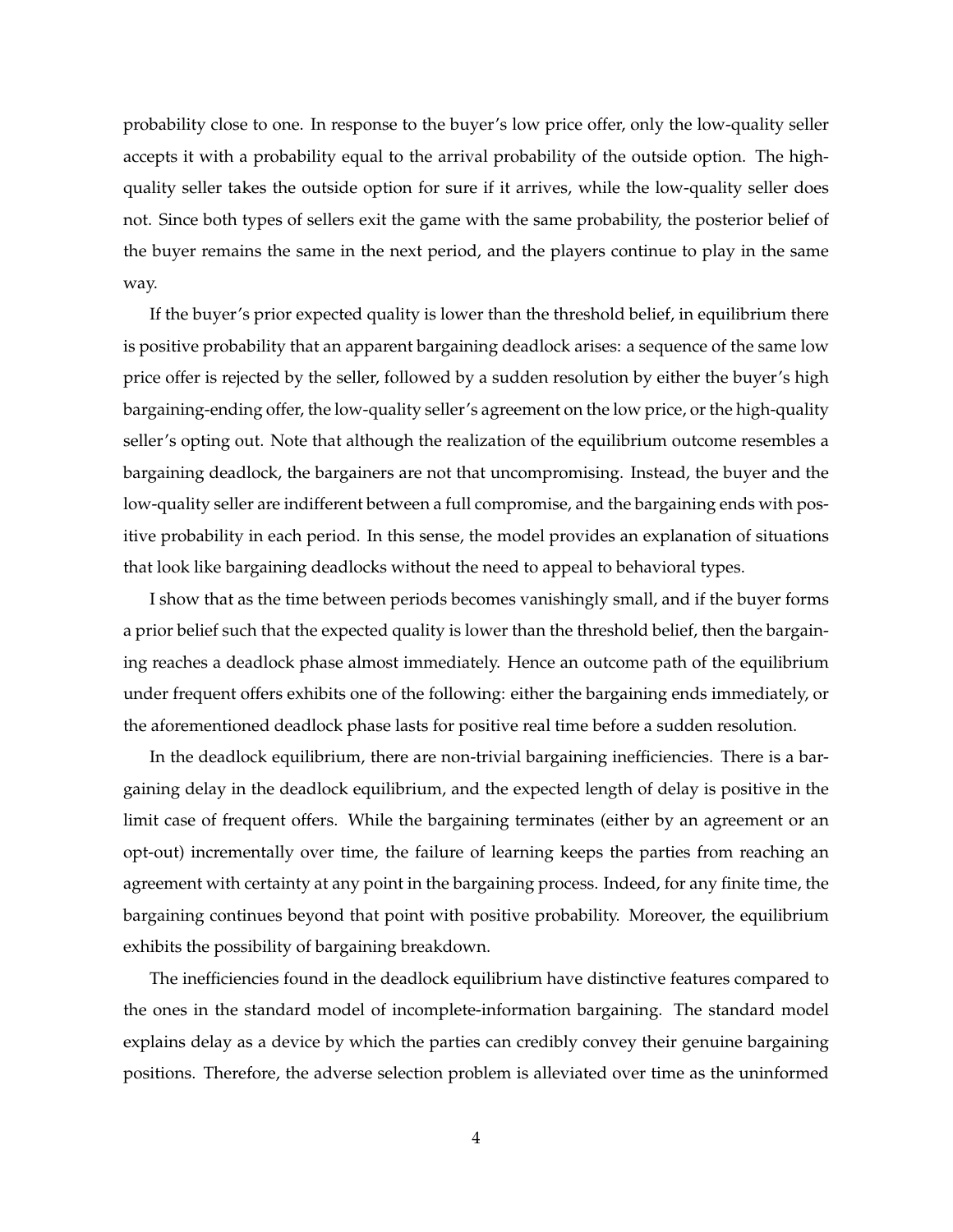party gradually learns private information. In this model, however, the adverse selection problem does not disappear because the buyer fails to learn the quality; hence the bargaining inefficiencies remain strong as long as the bargaining continues. Furthermore, a bargaining deadlock and real-time delay may exist even when there is no static adverse selection problem, $3$  which contrasts with the result in the standard model (Deneckere and Liang (2006)).

In general, the model has multiple equilibria. There may exist an equilibrium where the informational effect of the acceptance behavior dominates that of the opting-out behavior, so that the equilibrium exhibits Coasian dynamics and so is approximately efficient when offers are frequent. But I show that under stronger parametric assumptions, the deadlock equilibrium is the only equilibrium that satisfies a natural monotonicity criterion that requires that the buyer's equilibrium offer be nondecreasing in the posterior belief of expected quality. Moreover, I show that under the same condition, all equilibria exhibit similar characteristics, specifically the partial failure of learning and the inefficiency in the bargaining outcome, so neither source of information dominates each other.

The paper contributes to a rich literature on dynamic bargaining with incomplete information. Standard models of incomplete-information bargaining do not model outside options (See Gul, Sonnenschein, and Wilson (1986) and Ausubel and Deneckere (1989) for a durable goods monopoly; Deneckere and Liang (2006) for bargaining with interdependent values; Cho (1990) for two-sided private information; Abreu and Gul (2000) for reputational bargaining), or they model them as an exogenous breakdown (See Sobel and Takahashi (1983); Spier (1992); Fuchs and Skrzypacz (2012) for breakdown after a finite-horizon bargaining; Fuchs and Skrzypacz (2010) for stochastic breakdown). Since the players do not have an opting-out decision, information is revealed only through the offer/response behavior. In the present paper, information is revealed via both the acceptance and opting-out behaviors, which is the main driving force of the bargaining deadlock.

A few papers have an equilibrium structure similar to the one studied here, although the underlying mechanism is different. Evans (1989) and Hörner and Vieille (2009) (public offer case) consider bargaining with interdependent values and show that the bargaining may result in an impasse when the buyer is too impatient (or short-lived) relative to the seller. On the

<sup>&</sup>lt;sup>3</sup>A static adverse selection problem arises when the average value of the product is lower than the highest possible reservation value of the seller (Akerlof (1970)).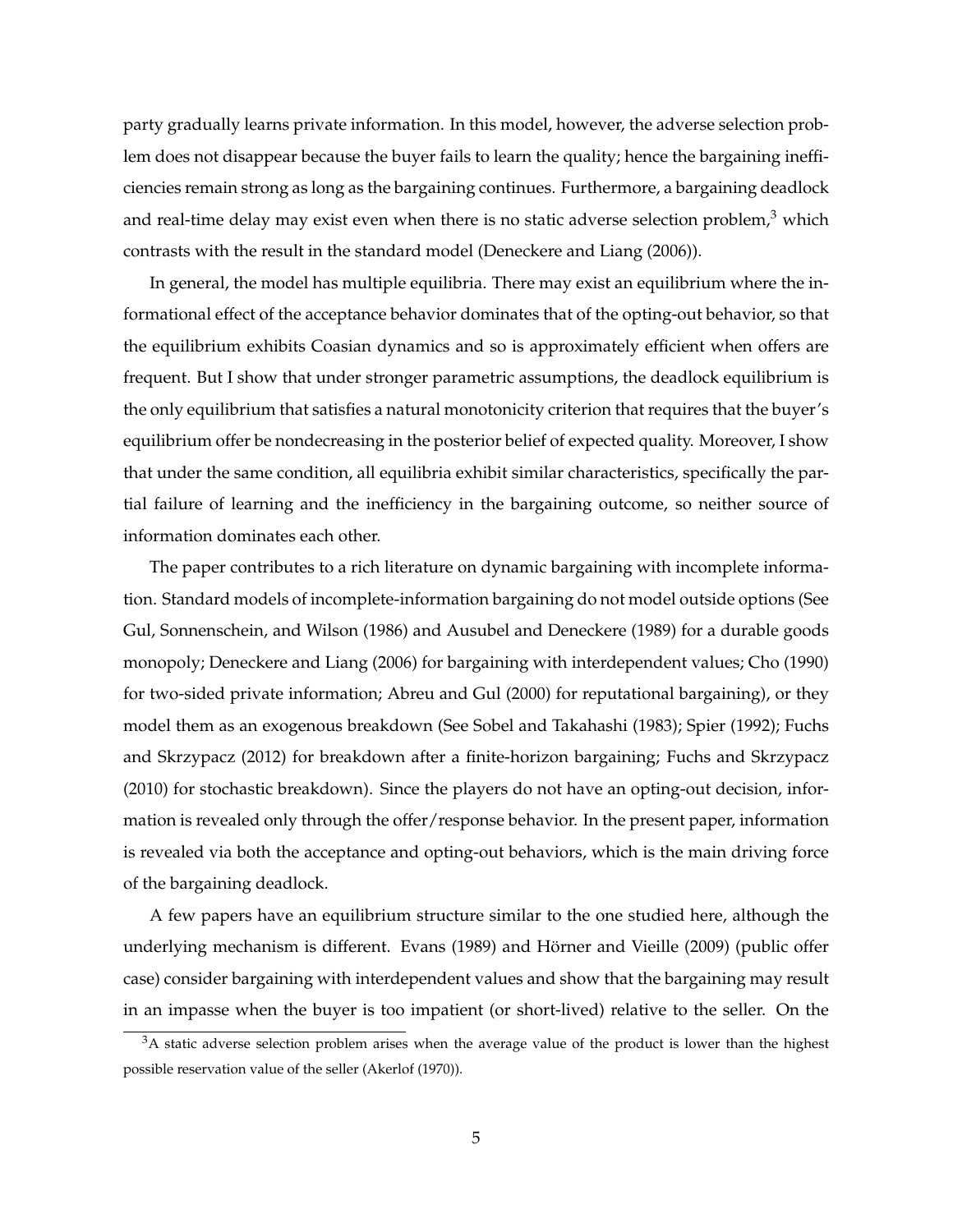other hand, the present paper assumes a common discount factor, and a bargaining deadlock may exist even in the private value case. Abreu and Gul (2000) study a reputational bargaining game where each agent may be a behavioral type who demands a certain share of the pie and show that the equilibrium has a war of attrition structure exhibiting a deadlock. Even though each bargainer becomes less confident that the opponent is a normal type, they stick to imitating the behavioral type's behavior until a bargainer finally gives up. Compared to Abreu and Gul (2000), the present model does not assume behavioral types and a bargaining deadlock is associated with the uninformed buyer's failure of learning. Also it is known that introducing an outside option into their model may completely cancel out the deadlock and delay (explained in the next paragraph), while deadlock in this paper is a result of an interplay between the outside options and incomplete information.

There are papers in which some or all players can take an outside option that is available in every period. Compte and Jehiel (2002) (in the context of reputational bargaining) and Board and Pycia (2013) (in a durable goods monopoly) show that the introduction of an outside option may completely cancel out the impact of asymmetric information. In these papers, the players either agree with each other or opt out at the beginning of the game, so the equilibrium is efficient and information is revealed immediately. On the other hand, the stochastic arrival of outside options in this paper leads to non-trivial equilibrium dynamics.

Lee and Liu (2013) study a repeated bargaining game between a long-run player and a sequence of short-run players, where a stochastic disagreement outcome in each bargaining partially reveals private information of the long-run player. They focus on the incentive of the long-run player to build a reputation by choosing to gamble with the outside option, while the present paper analyzes the bargaining inefficiency caused by the informational effect of the outside options.4,5

The rest of the paper is organized as follows. Section 2 describes the model. Section 3 constructs the deadlock equilibrium and describes the equilibrium dynamics and the outcome

 $4$ Compte and Jehiel (2004) raise an opposite question about bargaining dynamics and identify a source of gradualism in bargaining and contribution games.

<sup>&</sup>lt;sup>5</sup>For other models that explain delay, Merlo and Wilson (1995) consider a complete information bargaining game where the bargaining surplus stochastically changes over time and derive an equilibrium delay. Yildiz (2004) considers a sequential bargaining model in which players are optimistic about their bargaining power and shows that there exists a uniquely predetermined settlement date as players learn over time.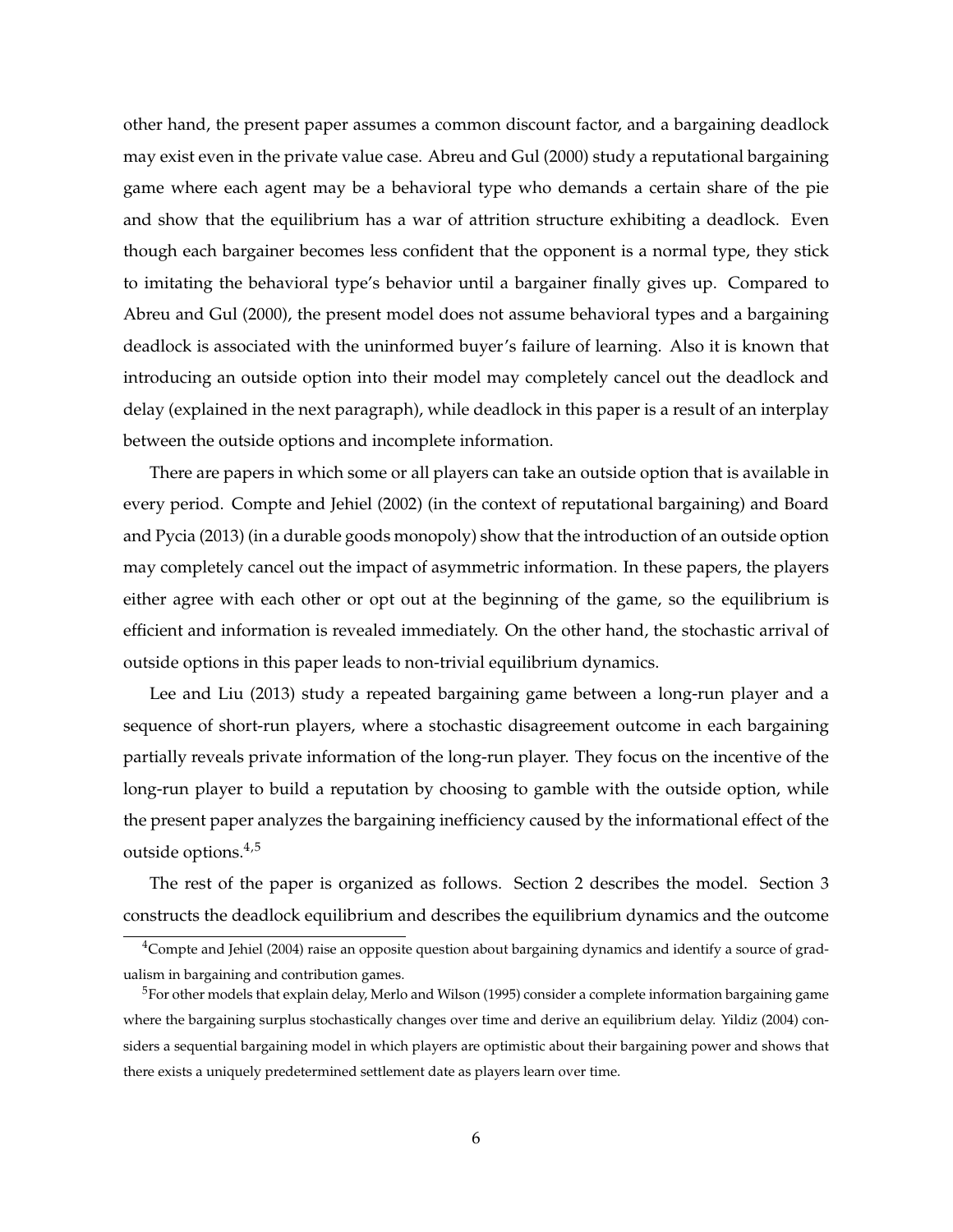path. In Section 4 I analyze the equilibrium behavior under the limit case of frequent offers and discuss real-time delay as well as other equilibrium characteristics. Section 5 finds sufficient conditions under which the deadlock equilibrium is the only equilibrium that satisfies a natural monotonicity criterion, and under which all equilibria have similar characteristics. Section 6 discusses the role of assumptions and the robustness of the result under several extensions. Section 7 concludes. Some of the proofs are relegated to the Appendix.

### **2 Model**

Consider an infinite-horizon, discrete-time bargaining game between a seller and a buyer. Periods are indexed by  $n = 0, 1, 2, \ldots$  Let  $\Delta$  be the length of the time interval between two successive periods, so period  $k$  occurs at time  $k\Delta$ . $^6$  Let  $\delta=e^{-r\Delta}$  be a common discount factor, where  $r > 0$  is a discount rate. Note that the discount factor becomes arbitrarily close to one as  $\Delta$  converges to zero.

The seller holds an indivisible product that can be either high type (*H*) or low type (*L*). The type of the product is the seller's private information, and the buyer forms a prior belief  $\pi_0 \in (0, 1)$  that  $\theta = H$ . The buyer's value of the type- $\theta$  product is  $u_{\theta} > 0(u_H \ge u_L)$ . For simplicity, assume that the seller has zero production cost.<sup>7</sup>

Each period consists of an offer stage and an outside option stage. In the offer stage, the buyer offers a price *p* to the seller. Then the seller decides either to accept or reject the offer. If he accepts the offer, the game ends, and the seller and the buyer obtain payoffs  $p$  and  $u_{\theta} - p$ , respectively. In the case of rejection, the game continues to the outside option stage where the outside option arrives to the seller with probability  $\xi = 1 - e^{-\lambda \Delta}$ .<sup>8</sup> I assume that the arrival of the outside option is private information to the seller. If the seller opts out, the game ends, and the seller and the buyer obtain payoffs of  $v_{\theta}$  and zero, respectively. Assume that  $v_H > v_L > 0$ and that the buyer's value of the product is no less than the seller's value from the outside option  $(u_{\theta} \ge v_{\theta})$ . If either no outside option arrives or the option is rejected by the seller, the game continues into the next period. Figure 2.1 describes the timeline of the game.

 $6$ This is a common modeling scheme in the literature on bargaining theory. The literature mainly considers the case where  $\Delta$  is arbitrarily small, so that the commitment power of the uninformed player disappears.

 $7$ The robustness of the result to the case of a positive production cost is discussed in Section 6.

<sup>&</sup>lt;sup>8</sup>Note that  $\lambda > 0$  represents a Poisson arrival rate of the outside options.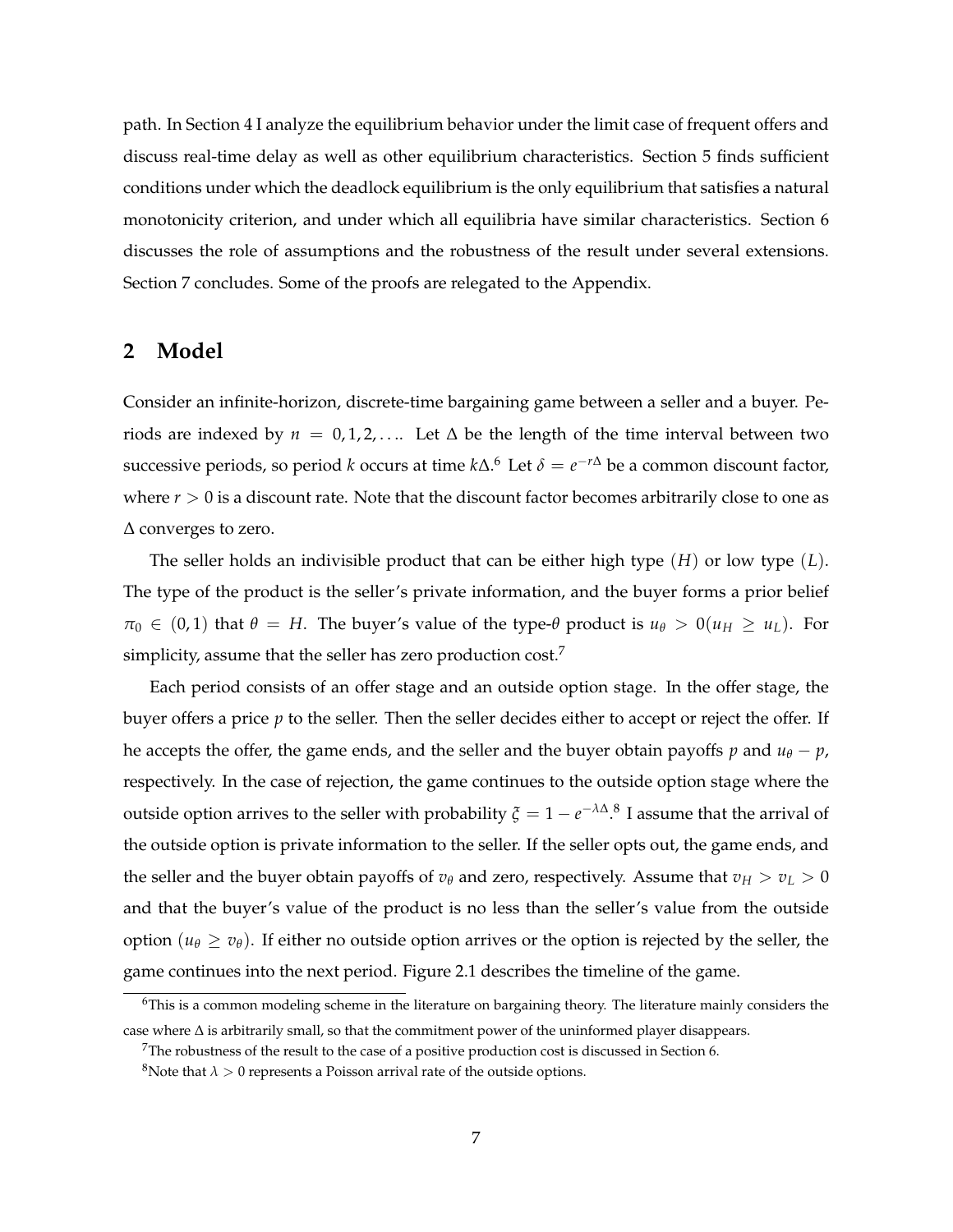

Figure 2.1: Timeline

Consider a seller's strategy in which he rejects any offer and opts out whenever the outside option arrives. Then the type-*q* seller's expected payoff is

$$
v_{\theta}^* \equiv \xi v_{\theta} + \delta (1 - \xi) \xi v_{\theta} + \cdots = \frac{\xi}{1 - \delta (1 - \xi)} v_{\theta}.
$$

Note that  $v^*_{\theta} < v_{\theta}$ , since the arrival of the outside option is delayed with positive probability.

It is clear that in any equilibrium of the game, the  $ex$  ante payoff of the type- $\theta$  seller must be no less than  $v_{\theta}^*$ , and that the seller always rejects any offer below  $v_{\theta}^*$ . Hereafter I call  $v_{\theta}^*$  the *reservation price* of the type-*q* seller. The following proposition says that in the case of complete information,  $v_{\theta}^*$  is not only a lower bound but also the unique equilibrium payoff of the seller. The main intuition behind the proposition is similar to Diamond's paradox.

**Proposition 1.** *(Complete information) Suppose that the seller is type q with probability one. Then* there exists a unique subgame perfect equilibrium in which the buyer always offers  $v_\theta^*$ , and the seller accepts any offer no less than  $v^*_\theta.$ 

 $\Box$ 

#### *Proof.* See the Appendix.

A public history  $h^n \in H^n$  is a sequence of rejected offers  $\{p_k\}_{k=0}^{n-1}$  from period 0 to  $n-1$ . In addition to that, the seller privately knows the availability of outside options in the past. Let  $o_k \in \{Y, N\}$  denote the availability of an outside option for the seller in period *k*. Then the seller's private history  $h_S^n \in H_S^n$  at the offer stage is  $h_S^n = (h^n, \{o_k\}_{k=0}^{n-1})$ . I also define a public *interim* history  $\hat{h}^n = (h^n, p_n) \in \hat{H}^n$  and private interim history  $\hat{h}^n_S = (h^n, p_n, \{o_k\}_{k=0}^{n-1}) \in \hat{H}^n_S$  at the outside option stage.

The buyer's strategy is his offer  $p_n : H^n \to \Delta(\mathbb{R}_+)$  at the offer stage. The type- $\theta$  seller's strategy consists of the acceptance probability  $\sigma_{\theta n}$  :  $H_S^n \times \mathbb{R}_+ \to [0,1]$  at the offer stage, and the opting-out probability  $c_{\theta n}$  :  $\hat{H}_{S}^{n} \times \{Y\} \to [0,1]$  at the outside option stage. Finally, define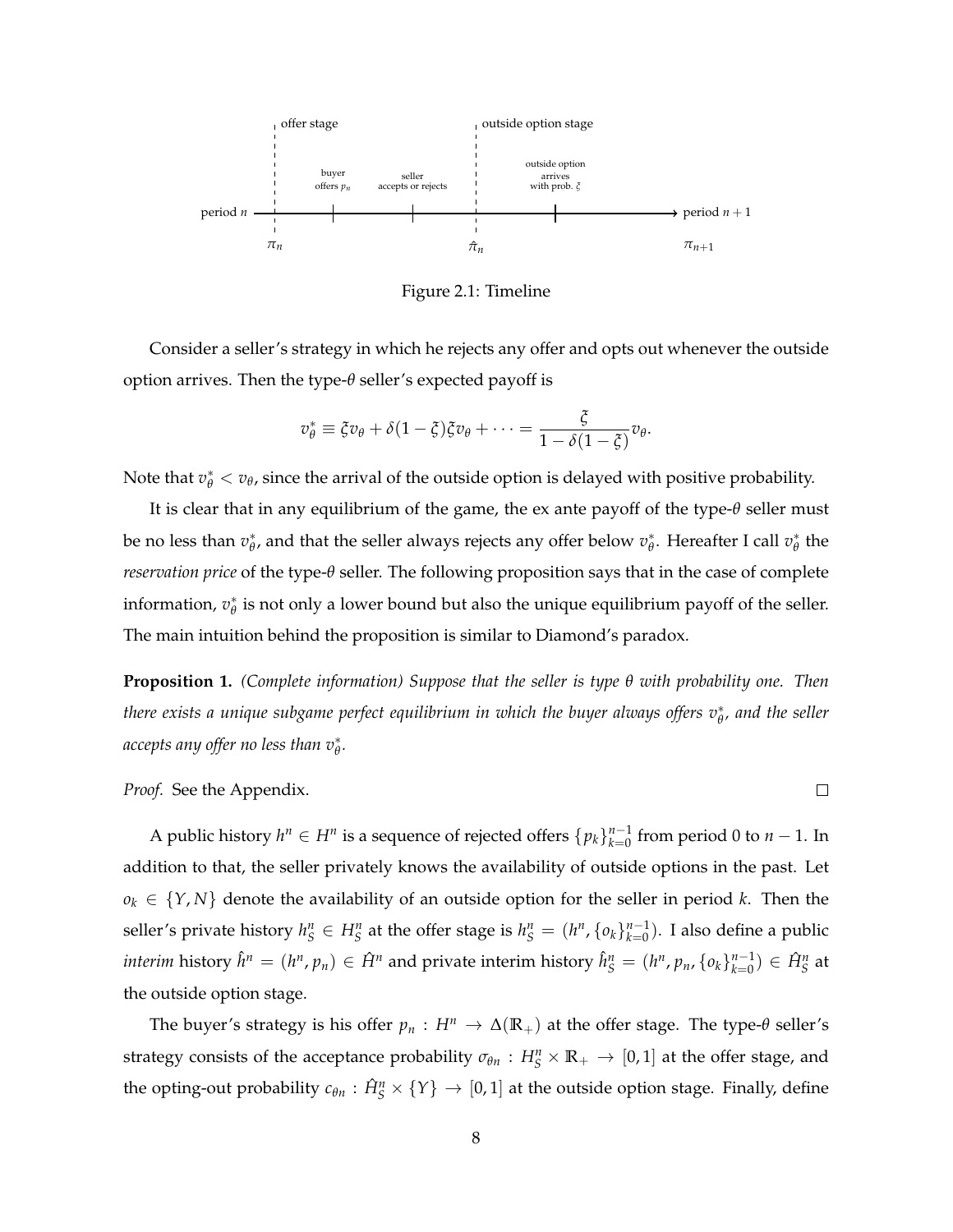$\pi_n = Pr(\theta = H|h^n)$  and  $\hat{\pi}_n = Pr(\theta = H|\hat{h}^n)$  as a posterior belief and an interim belief of the buyer in period *n*, respectively.

We use the perfect Bayesian equilibrium (PBE) concept as defined in Fudenberg and Tirole (1991, Definition 8.2).<sup>9</sup> PBE implies that upon receiving an out-of-equilibrium offer, the continuation strategy of the seller is optimal.

As  $\Delta$  goes to zero, the type- $\theta$  seller's reservation value converges to  $\frac{\lambda}{r+\lambda}v_\theta$ . Define  $\eta=\frac{\lambda}{r+\lambda}$ as the seller's *effective discount rate*. Note that *h* can be any number between zero and one, depending on the ratio of the discount rate and the arrival rate of the outside option.

In this paper, I consider the case where outside options arrive frequently enough (relative to the discount rate), so that the outside options generate a sufficiently heterogeneous bargaining position of the seller according to his type. Specifically, I assume that the high type's reservation value is greater than the low type's payoff from the outside option.

**Assumption.** *(A1)*

$$
\delta v_H^* > v_L + \frac{(1-\delta)(1-\xi)}{\xi}u_L.
$$

Assumption 1 holds if (1)  $\delta = e^{-r\Delta}$  is sufficiently large so that the interval between the periods is small enough, and (2)  $\eta = \frac{\lambda}{r+\lambda}$  is sufficiently large so that the outside options arrive frequently enough that  $v_H^*$  is close to  $v_H$ . Note that Assumption 1 encompasses a case with private value  $(u_H = u_L)$ .

The following lemma shows that in any (perfect Bayesian) equilibrium, the buyer's equilibrium offer is bounded above by the high type's reservation value. The intuition is similar to Proposition 1. This lemma and the following corollary helps in understanding the equilibrium structure of the game.

**Lemma 2.** *Suppose (A1) holds. Then in equilibrium, after any history h<sup>n</sup>, the buyer never offers*  $p_n$  *>*  $v^*_{H}$ .

*Proof.* See the Appendix.

Lemma 2 implies the following corollary:

**Corollary 3.** *Suppose (A1) holds. Then in equilibrium,*

 $\Box$ 

<sup>9</sup>Formally speaking, Fudenberg and Tirole defined perfect Bayesian equilibria for finite games of incomplete information. The suitable generalization of their definition to infinite games is straightforward and is omitted.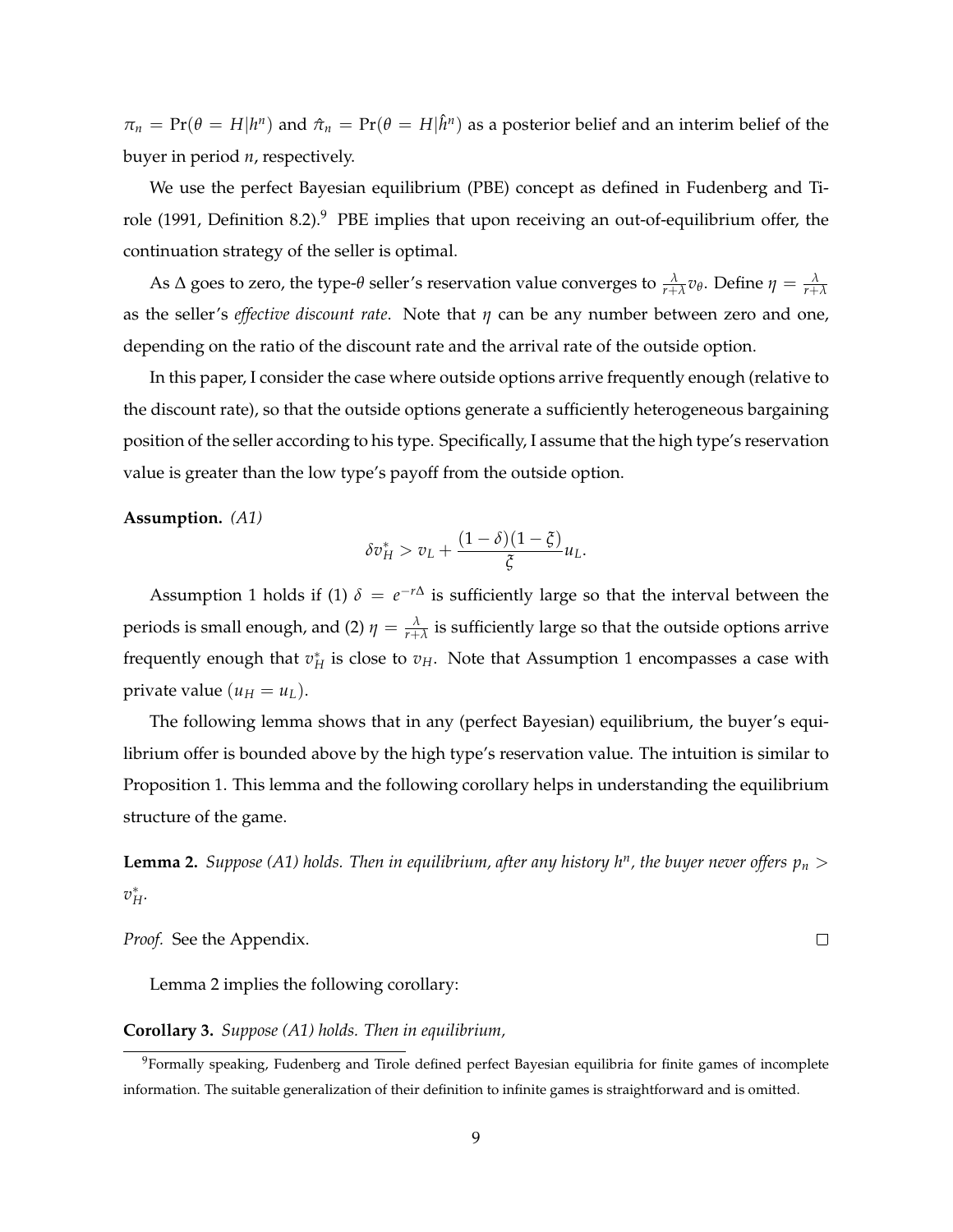(1) The high type accepts any  $p\geq v^*_H$ , rejects any  $p< v^*_H$ , and takes the outside option whenever *the option arrives.*

*(2) The low type accepts any*  $p \geq \delta v_H^*$ *.* 

Note that the first part of Corollary 3 completely specifies the high type's equilibrium behavior after any history. So the equilibrium profile only needs to specify the behaviors of the low type and the buyer. Lemma 2 and Corollary 3 describe how the bargaining ends in any equilibrium. After any history, the buyer offers either  $p_n=v_H^*$  or  $p_n < v_H^*$ . If he offers  $v_H^*$ , then both types of sellers accept it for sure, and the bargaining ends in period *n* with probability one. If  $p_n < v_H^*$ , then the high type rejects it for sure and takes the outside option if the option arrives. Therefore, the bargaining continues into the next period with positive probability, as the outside option does not arrive with probability one.

## **3 Deadlock Equilibrium**

In this section I construct an equilibrium of interest. A heuristic argument for the equilibrium construction is provided here, while the complete description of the equilibrium (including behavior off the equilibrium path) is provided in the Appendix.

**Definition.** A perfect Bayesian equilibrium is called a *deadlock equilibrium* if the equilibrium behavior satisfies the following properties: there exists  $\hat{p} < v_H^*$ ,  $\pi^* \in (0,1)$  and  $q \in (0,1)$  such that

- 1. If  $\pi_n > \pi^*$ ,
	- the buyer offers  $v_H^*$  for sure; bargaining ends immediately.
- 2. If  $\pi_n = \pi^*$ ,
	- the buyer offers either  $v_H^*$  or  $\hat{p}$ , or uses a mixed strategy between the two;
	- if  $p_{n-1} = \hat{p}$ , he offers  $v_H^*$  or  $\hat{p}$  with probability *q* and  $1 q$ , respectively;
	- only the low type accepts  $\hat{p}$  with probability  $\xi$ ;
	- only the high type opts out for sure;
	- $\pi_{n+1} = \pi^*$ .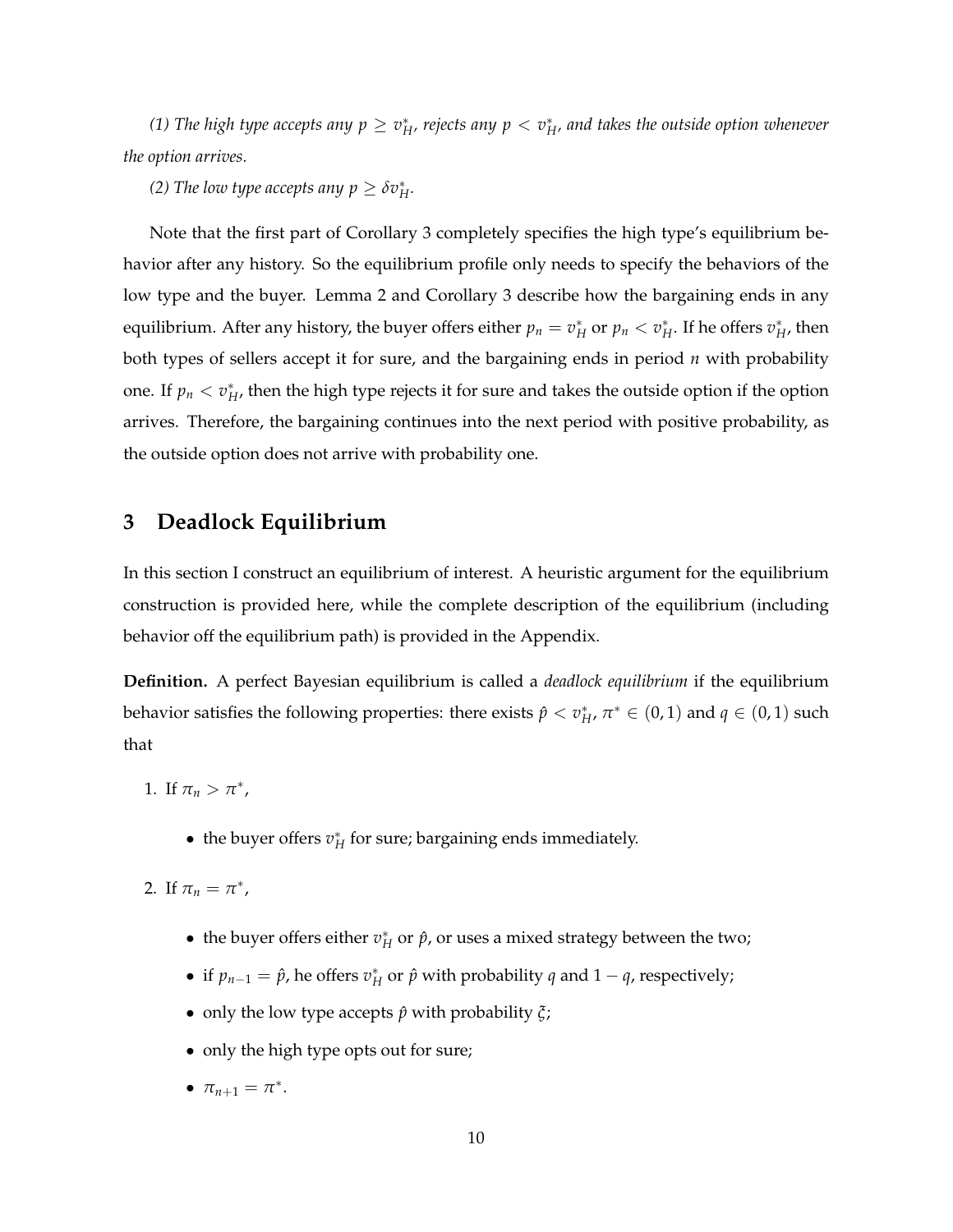- 3. If  $\pi_n < \pi^*$ ,
	- the buyer offers some  $p \leq \hat{p}$ ;
	- only the low type accepts *p* with positive probability;
	- $\pi_{n+1} \in (\pi_n, \pi^*].$

In the deadlock equilibrium, there exists a cutoff belief  $\pi^*$  where the posterior, given that the bargaining continues, does not change once it reaches  $\pi^*$ . I call  $\pi^*$  a *deadlock belief* since the bargaining parties' behaviors do not change once the posterior reaches  $\pi^*$ ; hence, the equilibrium behavior produces an outcome that resembles a bargaining deadlock.

The buyer's equilibrium offer sharply changes at the deadlock belief. If the posterior is greater than the deadlock belief, then the buyer offers  $v_H^*$  to end the bargaining process with both types of sellers. On the other hand, when the posterior is lower than  $\pi^*$  the buyer offers a much lower price and targets only the low type. Note that if the prior is less than  $\pi^*$ , the posterior is always less than or equal to  $\pi^*$  (unless bargaining ends) and the buyer never buys a high-type product.

I claim that the above profile is an equilibrium only if  $\hat{p} = v_L$ . Recall that by Corollary 3, if the buyer offers any price less than  $v_H^\ast$  the high type rejects the offer and opts out if the option is available, so he exits the game with probability *x*.

- Since the low-type seller accepts any  $p \in [\delta v_H^*, v_H^*]$  with probability one (Corollary 3),  $\hat{p}$ must be less than  $\delta v_H^*$ .
- Suppose that  $\hat{p} \in (v_L, \delta v_H^*)$ . Fix a history  $h^n$  with  $\pi_n = \pi^*$ . Let  $\epsilon > 0$  be small that  $\hat{p} - \epsilon$  > max $\{v_L, \delta \hat{p}\}$ . Consider the buyer's deviation at  $h^n$  to offer  $\hat{p} - \epsilon$ .
	- **–** I claim that in response to  $\hat{p} \epsilon$ , the low type exits the game with probability  $\xi$ . If he exits with probability greater than  $\xi$ , the buyer's posterior becomes  $\pi_{n+1} > \pi^*$ . Hence the buyer offers  $v_H^*$  in period  $n+1$ . But then it is strictly optimal for the low type not to exit in period *n*, so his behavior is inconsistent with the belief. If he exits with probability less than  $\xi$ , then  $\pi_{n+1} < \pi^*$ , so the buyer offers  $p_{n+1} \leq \hat{p}$  in period  $n + 1$ . But then it is strictly optimal for the low type to accept  $p_n$  at period *n*.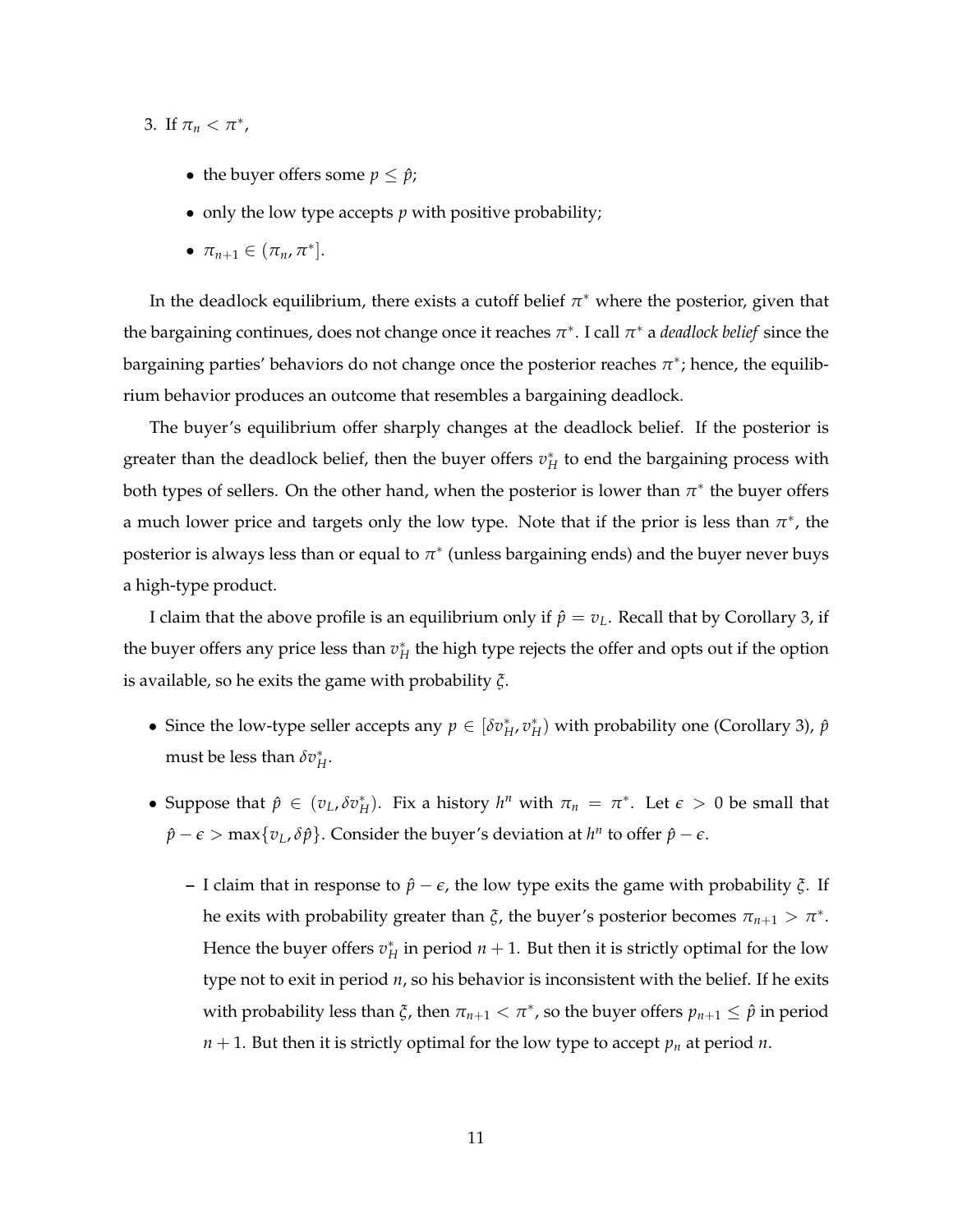- **–** Then the low type must accept  $\hat{p}$   $\epsilon$  with probability  $\zeta$  and not take the outside option because  $\hat{p} - \epsilon > v_L$ . Hence offering  $\hat{p} - \epsilon$  is a profitable deviation for the buyer, contradiction.
- Suppose that  $\hat{p}$  <  $v_L$ . Then it is suboptimal for the low type not to opt out when the posterior is  $\pi^*$  and the buyer offers  $\hat{p}$ , because the outside option's value is more than the buyer's offer.

Given that  $\hat{p} = v_L$ , the value of  $\pi^*$  and *q* is uniquely determined by the indifference conditions of the players at the deadlock belief. At  $\pi_n = \pi^*$  the buyer must be indifferent between offering  $v_H^*$  and  $v_L$ . If the buyer offers  $v_H^*$ , then both types of sellers accept it for sure and the buyer obtains

$$
U_F^* \equiv (1 - \pi^*)(u_L - v_H^*) + \pi^*(u_H - v_H^*).
$$
\n(3.1)

On the other hand, if  $p_n = v_L$ , the low type's response is  $(\sigma_{Ln}, c_{Ln}) = (\xi, 0)$  and the buyer obtains

$$
(1 - \pi^*)\xi(u_L - v_L) + \delta(1 - \xi)U_F^*.
$$
\n(3.2)

Combining the above two formulas pins down the unique deadlock belief

$$
\pi^* = \frac{(v_H^* - u_L) + \frac{\xi}{1 - \delta(1 - \xi)}(u_L - v_L)}{(u_H - u_L) + \frac{\xi}{1 - \delta(1 - \xi)}(u_L - v_L)}
$$

Now consider the seller's indifference condition. At the deadlock belief, the low type uses a mixed strategy between acceptance and rejection when the buyer offers  $v<sub>L</sub>$ . So it must be the case that

$$
v_L = \delta(qv_H^* + (1-q)v_L), \tag{3.3}
$$

.

which uniquely determines *q*.

But then why is the above profile an equlibrium? Can the buyer induce a higher acceptance probability by offering a higher price? For any  $p < v_H^*$ , if the low type accepts  $p$  with probability greater than  $\xi$ , then in the next period, the posterior becomes greater than  $\pi^*$  and the buyer offers  $v_H^*$ . So as long as the price is less than  $\delta v_H^*$ , the acceptance probability must be no greater than *x*. Therefore, if the buyer wants to increase the acceptance probability, he needs to raise the price at least to  $\delta v_H^*$ .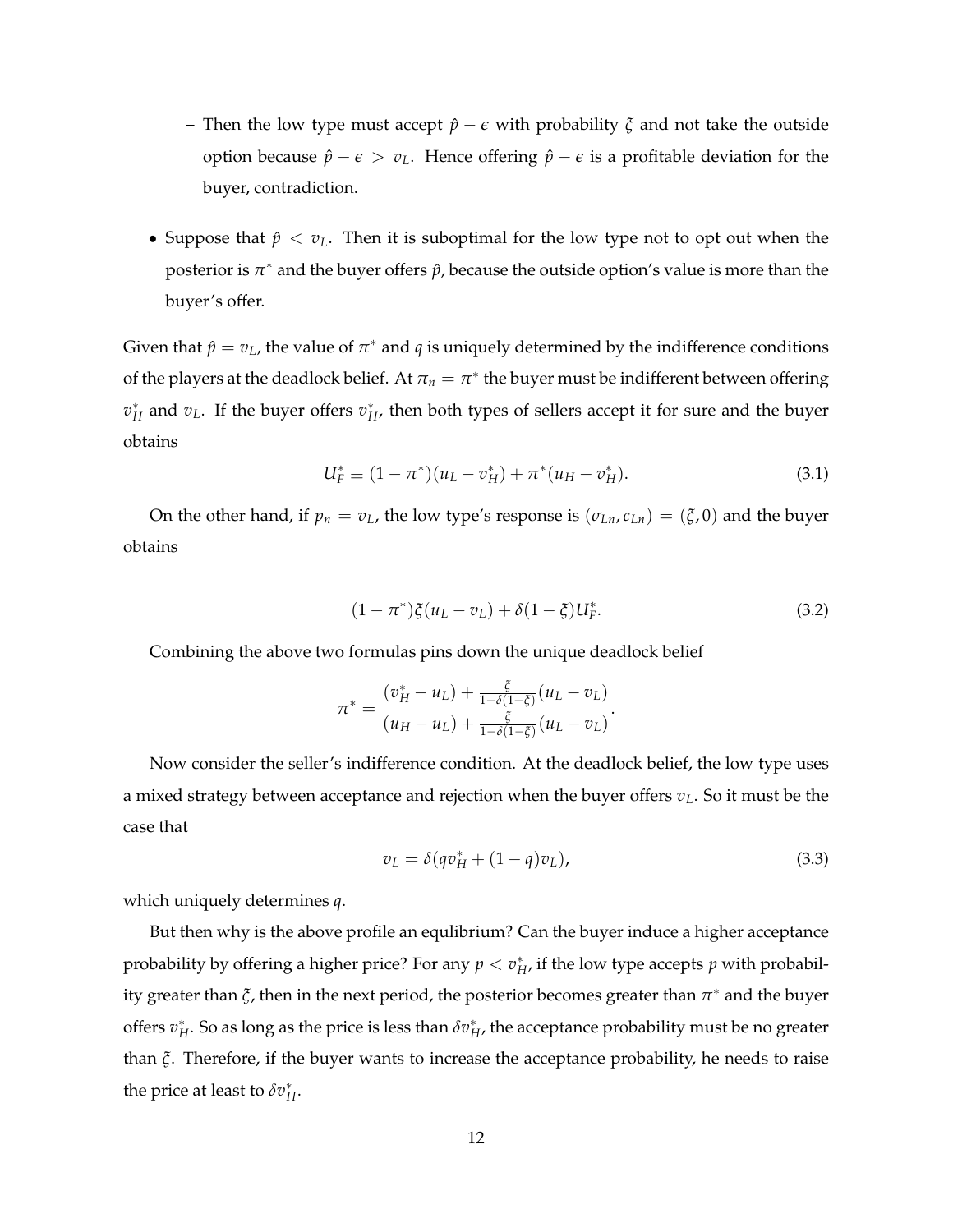

Figure 3.1: Buyer's equilibrium offer

What if the buyer offers  $\delta v_H^*$ ? If the seller is the low type, he accepts the offer with probability one. However, if the seller is the high type, he rejects the offer and opts out if the option is available, and in that case, the buyer receives zero payoff. So if the outside option arrives with a high probability, the cost from the high type's opting out is greater than the benefit from trading with the low type. Assumption 1 necessitates such a high arrival rate of the outside option to guarantee the existence of the deadlock equilibrium. The following proposition summarizes the argument:

**Proposition 4.** *Suppose (A1) holds. Then the model generically has a unique deadlock equilibrium.*

 $\Box$ 

*Proof.* See the Appendix.

Figure 3.1 describes the buyer's equilibrium offer of the buyer as a function of the posterior belief. If the buyer's belief is greater than the cutoff belief  $\pi^*$ , he offers  $v_H^*$  and both types of sellers accept the offer for sure; hence the game ends immediately. When the belief is less than  $\pi^*$ , his offer is no more than the low type's value of the outside option  $(v_L)$ , and the offer is nondecreasing in the belief. Later in this subsection I describe more details of the equilibrium offer when the belief is less than  $\pi^*$ .

Equilibrium behavior at the cutoff belief  $\pi^*$  is depicted in Figure 3.2. At the offer stage (described in the left panel), the buyer offers either  $v_H^*$  or  $v_L$ . If the buyer had offered  $v_L$  in the previous period, then he plays a mixed strategy between offering  $v_{H}^*$  and  $v_{L}$ , which satisfies the low type's indifferent condition (3.3). If the buyer offers  $v_H^*$ , then both types of sellers accept it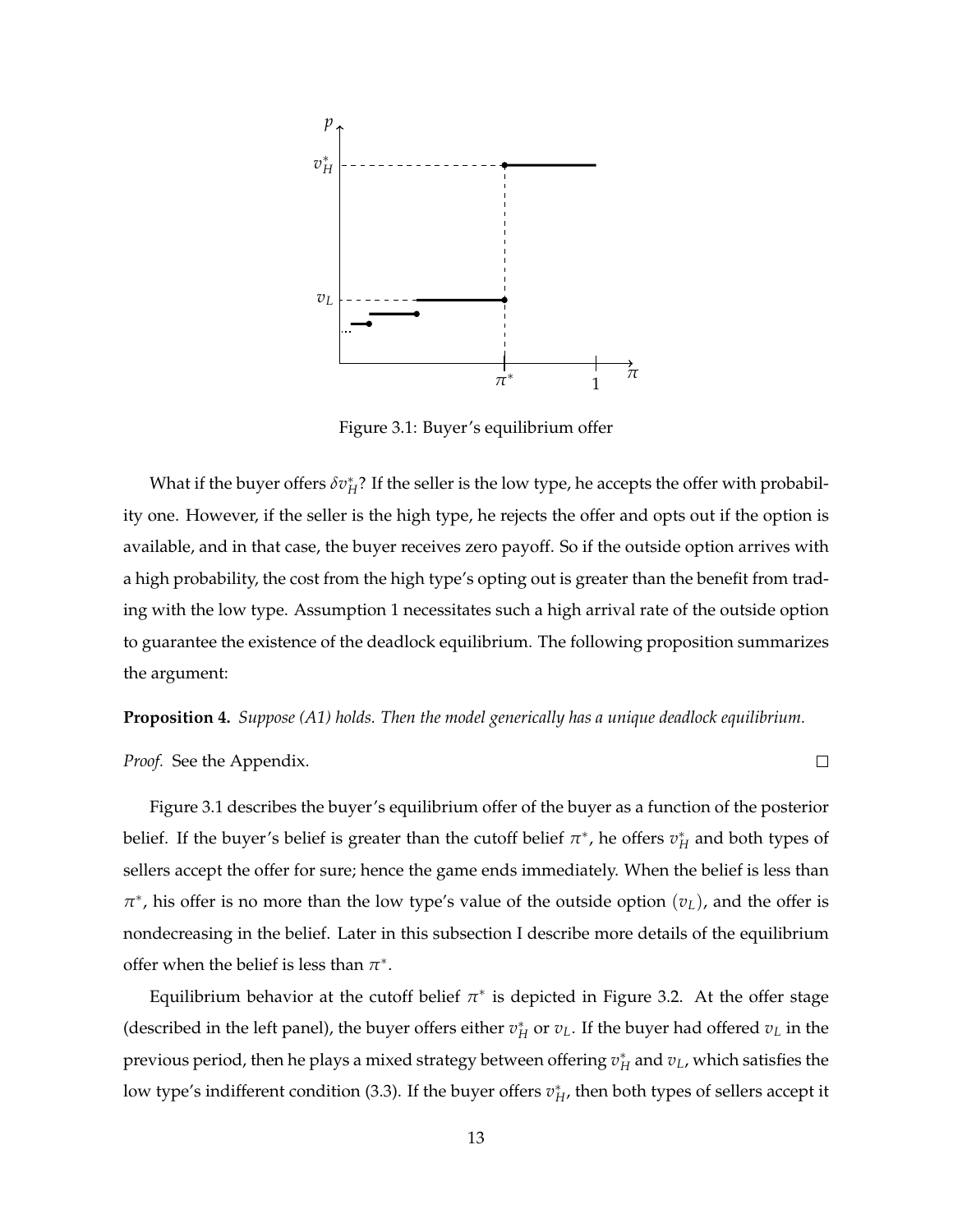

Figure 3.2: Equilibrium behavior at  $\pi = \pi^*$ 

and hence the game ends. If the buyer offers  $v_L$ , then the high type rejects it, since it is lower than his reservation value. The low type accepts the offer with probability *x*. Therefore after the offer stage ends, the buyer's interim belief becomes  $\hat{\pi}_n = \hat{\pi}^* \equiv \frac{\pi_n}{\pi_n + (1 - \pi_n)(1 - \xi)} > \pi^*$ . At the outside option stage (right panel), only the high type exercises the outside option when it is available. Since the high type exits with probability  $\xi$ , the posterior belief  $\pi_{n+1}$  decreases back to  $\pi^*$ . From then on, the bargaining parties repeat the same behavior in each period: the buyer mixes between offering  $v_H^*$  and  $v_L$ ; the low type accepts  $v_L$  with probability  $\xi$  while the high type rejects it; only the high type opts out. Note that the buyer's belief does not change unless bargaining ends, since the information from the seller's acceptance behavior and his opting-out behavior exactly offset one another.

What happens if the prior is lower than the deadlock belief? In the Appendix, I construct a sequence of prices  $\{p_k^{\dagger}\}(p_0^{\dagger} = v_L, p_k^{\dagger} \in (v_L^*, v_L)$  for  $k \ge 1)$  and a sequence of cutoff beliefs  $\{\pi_k^{\dagger}\}$  $(\pi_0^{\dagger} = \pi^*, \pi_k^{\dagger} \in (0, \pi^*)$  for  $k \ge 1$ ) that describe the equilibrium behavior when the belief is smaller than  $\pi^*$ . It is shown in the Appendix that both  $\{p_k^{\dagger}\}$  and  $\{\pi_k^{\dagger}\}$  are decreasing, and that for any prior  $\pi_0 < \pi^*$ , there exists  $N \in \mathbb{N} \cup \{0\}$  such that  $\pi^+_{N+1} \leq \pi_0 < \pi^+_{N}$ . Here I consider the generic case that  $\pi^{\dagger}_{N+1} < \pi_0$ .

In the equilibrium, the buyer offers  $p_N^\dagger$  in the first period. Then the low type accepts with positive probability such that the interim belief becomes  $\pi^{\dagger}_{N-1}$ . In the outside option stage, both types of sellers opt out if the outside option arrives, so the belief does not change at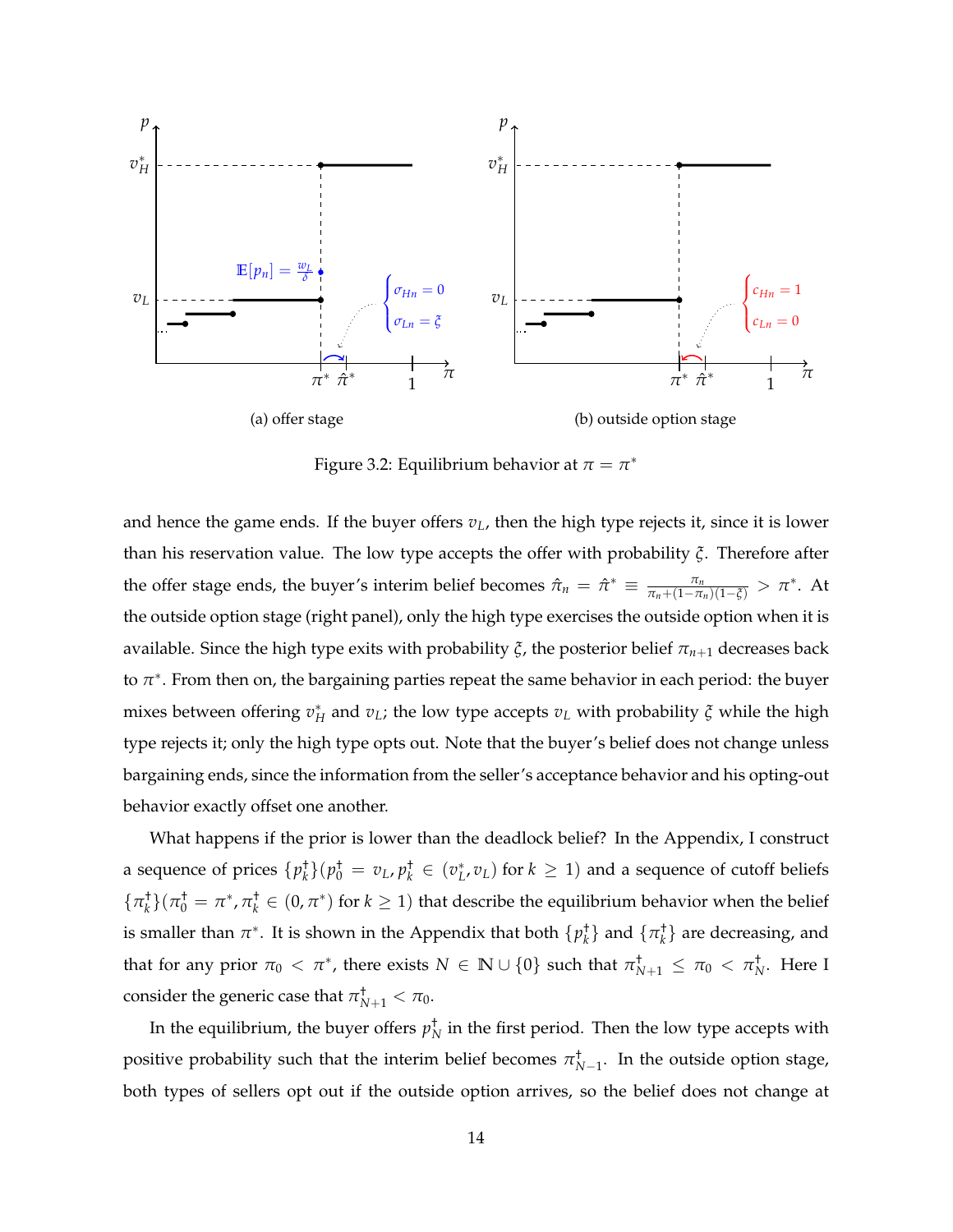$\pi^{\dagger}_{N-1}$ . In the second period, the buyer increases his offer to  $p^{\dagger}_{N-1}$  which will induce another mixed acceptance by the low type, and both types opt out when possible, and the posterior becomes  $\pi^+_{N-2}$ . This behavior continues until the posterior reaches  $\pi^+_0 = \pi^*$ . Hence, it takes max*{N*, 1*}* periods for the posterior to reach the deadlock belief. Note that information about the seller's type comes only from his acceptance behavior, and the posterior strictly increases in each period. The left panel of Figure 3.3 describes the dynamics of belief on the equilibrium path when  $N = 2$ .

So if the prior is less than the deadlock belief, the equilibrium behavior produces an outcome path with the following characteristics:

- *•* Bargaining starts with a *pre-deadlock phase*. In this phase the buyer plays a pure offer strategy, and his offer is increasing over time so that the low type is indifferent between acceptance and rejection. Only the low type accepts the offer with positive probability, and both types of sellers opt out if possible. So an observed outcome in this phase has the following characteristics: the buyer offers a price less than  $v<sub>L</sub>$ ; the buyer's offer increases over time; bargaining might end with either acceptance of the buyer's offer (by the low type) or opting out (by both types).
- A *deadlock phase* begins once the buyer offers  $v<sub>L</sub>$ . In this phase, the buyer continues to make the same randomized offer throughout the bargaining process. Only the low type accepts  $v<sub>L</sub>$  with positive probability, and only the high type opts out if possible. Therefore, an outcome path features a sequence of the same offer of  $v<sub>L</sub>$  being rejected repeatedly before bargaining ends.
- *•* Bargaining ends with a sudden resolving behavior that is either 1) the buyer's bargainingending offer  $(v_H^*)$ , 2) the low type's acceptance of  $v_L$ , or 3) the high type's opting out. Note that bargaining ends (either by an acceptance or an opt-out) in a finite number of periods with probability one.

## **4 Frequent Offers**

Consider the limit case of frequent offers by letting the time between periods (denoted by  $\Delta$ ) converge to zero. Recall that  $\eta = \frac{\lambda}{r + \lambda}$  is the effective discount factor.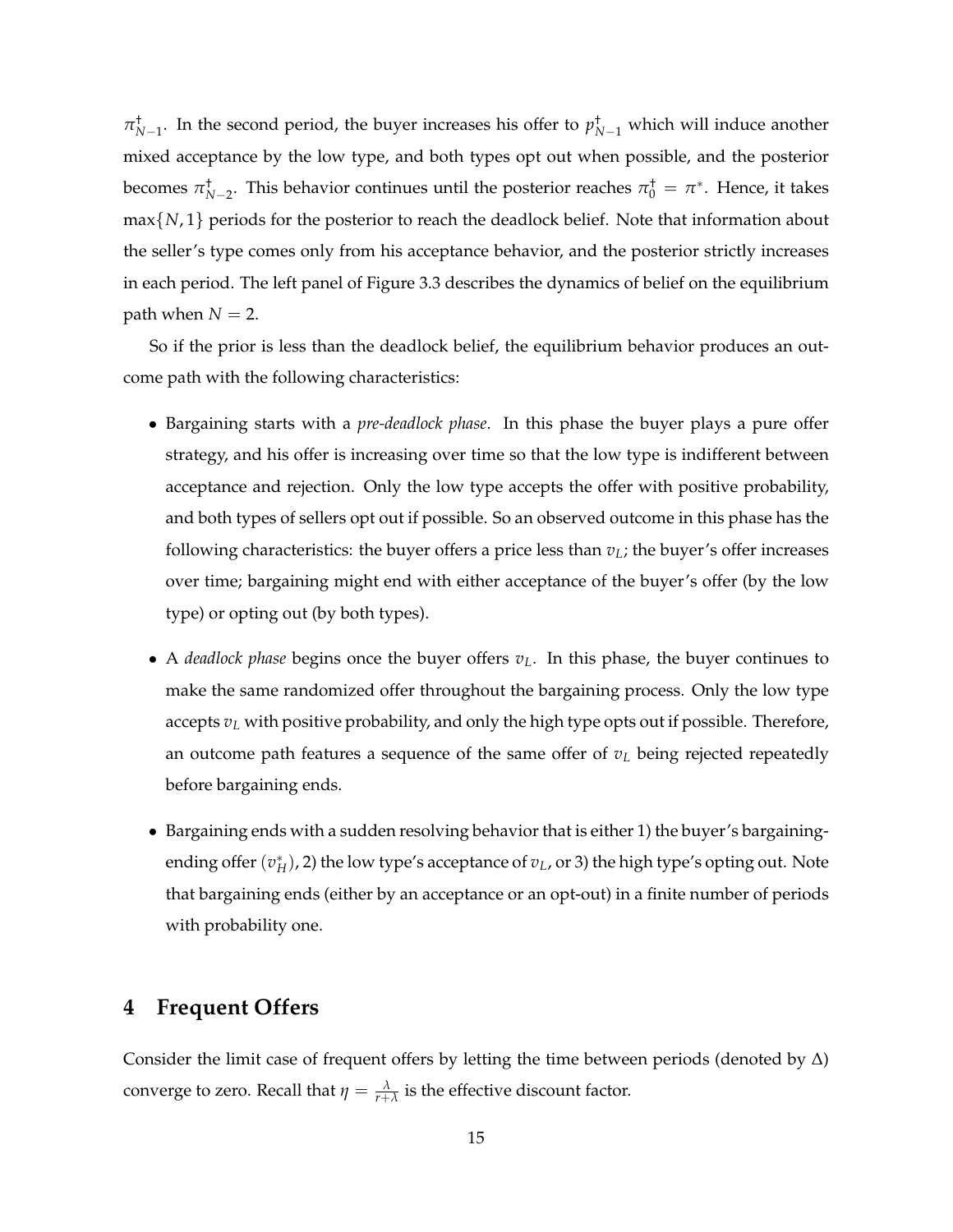

Figure 3.3: Equilibrium behavior

**Proposition 5.** Suppose  $\eta v_H > v_L + \frac{1-\eta}{\eta} u_L$ . Then,

- 1. The deadlock equilibrium exists for sufficiently small  $\Delta$ .
- *2. As* ∆ *converges to zero, in the deadlock equilibrium,* 
	- *the buyer's equilibrium offer when*  $\pi < \pi^*$  *converges to v*<sub>L</sub>.
	- *• the length of the pre-deadlock phase (measured in real time) shrinks to zero.*
	- *• the expected length of the deadlock phase does not shrink to zero.*

#### *Proof.*

- 1. (A1) is satisfied if  $\eta v_H > v_L + \frac{1-\eta}{\eta} u_L$  and  $\Delta$  is sufficiently small.
- 2. The proof is based on the construction of the deadlock equilibrium and is relegated to the Appendix.

 $\Box$ 

As mentioned before, the deadlock equilibrium exists when the outside options are sufficiently important. In the limit case of frequent offers, this condition is represented by the effective discount factor being sufficiently high.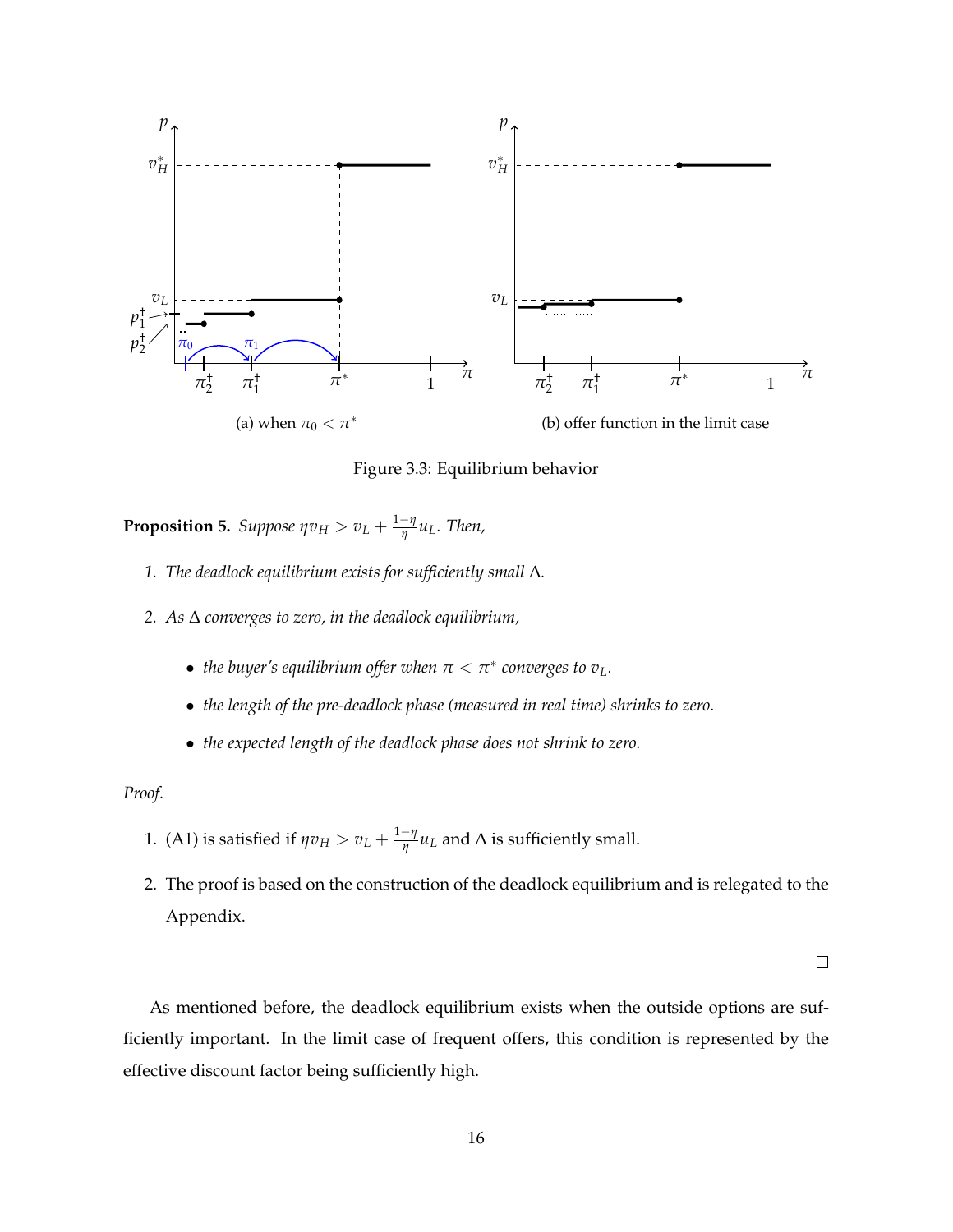In the pre-deadlock phase, the equilibrium exhibits Coasian dynamics at a price *vL*. Since the discount factor goes to one as  $\Delta$  converges to zero, the difference between the buyer's successive offers vanishes as the buyer makes the low-type seller indifferent between acceptance and rejection. Moreover, the same force behind the Coase conjecture results in the pre-deadlock phase shrinking to zero. The right panel of Figure 3.3 describes the limit equilibrium offer by the buyer when  $\Delta$  converges to zero.

However, the deadlock phase does not shrink in the limit case of frequent offers. More specifically, each resolution behavior of the deadlock phase (the buyer's bargaining-ending offer, the low type's acceptance of the low offer, and the high type's opt-out) converges to a Poisson arrival process. The indifference condition (3.3) implies that, as  $\Delta$  converges to zero the probability of the buyer offering  $v_H^*$  converges to zero at the same rate. As a result*,* the buyer's equilibrium offer path (in real time) converges to the base offer of  $v<sub>L</sub>$  with the endogenous Poisson arrival of  $v^*_H$ .<sup>10</sup> The low type's acceptance of offer  $v_L$  and the high type's opt-out occurs with probability  $\xi = 1 - e^{-\lambda \Delta}$ ; hence, they converge to Poisson processes with parameter  $\lambda$ . Note that the Poisson arrivals of resolution behaviors are independent of each other.

Figure 4.1 summarizes the discussion above by depicting the limit distribution of the equilibrium outcome as  $\Delta \to 0$ . At any real time *t'*, the height in the blue (red) area indicates the probability that the agreement (breakdown) happens anytime before *t* 0 . The height in the grey area is the probability that the bargaining continues beyond time *t'*. Note that for any finite *t*, bargaining will continue beyond time *t* with positive probability.

**Real-Time Delay and Breakdown** The outcome of the deadlock equilibrium exhibits various bargaining inefficiencies. Several key values, such as the expected length of delay and the probability of a breakdown, are derived in closed form.

The equilibrium behavior described in Section 3 implies that in the deadlock equilibrium, the bargaining is delayed with positive probability before it ends either in an agreement or in a breakdown. The following corollary states that the expected length of delay in real time is

$$
q = \frac{v_L/\delta - v_L}{v_H^* - v_L}
$$
  
= 
$$
\frac{v_L}{v_H^* - v_L}(e^{r\Delta} - 1) = \frac{v_L r}{v_H^* - v_L} \Delta + o(\Delta),
$$

so as  $\Delta \to 0$ , the arrival of the buyer's offer  $p = v_H^*$  converges to a Poisson process of rate  $\frac{v_L r}{v_H^* - v_L}$ .

<sup>10</sup>To see this, note that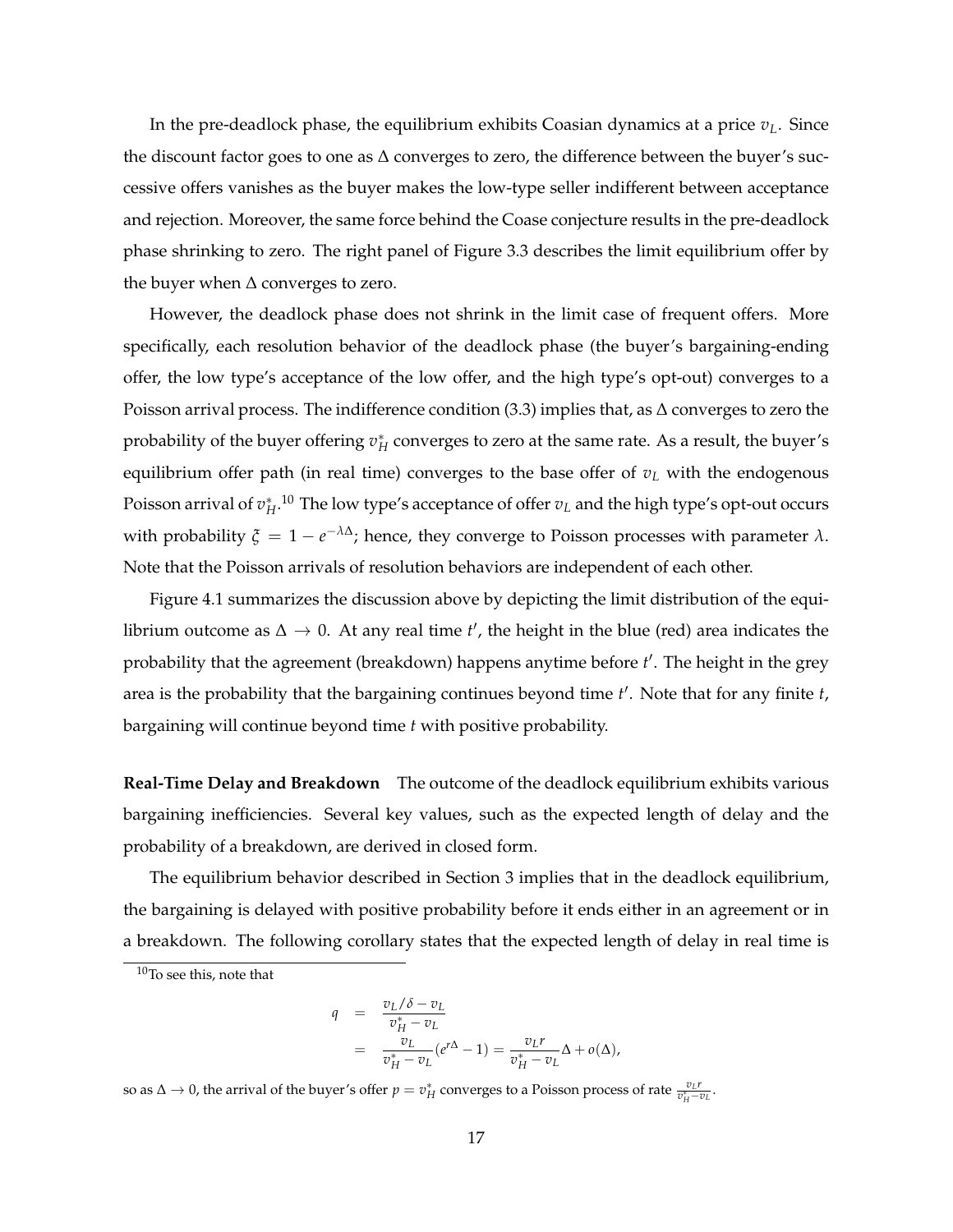

Figure 4.1: Limit distribution of the equilibrium outcome

positive even when the time between periods becomes arbitrarily small. So in the deadlock equilibrium, inefficiency does not disappear when offers are frequent. Let  $T_d$  be the (unconditional) expected length of delay, and let  $\hat{T}_d$  be the expected length of delay conditional on deadlock.

**Corollary 6.** *In the deadlock equilibrium, the expected length of delay is positive if the prior is less than*  $\pi^*$ . Moreover, as  $\Delta$  *converges to zero*,

$$
\hat{T}_d \rightarrow \frac{Z}{Z+\mu} \cdot \frac{1}{\lambda},
$$
\n
$$
T_d \rightarrow \frac{\pi_0}{\pi^*} \hat{T}_d,
$$

*where*  $Z = \frac{v_H^* - v_L}{v_L}$  and  $\mu = \frac{r}{\lambda}$ .

*Proof.* See the Appendix.

Recall that Assumption 1 encompasses both the private and correlated value case, so that the real-time delay associated with the deadlock equilibrium can be found in both cases.

Another source of inefficiency in the deadlock equilibrium is the possibility of a breakdown resulting from the high type's opt-out. Let  $P_b$  be the ex ante probability of a breakdown, and  $\hat{P_b}$ be the breakdown probability conditional on deadlock.

 $\Box$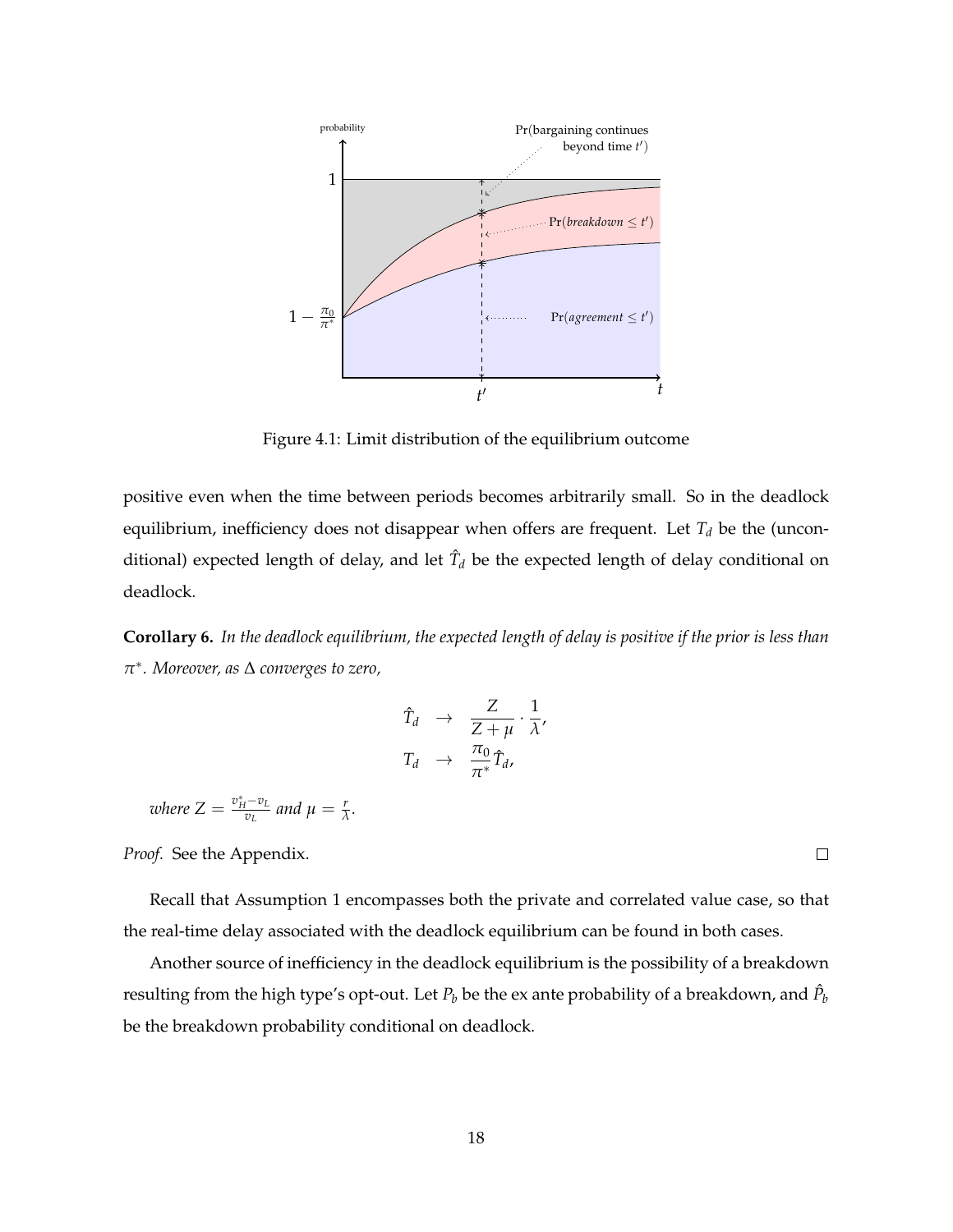**Corollary 7.** In the deadlock equilibrium, as ∆ converges to zero,

$$
\begin{array}{rcl}\n\hat{P}_b & \to & \pi^* \frac{Z}{Z + \mu'}, \\
P_b & \to & \pi_0 \frac{Z}{Z + \mu}.\n\end{array}
$$

*Proof.* See the Appendix.

**High Arrival Rate of the Outside Option** The assumption in Proposition 5 implies that when the effective discount rate  $\eta = \frac{\lambda}{r+\lambda}$  is arbitrarily close to one, the deadlock equilibrium exists in the limit of frequent offers. On the other hand, Corollary 6 implies that the expected length of the delay converges to zero as  $\lambda$  becomes arbitrarily high. So it is of interest to analyze the equilibrium behavior under sufficiently high  $\lambda$ .

Recall that at the deadlock belief, the low type accepts  $v_L$  with probability  $\zeta$ . If  $\zeta$  is close to one, almost every low-type seller accepts  $v<sub>L</sub>$  and the interim belief after the offer stage becomes close to one. Then the high type exits the game with probability  $\zeta$  and the posterior becomes  $\pi^*$ . Therefore, even though the equilibrium structure is preserved, the bargaining ends with a probability close to one.

Similar intuition can be applied to the limit case of frequent offers. Recall that as  $\Delta$  goes to zero, each type of resolution behavior in the deadlock phase converges to a Poisson arrival process. As  $\lambda$  becomes arbitrarily high, the arrival rates of resolution behaviors also become arbitrarily high, and the (expected) length of the deadlock phase shrinks to zero.

What is the limit of  $\pi^*$  when  $\lambda$  becomes arbitrarily high? Fixing the discount rate *r*, as  $\lambda$ goes to infinity, the indifference condition of the buyer at  $\pi^*$  (from (3.1) and (3.2)) becomes

$$
(1 - \pi^*)(u_L - v_L) = \pi^*(u_H - v_H) + (1 - \pi^*)(u_L - v_H).
$$

Consider a static bargaining game where the buyer makes a take-it-or-leave-it offer to the seller and the seller has an outside option of  $v_{\theta}$ . Then the left-hand side (right-hand side) of the above equation is the payoff to the buyer when he offers  $v_L(v_H)$  to target low-type seller (both types of sellers). In other words, the buyer's optimal offer under arbitrarily high  $\lambda$  converges to one of static bargaining.

Interestingly, the limit distribution of the equilibrium outcome under high  $\lambda$  converges to the monopoly pricing equilibrium in Board and Pycia (2013), with the role of seller and buyer

 $\Box$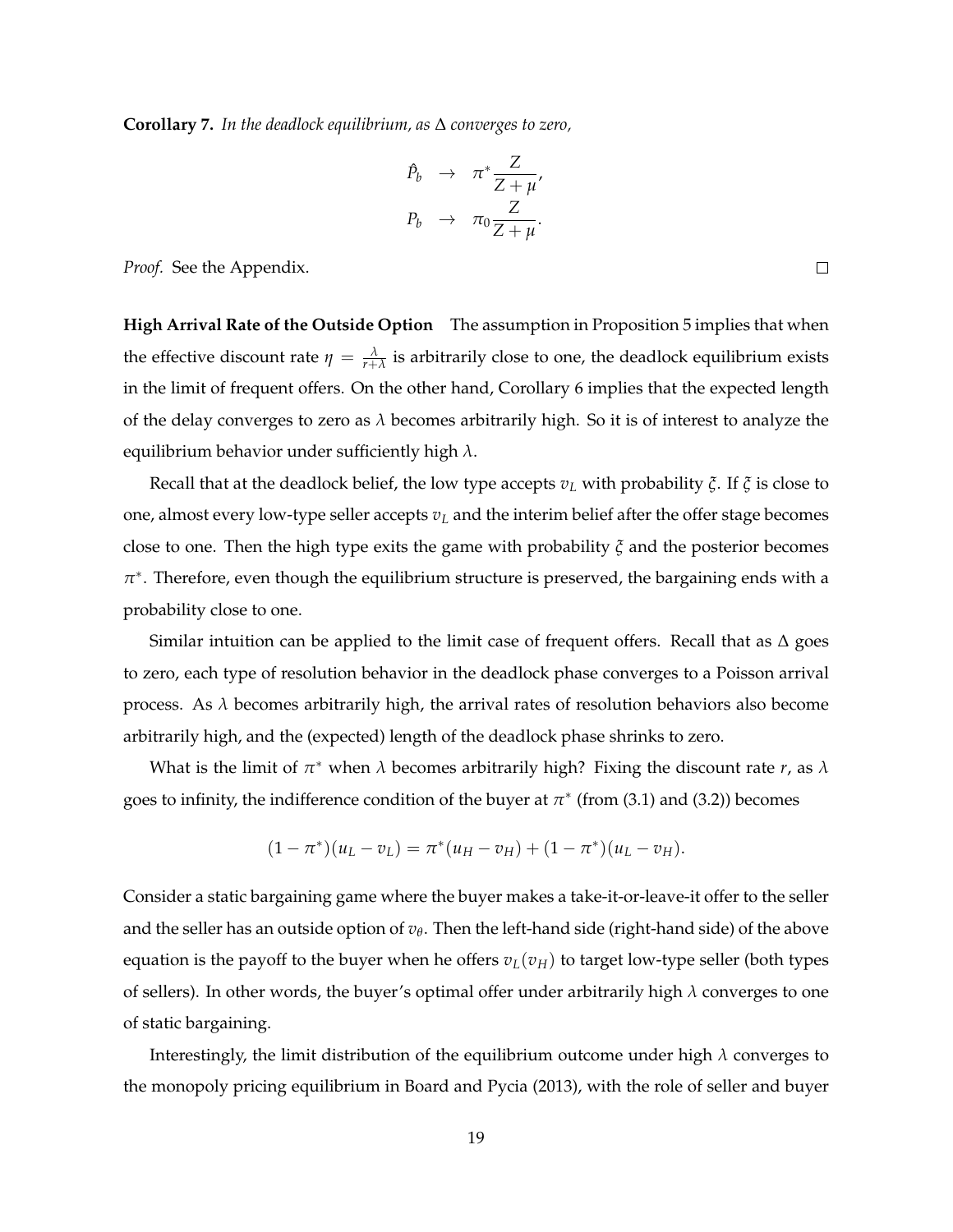reversed. They consider a model of a seller-offer bargaining game where the buyer has private information about his valuation of the seller's good, and they assume that the buyer has an outside option available at any period. They show that there is a unique sequential equilibrium where the seller always offers an optimal monopoly price, and the buyer either accepts the offer or opts out immediately. So there is no bargaining delay in the equilibrium. If I switch the role of the seller and the buyer in Board and Pycia (2013), their equilibrium coincides to the limit distribution of the deadlock equilibirium with  $\Delta \to 0$  and  $\lambda \to \infty$ .

## **5 Uniqueness**

In general, there are multiple equilibria of this model. In particular, there may exist an equilibrium where the buyer uses an offer strategy similar to the 'Coasian' pricing (Fudenberg, Levine, and Tirole (1985); Gul, Sonnenschein, and Wilson (1986)). In this equilibrium, as the time between the periods becomes vanishingly small, the buyer's offer converges to  $v_H^*$  and the expected delay converges to zero, so the equilibrium outcome is approximately efficient. In the equilibrium with Coasian dynamics, although there are two sources of information, the information revealed by the seller's acceptance behavior dominates the information revealed by his opting-out behavior.<sup>11</sup>

Then the question is whether the deadlock equilibrium is one equilibrium of the model where two sources of information happen to offset one another. In this section, I show that under a stronger parametric assumption, the offsetting effect can be found in all PBE of the model. First, I present the parametric assumption stronger than (A1).

**Assumption.**  $(A2) \frac{\xi}{1-\delta(1-\xi)} \delta v_H^* > u_L$ .

A necessary condition for (A2) is  $v_H^* > u_L$ . Since  $u_H \ge v_H$ , the private value case  $(u_H = u_L)$ does not satisfy (A2). More important,  $v_H^* > u_L$  is a necessary condition for the existence of the static adverse selection problem. Suppose there is a static market where the buyer's value is  $u_{\theta}$ and the seller's reservation value is  $v^*_\theta.$  Then adverse selection in the trade exists if and only if  $E[u_\theta] < v_\theta^*$ . Therefore, if  $v_H^* > u_L$ , the adverse selection problem arises for sufficiently low  $\pi_0$ .

Since (A2) implies (A1), (A2) guarantees the existence of the deadlock equilibrium. The following proposition shows that under (A2), the deadlock equilibrium is the only PBE satis-

<sup>11</sup>More discussion about Coasian equilibrium is in Section 6.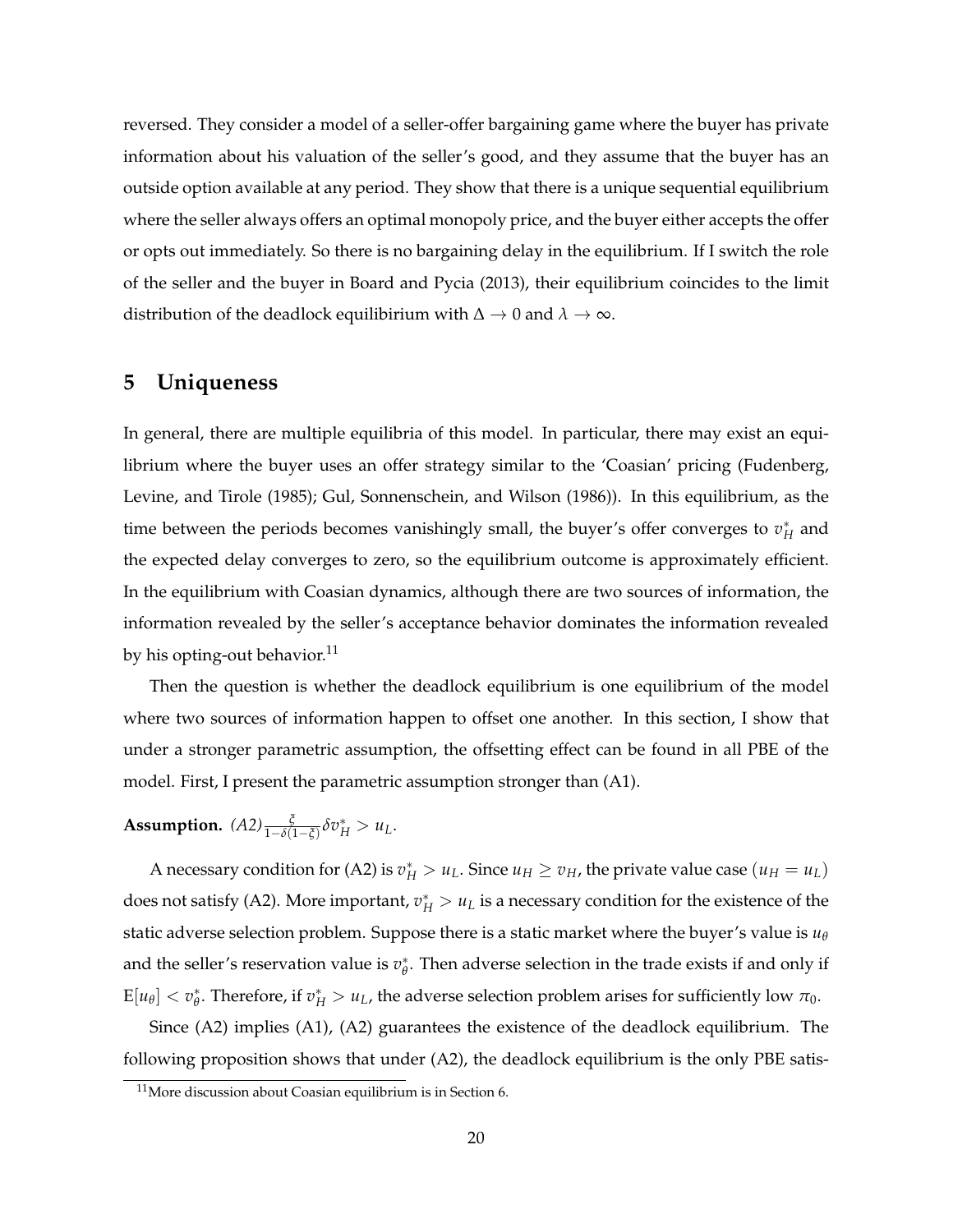fying a monotonicity property. The property, called *nondecreasing offers*, requires that when the buyer's expected quality is higher, he tends to offer a higher price to the seller.

**Definition.** A strategy profile satisfies *nondecreasing offers* if for any history  $h^n$ ,  $h'^{n'}$  with  $\pi_n <$  $\pi_{n'}$ , if the buyer offers *p* at *h*<sup>*n*</sup> and *p'* at *h'<sup>n'</sup>*, then  $p \leq p'$ .

**Proposition 8.** *Suppose (A2) holds. Then the deadlock equilibrium is the unique perfect Bayesian equilibrium that satisfies nondecreasing offers.*

*Proof.* See the Appendix.

The following proposition states that under (A2), in every equilibrium neither source of information dominates the other, so the equilibrium has characteristics similar to those of the deadlock equilibrium.

**Proposition 9.** *Suppose (A2) holds. Then in every perfect Bayesian equilibrium of the game, if prior is low enough,*

*(1) the posterior belief*  $\pi_n$  *never exceeds the deadlock belief*  $\pi^*$  *(defined in Section 3) conditional on the bargaining continues, and*

*(2) for any finite n, bargaining continues beyond period n with positive probability.*

*Proof.* See the Appendix.

**6 Discussions**

**Random Arrival of Outside Options** The random arrival of outside options assumed in this paper is a simple way of modeling a stochastic payoff of opt-out behavior. In principle, the bargaining parties can break the negotiation process at any point in time. However, the value of opting out typically changes over time. First, the value of the best available outside option may change over time. As in the example given in the introduction, a satisfactory outside offer often does not exist. Second, the cost of opting out may also change over time. Several external factors, such as the bargaining party's decision-making procedure and time-varying external environment, can affect the cost of taking the outside option.<sup>12</sup>

 $\Box$ 

 $\Box$ 

 $12$ In Section 7, I discuss a possible extension of the random value of the outside option.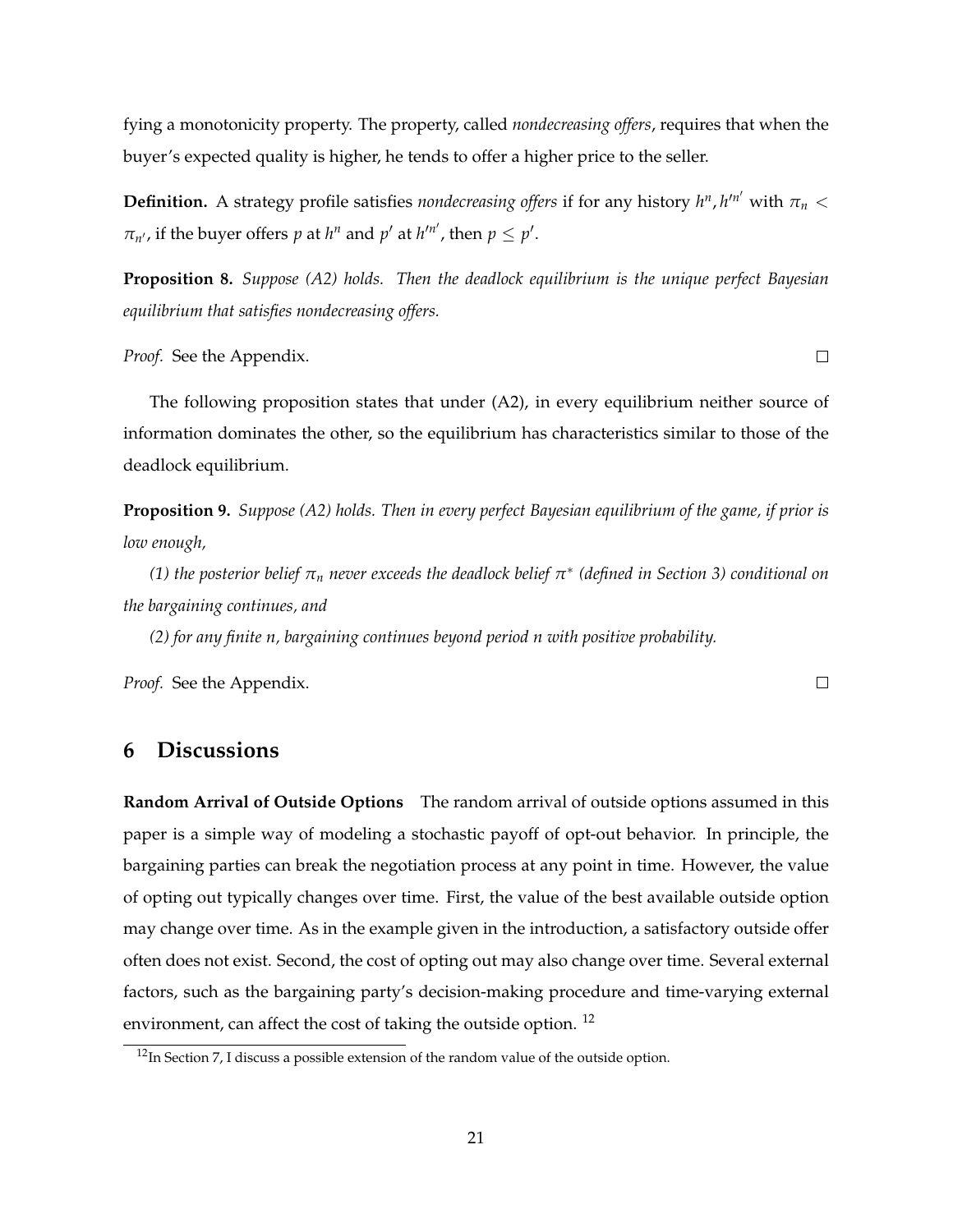Theoretically, the random arrival of outside options provides an alternative perspective on bargaining dynamics. Standard models of bargaining with an outside option assume that the option is available in every period to some or all of the bargaining parties. In bargaining with complete information, the outside option is either completely ineffective (when the value is low) or crucially effective (when the value is high) in determining an equilibrium behavior. In bargaining with incomplete information, an outside option may almost completely cancel out the impact of incomplete information, and the equilibrium features immediate termination of bargaining when the bargaining party either agrees or opts out depending on his private type.<sup>13</sup> In this paper the outside option is not available with positive probability. As a result, the bargaining continues into the next period with positive probability unless the buyer offers  $v_H^*$ ; hence, the equilibrium shows non-trivial dynamics.

**Production Cost and Heterogeneous Arrival Rate** The result of this paper extends to the case where the seller has a positive cost of production. Suppose the type- $\theta$  seller has a production cost of  $c_{\theta} > 0$ . Recall that the seller's payoff is  $v_{\theta}$  when he takes an outside option. Then the type-*q* seller never accepts an offer if

$$
p-c_{\theta}<\frac{\xi}{1-\delta(1-\xi)}v_{\theta}=v_{\theta}^*,
$$

or  $p < c_{\theta} + v_{\theta}^*$ . To guarantee the existence of the deadlock equilibrium, a modified version of (A1) needs to be imposed:

**Assumption.**  $(A1')\,\delta(c_H+v_H^*)\gt v_L+\frac{(1-\delta)(1-\xi)}{\xi}u_L+(1-\frac{1-\delta}{\xi})c_L.$ 

Note that if  $c_H = c_L = 0$ , (A1) and (A1') are equivalent.

**Proposition 10.** *Suppose (A1') holds. Then there exists a deadlock equilibrium of the model.*

*Proof.* See the Appendix.

Note that (A1') encompasses a case where the value of the outside option is the same for both types  $(v_H = v_L)$ . As long as the model's parameters induce the high type to have a stronger incentive to opt out, the deadlock equilibrium exists.

 $\Box$ 

<sup>&</sup>lt;sup>13</sup>See Compte and Jehiel (2002) for the effect of outside options on reputational bargaining, and Board and Pycia (2013) for the effect on a dynamic durable goods monopoly.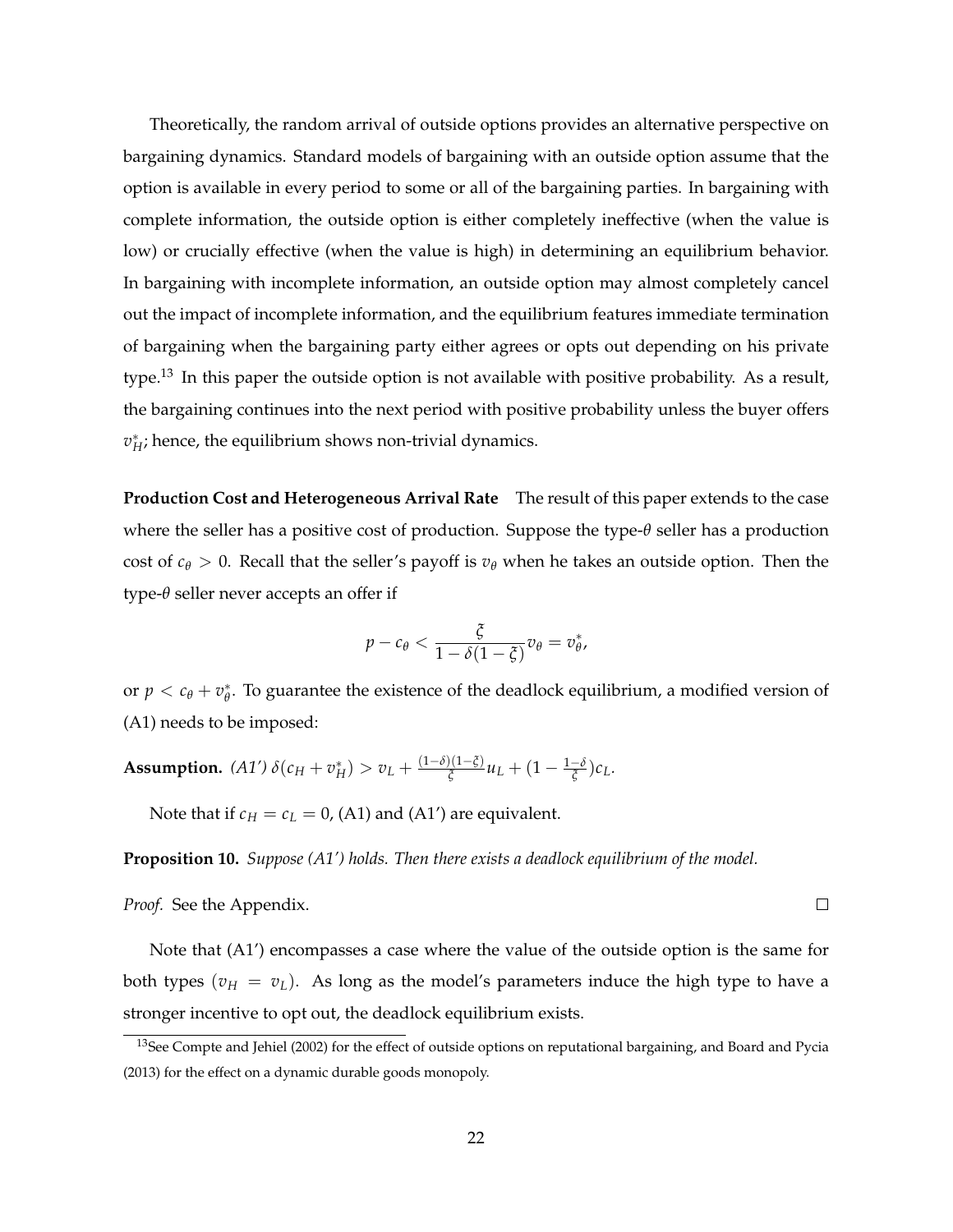Similar intuition can be applied to check the robustness of the deadlock equilibrium when the arrival rate of the outside option is different across types. For example, the deadlock equilibrium may exist in the model where the outside option arrives only to the high-type seller.

**Existence of Coasian Equilibrium** When (A2) is not satisfied, the model has an equilibrium where Coasian dynamics lead to an approximately efficient outcome. In the Coasian equilibrium, the buyer plays a pure strategy at any history on the equilibrium path. The buyer gradually increases his offer over time. On the equilibrium path, the high type rejects the buyer's offer in all but the final period, and the low type uses a mixed acceptance strategy. If the initial offer is high enough, only the high type opts out in every period before the game ends. If the initial offer is low, then both types take the outside option until the offer exceeds some cutoff where it becomes suboptimal for the low type to opt out. As the time between periods becomes arbitrarily small, the initial offer converges to  $v_{H}^{*}$  and the equilibrium yields an approximately immediate trade.<sup>14</sup>

If the parameters satisfy (A2), then because of the static adverse selection problem, playing a Coasian strategy yields a negative payoff to the buyer. So the Coasian strategy profile does not hold as an equilibrium, and the deadlock equilibrium becomes a unique equilibrium under the monotonicity condition.

**Permanent Outside Option** Consider the case where the outside option does not disappear once it arrives. In the model of the permanent outside option, there exists a deadlock equilibrium that has the same equilibrium outcome as the one in the original model. The key reason is that both types of sellers have no incentive to keep the outside option. For the high type, since the buyer's maximum offer is strictly smaller than the payoff from the outside option  $(v_H^* < v_H)$ , he opts out once the option is available. The low type cannot signal that he has an outside option, since he always uses a mixed strategy on the equilibrium path. So he cannot use the outside option as a threat in future periods. Since the buyer's offer is increasing over time, the low type has no incentive to keep the outside option.

<sup>&</sup>lt;sup>14</sup>A detailed description of the Coasian equilibrium in the presence of a stochastic outside option is available upon request. Hwang and Li (2013) construct a Coasian equilibrium in a model similar to the present paper, where the roles of the seller and the buyer are reversed.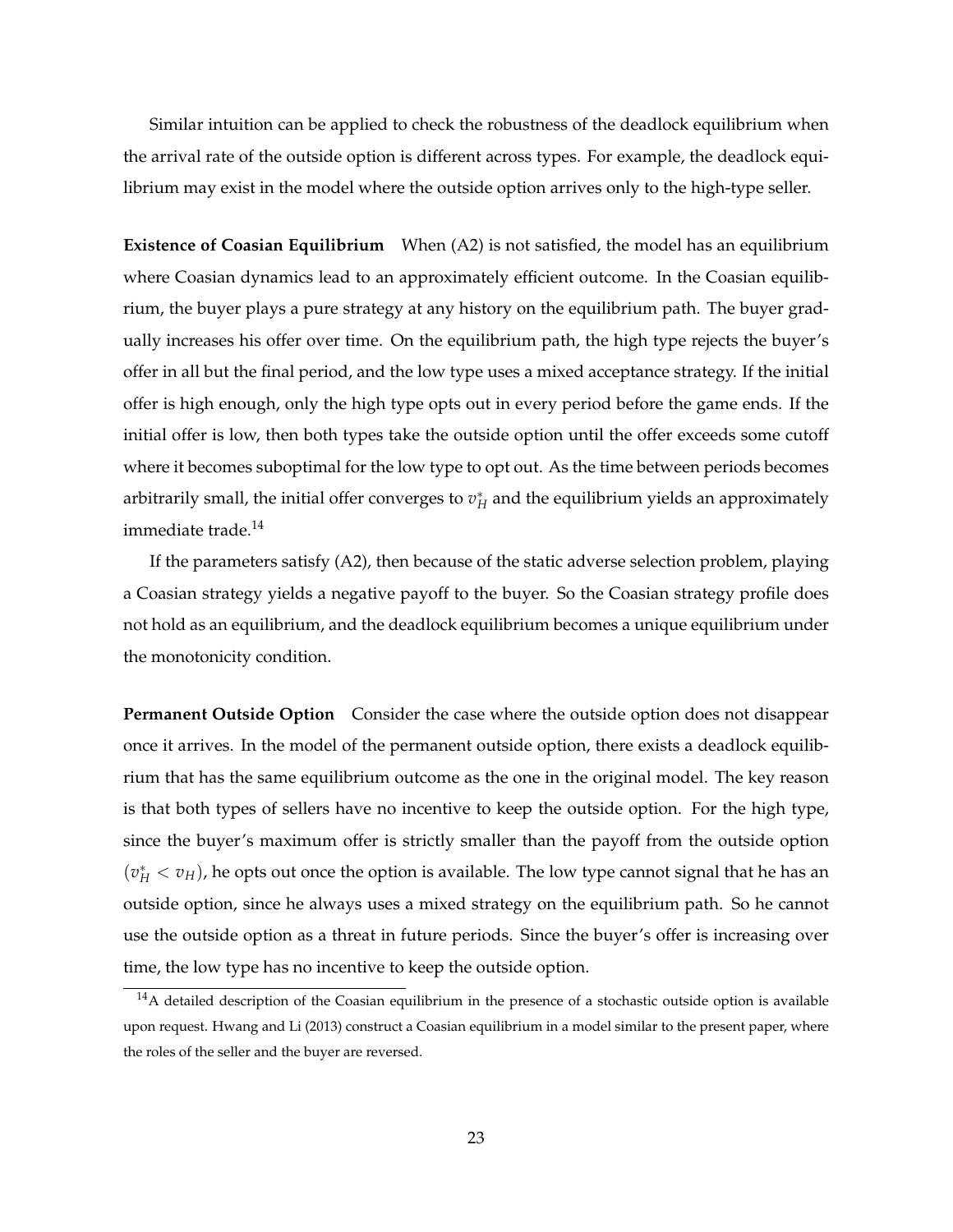**Change in Timeline** How robust is the deadlock equilibrium under different timelines of the game? Consider the case where the seller receives an outside option before the buyer offers a price. First, suppose that the seller's opting-out decision comes before the buyer offers a price, so the offer stage comes later than the outside option stage. Then a simple calculation shows that the equilibrium structure is unchanged. It is not surprising since the effect of switching the two stages only accounts for the discount factor.

What happens if the outside option arrives before the buyer makes an offer? In this case, there may exist multiple equilibria even if there is complete information about the quality. Under some range of parameters, the buyer's offer and the seller's opting-out decision have a self-fulfilling effect on each other. If the arrival rate of the outside option is low, there exists an equilibrium where the buyer makes an offer that is accepted only by the seller without the outside option, and the seller with the outside option rejects the offer and opts out. If the arrival rate of the outside option is high, there exists another type of equilibrium where the buyer makes an offer high enough so that the seller accepts it. And for the intermediate arrival rate, both equilibria may exist.

**Two-Sided Incomplete Information** It is generally known that in the model of a two-sided incomplete information bargaining game, severe multiplicity arises. The attempt to narrow down the equilibrium set results in either implausibility of the criterion or the non-existence of the equilibrium under certain parameters. I expect that in the model with the stochastic outside option, a similar multiplicity would arise.

**Continuum of Types** If the model assumes a continuum of seller's types, the main difficulty in the analysis is tracking the belief. Since the outside option does not arrive with probability one, the belief after an outside option stage has the same support as the one before the stage, but the belief about the high quality would decrease. Therefore, the posterior belief is not a truncation of the prior and therefore cannot be simplified to a state variable. So the equilibrium profile must describe the bargainer's behavior for any possible posterior belief.<sup>15</sup>

<sup>&</sup>lt;sup>15</sup>Fuchs, Öry, and Skrzypacz (2012) analyzed an equilibrium where the posterior belief is an addition of multiple truncated beliefs. In their paper, such beliefs are formed when the future buyer cannot observe past offers, so the price history does not affect future buyers' beliefs and hence it does not affect their strategies. In this paper, there is a single buyer and he observes history of past offers. So an out-of-equilibrium offer affects the future belief of the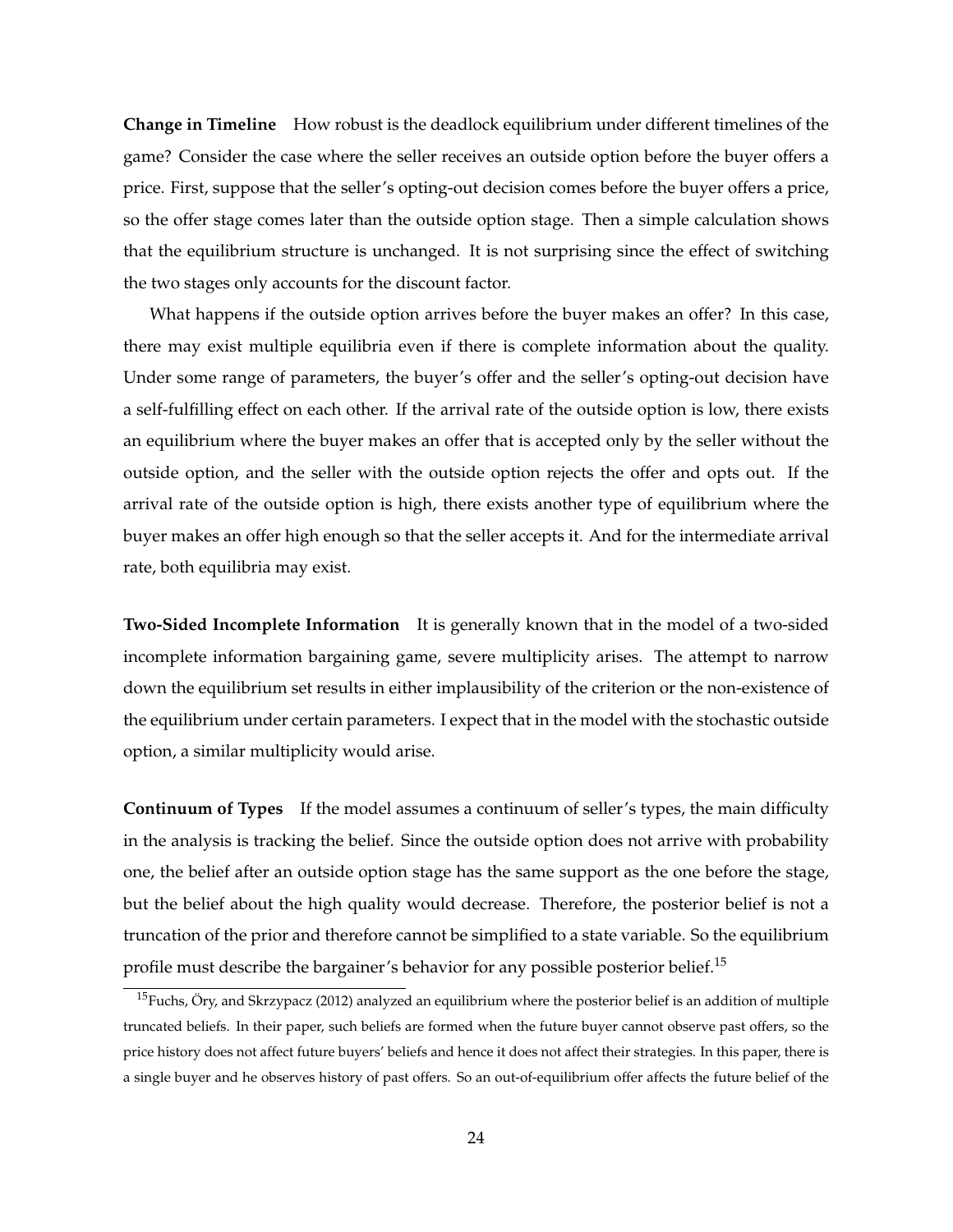I conjecture that as in the two-types case, there are two countervailing forces in belief updating: the lower types tend to accept the buyer's offer and the higher types tend to opt out. However, it is unclear whether these countervailing forces would lead to a bargaining deadlock or to another equilibrium dynamic.

### **7 Concluding Remarks**

One interesting extension is to assume a random value of the outside options instead of random availability. Consider the model where the type-*q* seller receives an outside option in each period, and the value of the outside option is randomly drawn from distributions  $F_\theta$ . Assume that *FH* is first-order stochastic dominant over *FL*. I conjecture that under some conditions on the distributions, there exists a deadlock equilibrium. In this case, neither type of seller plays a mixed strategy towards the outside option. Moreover, the low type would also opt out if he received a good enough outside option. But similar to the benchmark model, not taking the outside option conveys a bad signal about the quality of the product. It would be interesting to investigate whether and how a bargaining deadlock occurs in this extension.

## **Appendix**

#### **Proof of Proposition 1**

It is sufficient to show that in any equilibrium, after any history the buyer never offers a price *p* greater than  $v_{\theta}^*$ . First, observe that the buyer never makes an offer above  $u_{\theta}$ , since his equilibrium payoff must be nonnegative. Given that, the seller's expected payoff after the rejection is no more than

$$
z_1 \equiv \max\{\delta u_\theta, \xi v_\theta + \delta (1-\xi) u_\theta\} < u_\theta.
$$

Note that the first (second) term in the bracket denotes the seller's maximum expected payoff when it is optimal for him to reject (accept) an outside option. So the seller accepts any offer  $p > z<sub>1</sub>$  after any history; hence, such offer is suboptimal for the buyer, since he can always make a lower offer  $p - \epsilon > z_1$  and buy the product.

buyer, which makes the analysis difficult.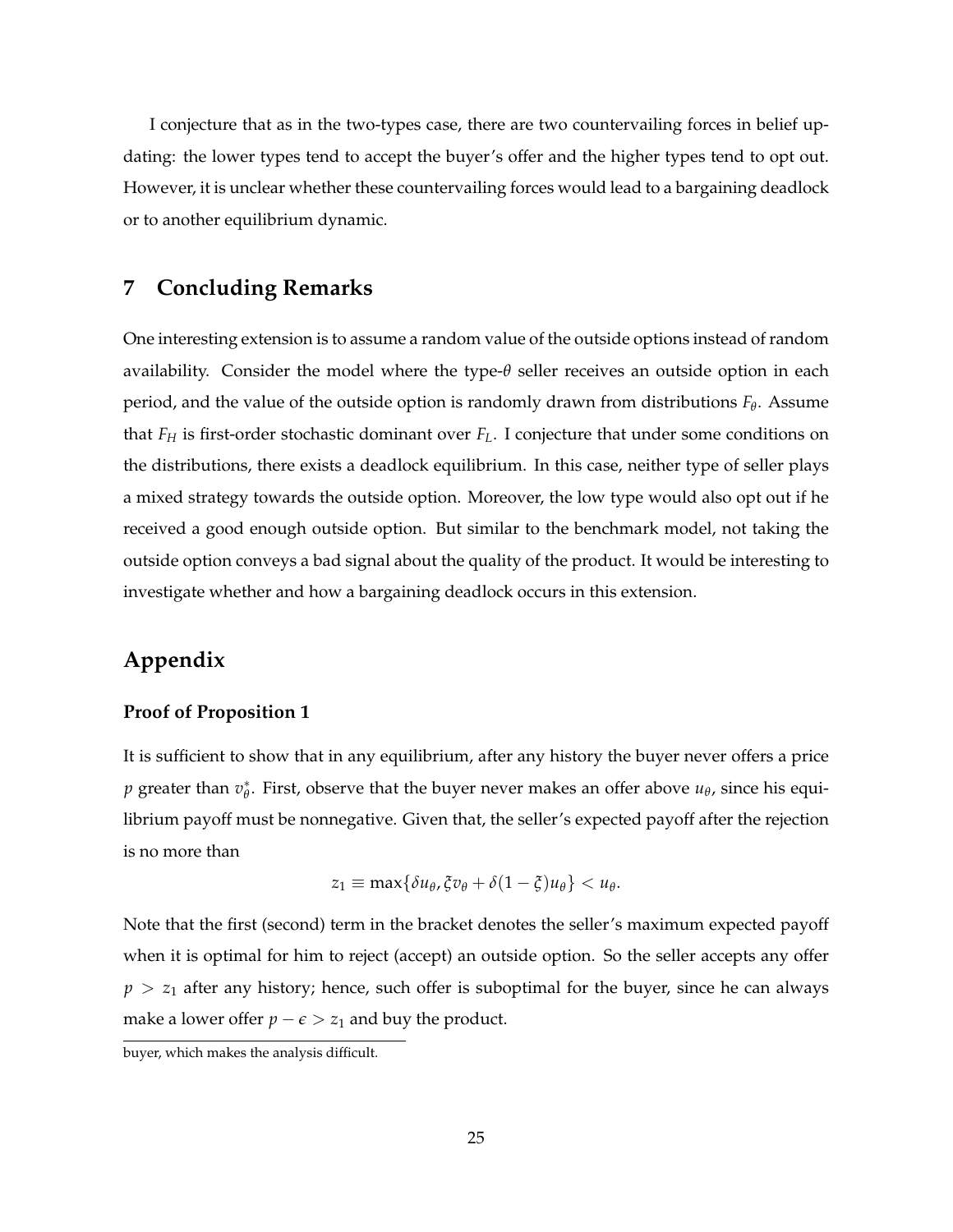Proceeding with the same argument, given that the buyer's offer is bounded by *zm*, the seller always accepts any offer above

$$
z_{m+1} \equiv \max\{\delta z_m, \xi v_\theta + \delta(1-\xi)z_m\} < z_m,
$$

so any offer greater than  $z_{m+1}$  is suboptimal for the buyer. Since  $\{z_m\}$  is decreasing and converges to  $v^*_{\theta}$ , for any  $\epsilon > 0$  the buyer's offer  $v^*_{\theta} + \epsilon$  is accepted by the seller, and hence is suboptimal.

#### **Proof of Lemma 2**

It is clear that  $p \leq u_H$  after any history. Now I claim that if the buyer never offers more than  $z_m > v_H^*$  in the equilibrium, both types surely accept any offer greater than

$$
z_{m+1} = \max\{\delta z_m, \xi v_H + \delta(1-\xi)z_m\} < z_m.
$$

The low type accepts  $p_n$  for sure, since his maximum payoff after the rejection is no more than max $\{\delta z_m, \zeta v_L + \delta(1-\zeta)z_m\}$ , which is less than  $z_{m+1}$ . Since  $\{z_m\}$  is decreasing and converges to  $v^*_{H}$ , making an offer  $v^*_{H} + \epsilon$  for any  $\epsilon > 0$  is suboptimal for the buyer.

#### **Proof of Proposition 4**

#### **Equilibrium Behavior at**  $\pi < \pi^*$

In this subsection, I construct sequences of prices  $\{p_k^{\dagger}\}$  and cutoff beliefs  $\{\pi_k^{\dagger}\}$  that describe the equilibrium behavior when the posterior is less than the deadlock belief  $\pi^*$ . In the deadlock equilibrium, at  $\pi < \pi^*$  the buyer offers a price less than or equal to  $v_L$  and the low type uses a mixed acceptance strategy, and the bargaining reaches the deadlock phase in a finite number of periods.

Let  $p_0^+ = v_L$ , and let  $p_k^+$  be the equilibrium price when there are *k* periods until the bargaining reaches the deadlock phase. The low type is indifferent between accepting  $p_k^{\dagger}$  and waiting  $k$ periods to accept  $p_0^+ = v_L$ . Since  $p_k^+$  must be strictly lower than  $v_L$ , opting out (when the option is available) is strictly optimal for the low-type seller in these *k* periods. Then the low type's indifference condition, which gives a recursive equation for  $\{p_k^{\dagger}\}$ , is given by

$$
p_k^{\dagger} = \xi v_L + \delta (1 - \xi) p_{k-1}^{\dagger}.
$$
 (7.1)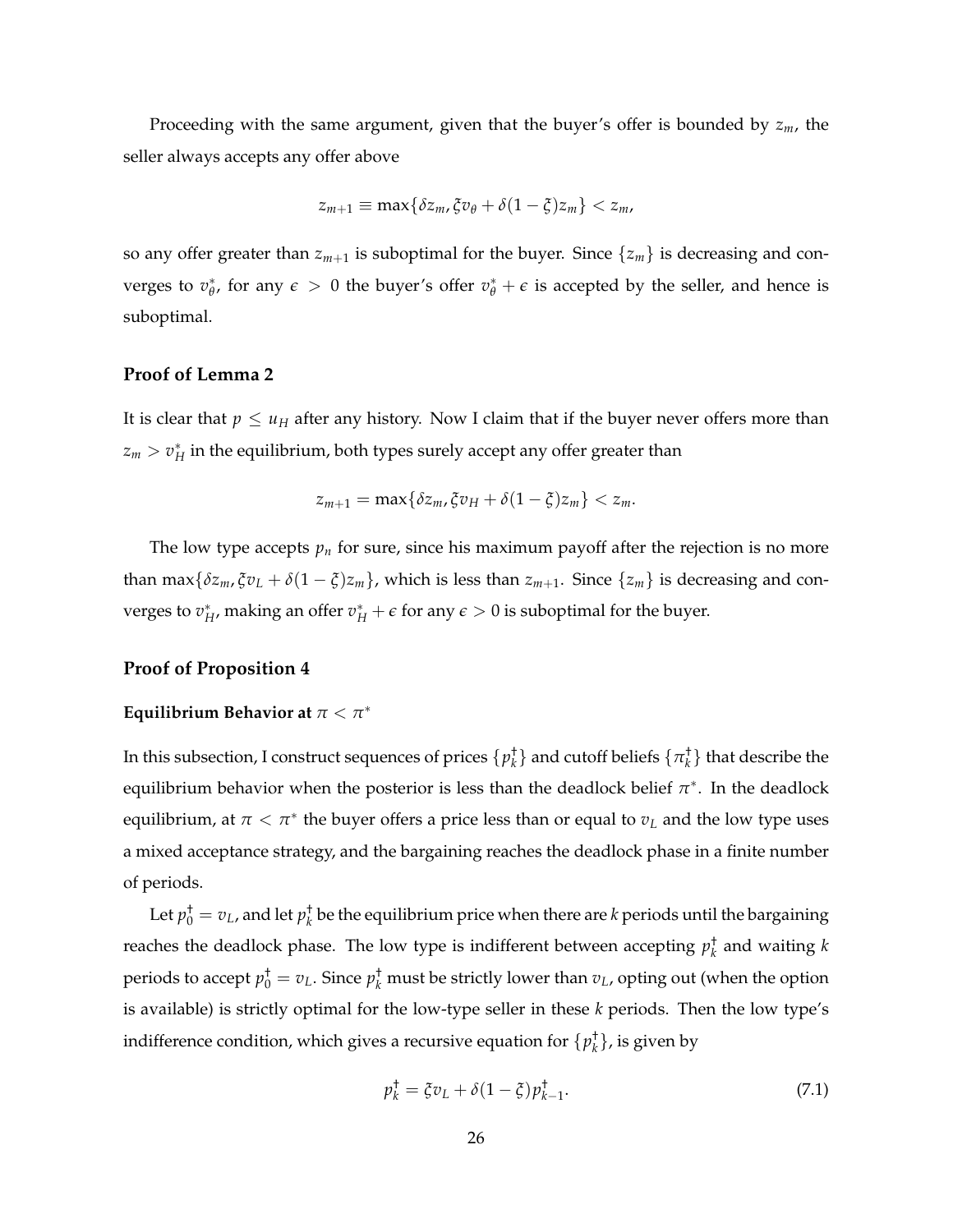For the construction of  $\{\pi_k^{\dagger}\}$ , I define notions that make the analysis easier. Let  $\beta(\pi, \pi')$  be the low-type seller's acceptance probability, which changes the posterior belief from  $\pi$  to  $\pi',$ given that both types of sellers opt out. That is,  $\beta(\pi,\pi')$  satisfies

$$
\frac{\pi'}{1-\pi'}=\frac{\pi}{1-\pi}\cdot\frac{1}{1-\beta(\pi,\pi')'}
$$

so  $\beta(\pi, \pi') = 1 - \frac{\pi}{1 - \pi} \cdot \frac{1 - \pi'}{\pi'}$ . On the other hand, let  $\tilde{\beta}(\pi, \pi')$  be the low type's acceptance probability, which changes the posterior belief from  $\pi$  to  $\pi'$ , given that only the high type takes the outside option. So  $\tilde{\beta}(\pi, \pi')$  satisfies

$$
\frac{\pi'}{1-\pi'}=\frac{\pi}{1-\pi}\cdot\frac{1-\xi}{1-\tilde{\beta}(\pi,\pi')},
$$

so  $\tilde{\beta}(\pi, \pi') = 1 - \frac{\pi}{1 - \pi} \cdot \frac{1 - \pi'}{\pi'} (1 - \xi).$ 

Let  $\pi_0^{\dagger} = \pi^*$ , and let  $\pi_k^{\dagger}$  be the maximum belief where the buyer offers  $p_k^{\dagger}$ . That is, the buyer offers  $p_k^+$  if  $\pi \in (\pi_{k+1}^+, \pi_k^+]$ . Then when the belief is  $\pi_1^+$ , the buyer is indifferent between offering  $p_0^+ = v_L$  and  $p_1^+$ . Either price leads to the posterior belief equal to  $\pi_0^+ = \pi^*$ , but the low type's acceptance probability is different. If the buyer offers  $p_1^{\dagger}$ , both types of sellers opt out, and the low type accepts with probability  $\beta(\pi_1^\dagger,\pi^*)$ . On the other hand, if the buyer offers  $p_0^\dagger = v_L$ , only the high type opts out, and the low type accepts with probability  $\tilde{\beta}(\pi_1^\dagger,\pi^*)$ .

Therefore, the payoff to the buyer when he offers  $p_1^{\dagger}$  is

$$
\left(1-\frac{\pi_1^{\dagger}}{\pi^*}\right)(u_L-p_1^{\dagger})+\frac{\pi_1^{\dagger}}{\pi^*}\delta(1-\xi)U_F^*,
$$

where  $U_F^* \equiv (1-\pi^*)(u_L - v_H^*) + \pi^*(u_H - v_H^*)$  is defined in (3.1), and the payoff when he offers  $p_0^+$  =  $v_L$  is

$$
\left(1-\frac{\pi_1^{\dagger}}{\pi^*}\right)(u_L-p_0^{\dagger})+\frac{\pi_1^{\dagger}}{\pi^*}\xi(1-\pi^*)(u_L-p_0^{\dagger})+\frac{\pi_1^{\dagger}}{\pi^*}\delta(1-\xi)U_F^*.
$$

The indifference condition gives

$$
(1 - \frac{\pi_1^{\dagger}}{\pi^*})(p_0^{\dagger} - p_1^{\dagger}) = \frac{\pi_1^{\dagger}}{\pi^*}\xi(1 - \pi^*)(u_L - p_0^{\dagger}).
$$

Note that the left-hand side of the equation above is the benefit of screening the low type at a lower price, while the right-hand side is the cost of the low type's opting-out. Hence  $\pi_1^\dagger$  is given by

$$
\frac{\pi_1^{\dagger}}{\pi^*} = \frac{(1-\delta)(1-\xi)v_L}{(1-\delta)(1-\xi)v_L + \xi(1-\pi^*)(u_L - v_L)}.
$$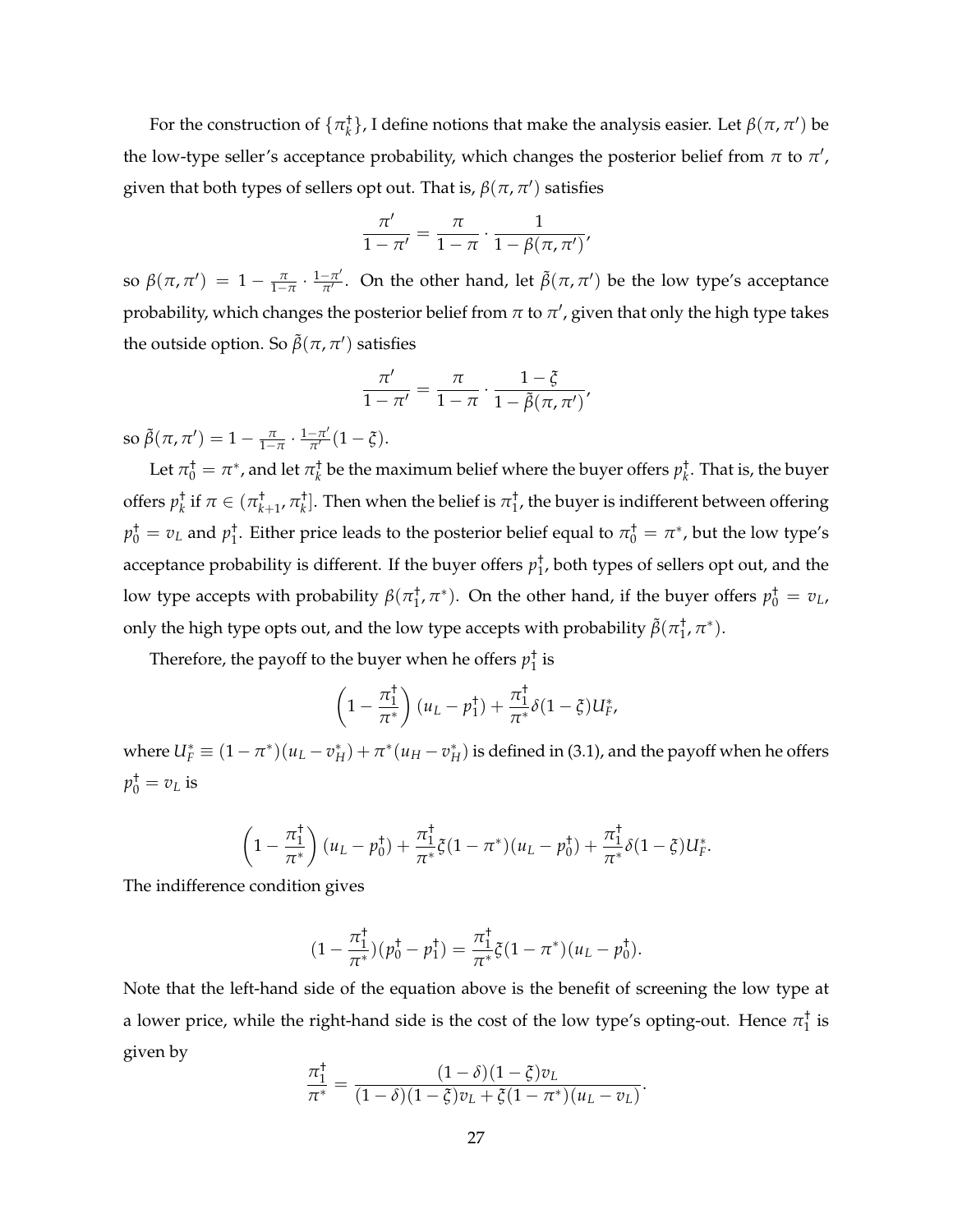For  $k > 1$ , when the posterior is  $\pi_k^{\dagger}$  the buyer is indifferent between offering  $p_{k'}^{\dagger}$ , which the low type accepts with probability  $\beta(\pi_k^{\dagger}, \pi_{k-1}^{\dagger})$ , and offering  $p_{k-1}^{\dagger}$ , which the low type accepts with probability  $\beta(\pi_k^{\dagger}, \pi_{k-2}^{\dagger})$ . Let  $W(\pi)$  be the buyer's expected payoff in the equilibrium when the posterior is  $\pi$ . Then

$$
W(\pi_k^{\dagger}) = (1 - \gamma_k)(u_L - p_k^{\dagger}) + \delta \gamma_k (1 - \xi) W(\pi_{k-1}^{\dagger})
$$
\n(7.2)

$$
= (1 - \gamma_k)(u_L - p_{k-1}^+) + \gamma_k W(\pi_{k-1}^+), \tag{7.3}
$$

where  $\gamma_k = \frac{\pi_k^{\dagger}}{\pi_{k-1}^{\dagger}}$ . Note that (7.2) and (7.3) are the buyer's expected payoff when he offers  $p_k^{\dagger}$ and  $p^{\dagger}_{k-1}$ , respectively. The indifference condition gives

$$
\gamma_k W(\pi_{k-1}^{\dagger}) = (1 - \gamma_k)(p_{k-1}^{\dagger} - v_L^*)
$$
\n(7.4)

Then plugging (7.4) into (7.3) gives

$$
W(\pi_k^{\dagger}) = (1 - \gamma_k)(u_L - v_L^*).
$$

Finally, plugging the equation above into (7.4) leads to

$$
\frac{1}{\gamma_k} = 1 + (1 - \gamma_{k-1}) \frac{u_L - v_L^*}{p_{k-1}^+ - v_L^*}.
$$
\n(7.5)

Note that since  $\lim_{k\to\infty}p_k^+=v_L$ ,  $\gamma_k$  converges to zero as  $k$  goes to infinity. Therefore, for any  $\pi_0 \in (0, \pi^*)$ , there exists  $N \in \mathbb{N}$  such that  $\pi_N^{\dagger} \le \pi_0 < \pi_{N-1}^{\dagger}$ . Here I consider the generic case that  $\pi^{\dagger}_{N+1} < \pi_0$ .

#### **Strategy Profile**

*•* Buyer:

$$
p_n(h^n) = p_n(\pi_n, p_{n-1}) = \begin{cases} v_H^* & \text{if } \pi_n > \pi^*, \\ q(p_{n-1}) \circ v_H^* + (1 - q(p_{n-1})) \circ v_L & \text{if } \pi_n = \pi^*, \\ p_{k-1}^+ & \text{if } \pi_n \in [\pi_k^+, \pi_{k-1}^+), \end{cases}
$$

where  $\pi_0^+ = \pi^*$  and  $q(p_{n-1}) = \max\{\frac{p_{n-1}/\delta - v_L}{v_H^* - v_L}, 0\}.$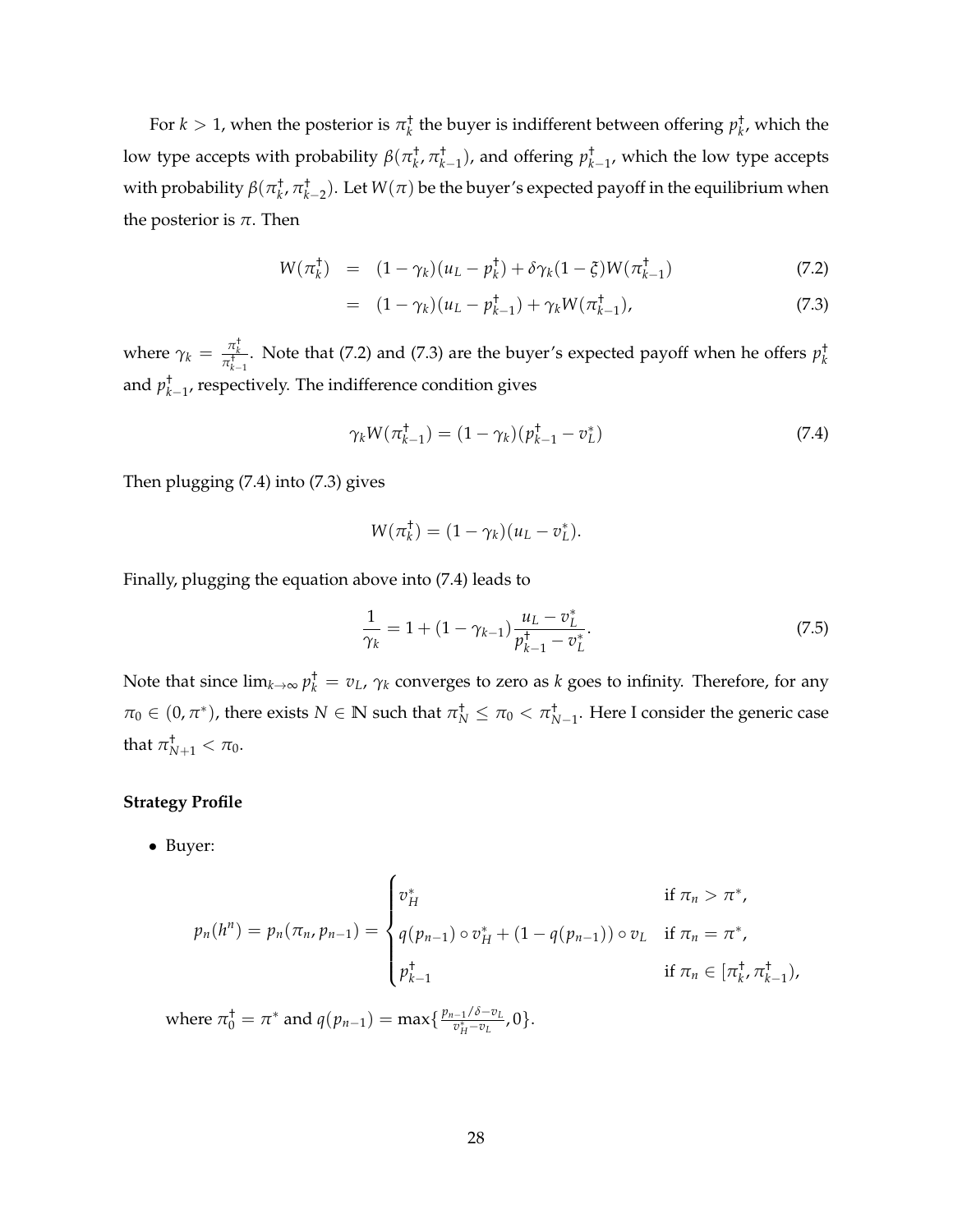*•* The low type:

$$
\sigma_{Ln}(h_S^n) = \sigma_{Ln}(\pi_n, p_n) = \begin{cases}\n1 & \text{if } p_n \ge \delta v_H^*, \\
\max\{0, \tilde{\beta}(\pi_n, \pi^*)\} & \text{if } p_n \in [v_L, \delta v_H^*), \\
\max\{0, \beta(\pi_n, \pi_k^*)\} & \text{if } p_n \in [p_k^+, p_{k-1}^*), \\
0 & \text{if } p_n < v_L^*.\n\end{cases}
$$
\n
$$
c_{Ln}(\hat{h}_S^n) = c_{Ln}(\hat{\pi}_n) = \begin{cases}\n1 & \text{if } \hat{\pi}_n < \hat{\pi}^*, \\
\max\{0, \tilde{\beta}(\hat{\pi}_n, \pi^*) / \xi\} & \text{if } \hat{\pi}_n \ge \hat{\pi}^*, \\
\max\{0, \tilde{\beta}(\hat{\pi}_n, \pi^*) / \xi\} & \text{if } \hat{\pi}_n \ge \hat{\pi}^*,\n\end{cases}
$$

where  $\hat{\pi}$  $\frac{\pi^*+(1-\pi^*)(1-\xi)}$ 

#### **Optimality of Profile**

The following lemma states that if (A1) holds, then offering any price  $p \in [\delta v_H^*, v_H^* )$  at the deadlock belief is suboptimal for the buyer.

 ${\bf Lemma \ 11.}$  *Suppose (A1) holds. Then at*  $\pi=\pi^*$ *, the buyer is better off by offering*  $v^*_H$  *than by offering a* price  $p \in [\delta v_H^*, v_H^*).$ 

*Proof.* Let  $U_F(\pi) = (1 - \pi)(u_L - v_H^*) + \pi(u_H - v_H^*)$  be the payoff to the buyer when he offers  $v_H^*$  to finish the bargaining at a posterior belief  $\pi.$  Then  $U_F^* = U_F(\pi^*)$ , where  $U_F^*$  is defined in (3.1).

Corollary 3 implies that offering a price  $p \in (\delta v_H^*, v_H^*)$  is dominated by offering  $\delta v_H^*$ . If the buyer offers  $\delta v^*_H$ , the low type accepts it for sure. The high type opts out when the option is available, then the buyer offers  $v_H^*$  in the next period and bargaining ends. In this case the buyer's expected payoff is

$$
(1 - \pi)(u_L - \delta v_H^*) + \pi \delta (1 - \xi)(u_H - v_H^*).
$$

If the buyer instead offers  $v_H^*$  and finishes the bargaining immediately, he obtains  $U_F(\pi)$ . Then the difference is

$$
\underbrace{(1-\pi)(1-\delta)v_H^* - \underbrace{\pi\xi(u_H - v_H^*)}_{\text{conefit of screening}} - \underbrace{\pi(1-\xi)(1-\delta)(u_H - v_H^*)}_{\text{cost of delay}}.
$$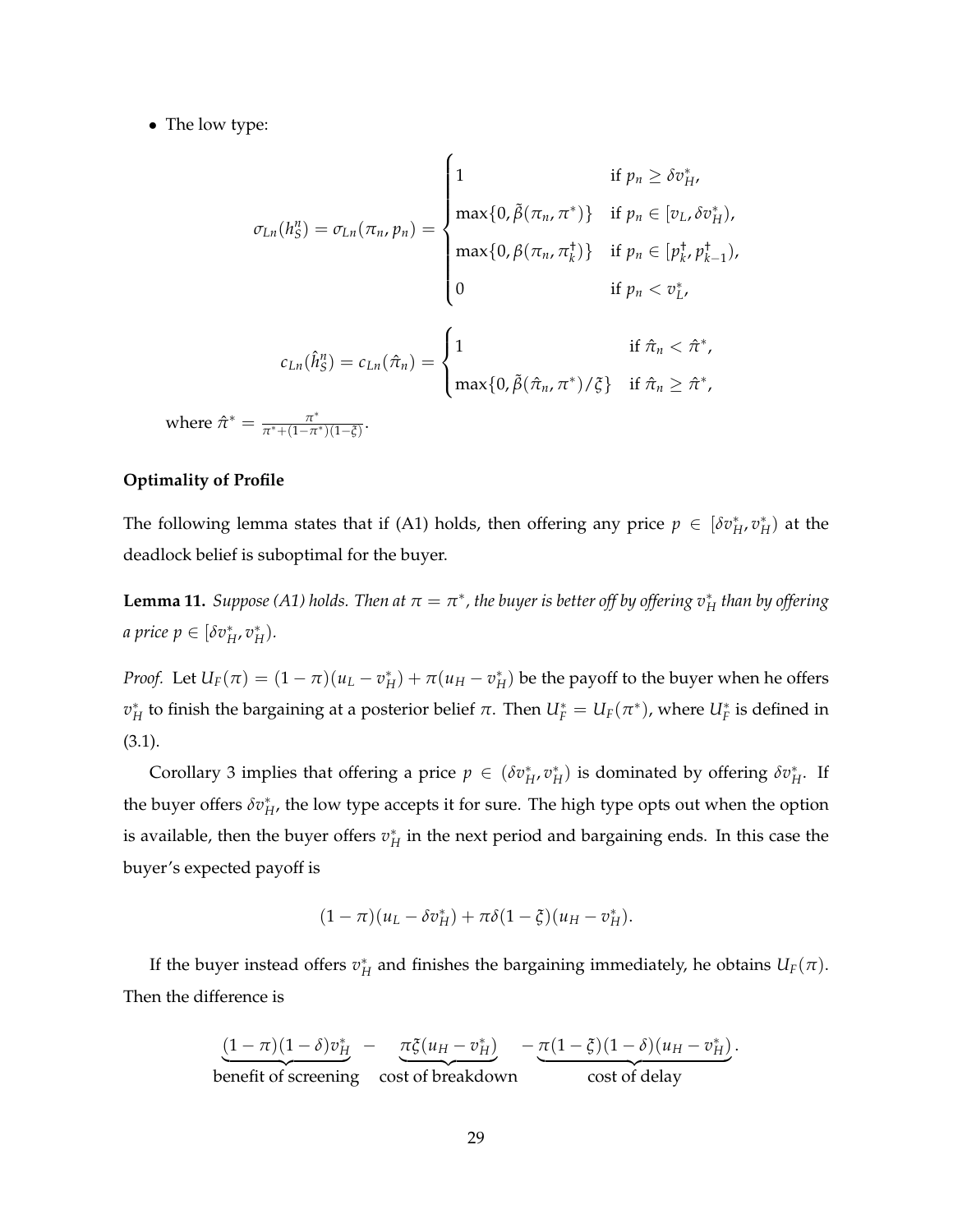Therefore offering  $v_H^*$  yields greater payoff if and only if

$$
\pi > \tilde{\pi} \equiv \frac{(1 - \delta)v_H^*}{(1 - \delta(1 - \xi))(u_H - v_H^*) + (1 - \delta)v_H^*}.
$$

A simple calculation shows that  $\pi^*$  >  $\tilde{\pi}$  if and only if (A1) holds.

The optimality of each action is as follows:

#### 1. *cLn* :

- (a) If  $\hat{\pi}_n < \pi^*$ , then for any value of  $c_{Ln} \in [0, 1]$ ,  $\pi_{n+1} < \pi^*$  so  $p_{n+1} \le v_L$ . Therefore the continuation payoff is no greater than  $v_L$ , so taking an outside option is optimal for the low type.
- (b) If  $\hat{\pi}_n \in [\pi^*, \hat{\pi}^*]$ , the only consistent strategy is to use a mixed strategy to induce  $\pi_{n+1} = \pi^*$ .
- (c) If  $\hat{\pi}_n > \hat{\pi}^*$ , then for any value of  $c_{Ln} \in [0, 1]$ ,  $\pi_{n+1} > \pi^*$  so the buyer offers  $v_H^*$  in the next period. Therefore, the low type strictly prefers not to take an outside option.

#### 2.  $\sigma_{Ln}$ :

- (a) By Corollary 3, the low type accepts any  $p_n \geq \delta v_H^*$  for sure.
- (b)  $p_n \in [v_L, \delta v_H^*):$  If  $\pi_n \leq \hat{\pi}^*$ , accepting the offer with probability  $\sigma_{Ln} = \tilde{\beta}(\pi_n, \pi^*)$ that, combined with  $c_{Ln} = \max\{0, \tilde{\beta}(\hat{\pi}_n, \pi^*)/\zeta\}$ , induces  $\pi_{n+1} = \pi^*$  is the only consistent strategy of the low-type seller. if  $\pi > \hat{\pi}^*$ , the low type is strictly better off by rejecting  $p_n$ , not taking outside option and accepting  $p_{n+1} = v_H^*$ .
- (c)  $p_n < v_L$ : The construction of the sequences  $\{(\pi_k^+, p_k^+) \}_{k=0}^{\infty}$  implies that the low type is indifferent between acceptance and rejection by following the above strategy profile.
- 3.  $p_n$ : Lemma 11 and the construction of the sequences  $\{(\pi_k^+, p_k^+)\}_{k=0}^{\infty}$  imply that offer strategy  $p_n$  is the best response to the seller's strategy ( $\sigma_{\theta t}$ ,  $c_{\theta t}$ ).

#### **Proof of Proposition 5**

Let  $\{\hat{p}_k^{\dagger}\}$  and  $\{\hat{\pi}_k^{\dagger}\}$  be the limit of sequences  $\{p_k^{\dagger}\}$  and  $\{\pi_k^{\dagger}\}$  when  $\Delta \to 0$ . Then the recursive equation (7.1) implies that  $\rho_k^+=v_L$  for any *k*. Therefore, the recursive equation (7.5) for  $\gamma_k=$ 

 $\Box$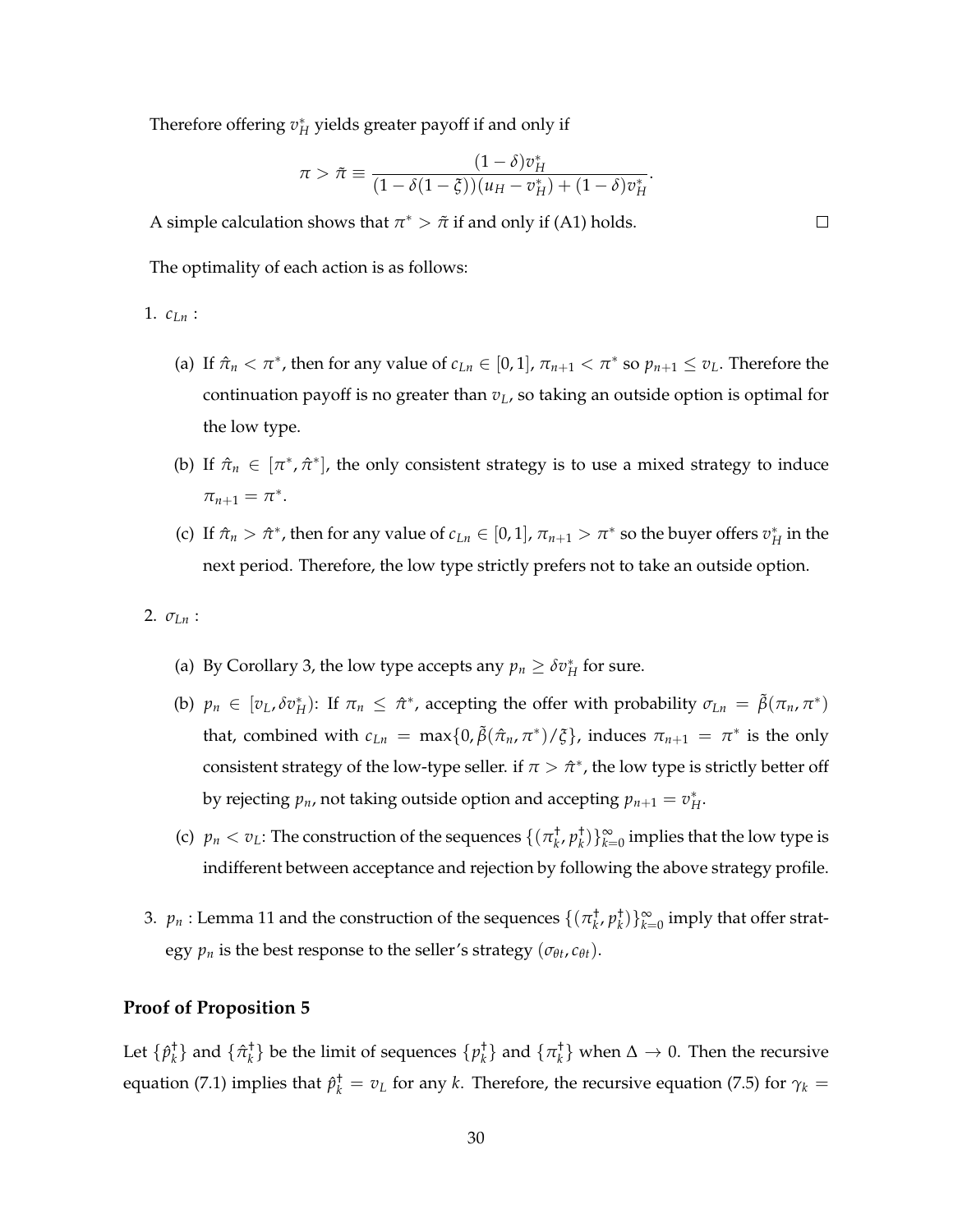$\frac{\pi_k^{\dagger}}{\pi_{k-1}^{\dagger}}$ becomes

$$
\gamma_k = \frac{1}{1 + (1 - \gamma_{k-1}) \frac{u_L - \eta v_L}{v_L - \eta v_L}},
$$

where  $\eta = \frac{\lambda}{r+\lambda}$ . Since a function  $g(x) = \frac{1}{1+(1-x)\frac{u_L-\eta v_L}{v_L-\eta v_L}}$  is convex and has fixed points of one and  $\frac{v_L - \eta v_L}{u_L - \eta v_L} < 1$ ,  $\gamma_k$  converges to  $\frac{v_L - \eta v_L}{u_L - \eta v_L}$ . Therefore, for any prior  $\pi_0 \in (0, \pi^*)$  there exists a finite K such that  $\hat{\pi}_K^{\dagger} \leq \pi_0$ . Therefore, as  $\Delta$  goes to zero, the equilibrium offer at  $\pi_0$  converges to  $v_L$ , and the real-time length of the pre-deadlock phase, *K*D, shrinks to zero.

In the deadlock phase, in each period the bargaining ends by 1) agreement at  $p=v_H^*$  with probability *q*, 2) agreement at  $p = v_L$  with probability  $(1 - q)(1 - \pi^*)\xi$ , and 3) opting-out with probability  $(1 - q)\pi^*\xi$ . Therefore, the resolution period of the deadlock phase is a geometric distribution with parameter  $q + (1 - q)\xi$ . As  $\Delta \rightarrow 0$ , the limit distribution becomes Poisson arrival process with a finite arrival rate, so the deadlock phase does not shrink.

#### **Proof of Corollaries 6 and 7**

The probability of agreement at  $t = 0$  is  $(1 - \pi_0)\beta(\pi_0, \pi^*) = 1 - \frac{\pi_0}{\pi^*}$ . The proof of Proposition 5 implies that  $\hat{T}_d = \frac{\Delta}{q + (1-q)\xi}$ , and letting  $\Delta \to 0$  provides the desired result.

The probability of a breakdown conditional on the bargaining reaching the deadlock phase is

$$
\frac{(1-q)\pi^*\xi}{q+(1-q)\xi'}
$$

so letting  $\Delta \rightarrow 0$  provides the desired result..

#### **Proof of Proposition 9**

#### **Suboptimality of Two-Period Screening**

 ${\bf Lemma \ 12.}$  *Suppose (A2) holds. Then in equilibrium,*  $p_n \in [\delta v_H^*, v_H^* )$  *is never offered after any history. Proof.* Recall from Lemma 11 that offering  $v_H^*$  yields a greater payoff than offering a sequence of prices  $\delta v^*_H$ ,  $v^*_H$  if and only if

$$
\pi > \tilde{\pi} \equiv \frac{(1 - \delta)v_H^*}{(1 - \delta(1 - \xi))(u_H - v_H^*) + (1 - \delta)v_H^*}.
$$

On the other hand, from the inequality

$$
(1 - \pi)(u_L - \delta v_H^*) + \pi \delta (1 - \xi)(u_H - v_H^*) < 0,
$$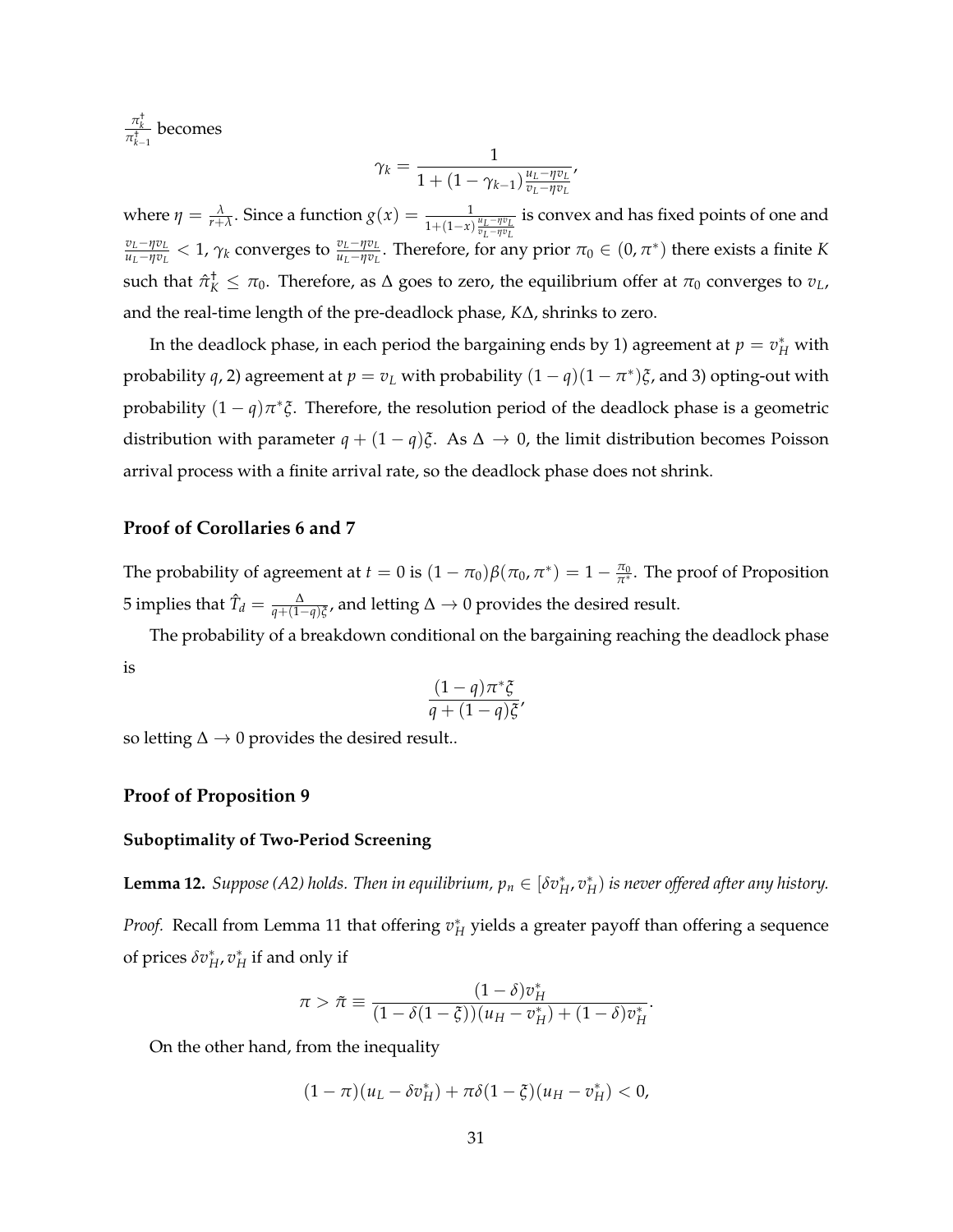the offer sequence  $\delta v^*_H$ ,  $v^*_H$  yields a negative payoff if and only if

$$
\pi < \underline{\pi} \equiv \frac{\delta v_H^* - u_L}{\delta (1 - \xi)(u_H - v_H^*) + (\delta v_H^* - u_L)}.
$$

Suppose (A2) holds. Then a simple calculation shows that (A2) implies  $\pi > \tilde{\pi}$ . Then for any  $\pi \in [0, 1]$ ,  $p_n \in [\delta v_H^*, v_H^*)$  is not offered in equilibrium, since either  $p = v_H^*$  or  $p = 0$  is a profitable deviation.  $\Box$ 

#### **Upper Bound on the Equilibrium Posterior**

**Lemma 13.** *In any equilibrium, there exists*  $\bar{\pi} \in (0, 1)$  *such that if*  $\pi_n > \bar{\pi}$  *after any history, the buyer offers*  $p_n = v_H^*$ .

*Proof.* The maximum payoff of the buyer by screening the low type is

$$
(1 - \pi) \cdot (u_L - v_L^*) + \pi (1 - \xi) \cdot \delta (u_H - v_H^*).
$$
 (7.6)

If instead the buyer offers  $v^*_H$ , then his payoff is  $U_F(\pi)$ . Therefore, if

$$
\pi > \frac{v_H^* - v_L^*}{(1 - \delta(1 - \xi))(u_H - v_H^*) + v_H^* - v_L^*}
$$

then the buyer strictly prefers to offer  $v_H^*$  regardless of the history.

**Lemma 14.** *If*  $\pi_n \leq \bar{\pi}$  *and*  $p_n < v_H^*$ ,  $\pi_{n+1} \leq \bar{\pi}$ .

*Proof.* Suppose not; that is, there exists a history  $h^n$  where  $\pi_n \leq \bar{\pi}$ ,  $p_n < v_H^*$ , and  $\sigma_{Ln} + (1 - \bar{\sigma})$  $\sigma_{Ln}$ ) $\zeta$ *c*<sub>Ln</sub>  $> \tilde{\beta}(\pi_n, \bar{\pi})$ . By Lemma 12,  $p_n < \delta v_H^*$ . Moreover, by Lemma 13,  $p_{n+1} = v_H^*$ . Then it is optimal for the low type to reject both  $p_n$  and an outside option and wait for the next period  $\Box$ offer, which leads to a contradiction.

**Lemma 15.** (1) If  $\pi_n \leq \bar{\pi}$  and  $p_n \in (v_L, \delta v_H^*)$ , then  $c_{Ln} = 0$ . *(2)* If  $\pi_n = \bar{\pi}$  *and*  $p_n < v_L$ , then  $\sigma_{Ln} = 0$ .

*Proof.* (1) Suppose not; that is, there exists a history  $h^n$  where  $\pi_n \leq \bar{\pi}$ ,  $p_n \in (v_L, \delta v_H^*)$ , and  $c_{Ln} > 0$ . Then opting-out must be at least as good as waiting, so  $u_L(h^{n+1}) \le v_L/\delta$ . Then it is strictly optimal to accept *pn*, contradicting Lemma 14.

(2) Suppose that there exists a history  $h^n$  where  $\pi_n = \bar{\pi}$  and  $p_n < v_L$ , and  $\sigma_{Ln} > 0$ . Then by Lemma 14  $c_{Ln}$  < 1, which implies  $u_L(h^{n+1}) \ge v_L/\delta$ . But then accepting  $p_n$  is suboptimal. Contradiction.  $\Box$ 

 $\Box$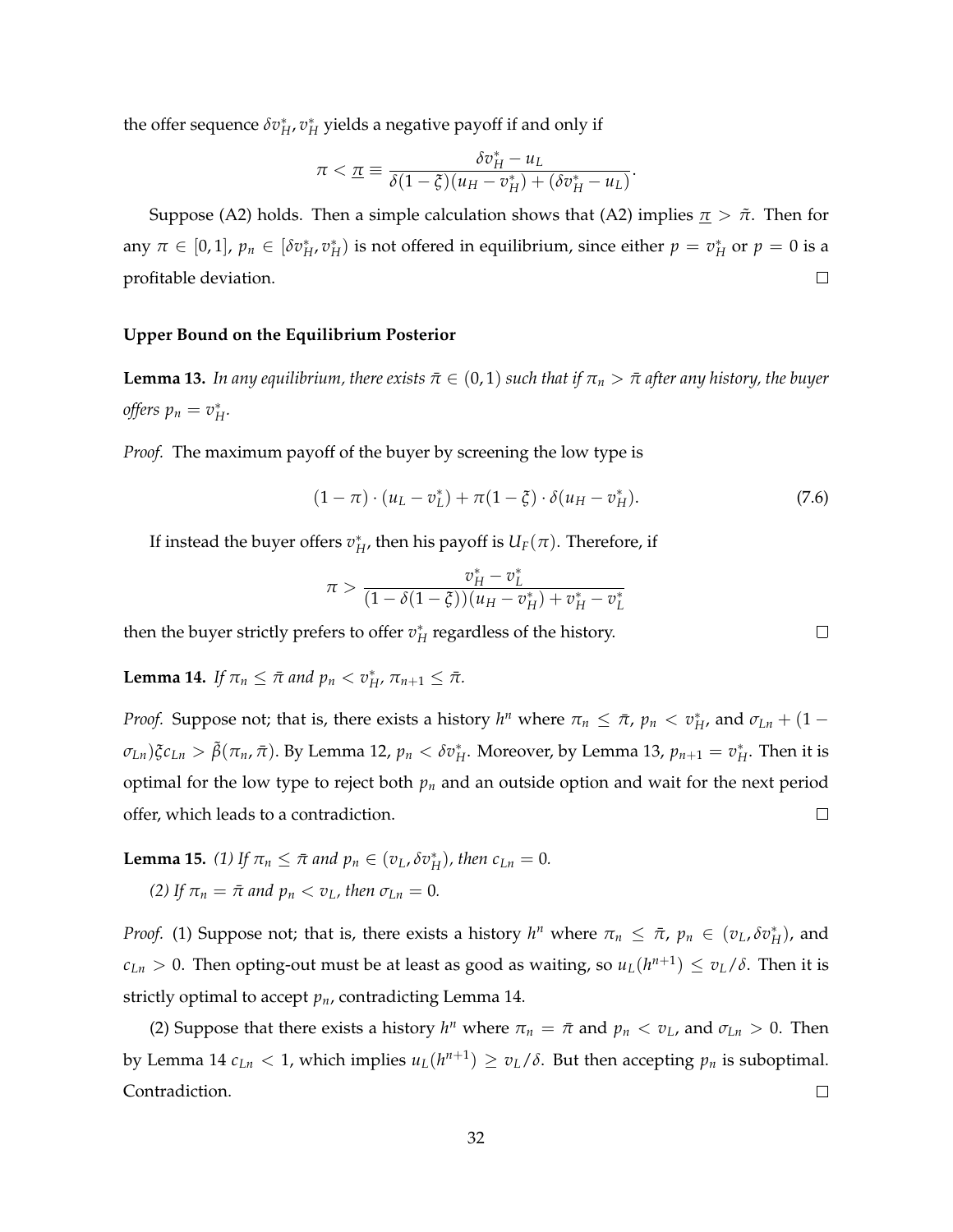**Lemma 16.**  $\bar{\pi} \leq \pi^*$ .

*Proof.* Suppose the contrary that there exists an equilibrium with  $\bar{\pi} > \pi^*$ . Then it suffices to show that for all history with a belief smaller than but sufficiently close to  $\bar{\pi}$ , offering  $v_H^*$  is optimal for the buyer.

Define

$$
\tilde{U}(\bar{\pi})=(1-\bar{\pi})\xi(u_L-v_L)+\delta(1-\xi)U_F(\bar{\pi}),
$$

and let  $\hat{U}(h^n)$  be the supremum of the buyer's expected payoff at  $h^n$ , given that the buyer offers  $p < v_H^*$  at  $h^n$ . I claim that for any history  $h^n$  with a belief  $\bar{\pi}$ ,  $\hat{U}(h^n) < \tilde{U}(\bar{\pi})$ . Suppose the bargaining ends after *k* periods. Then by Lemma 14, the probability of an agreement between the low-type seller before bargaining ends is no more than  $\frac{1-\xi^k}{1-\xi}$ . Since the low type never accepts any offer less than *vL*, <sup>16</sup> making an agreement at *vL* with the least delay yields the highest possible payoff to the buyer. Therefore the buyer's payoff is bounded by

$$
\tilde{U}_k(\bar{\pi}) = (1-\bar{\pi})\frac{\xi(1-\delta^k(1-\xi)^k)}{1-\delta(1-\xi)}(u_L-v_L) + \delta^k(1-\xi)^k U_F(\bar{\pi}).
$$

Since  $\bar{\pi} > \pi^*$ ,  $(1 - \delta(1 - \xi))U_F(\bar{\pi}) > (1 - \bar{\pi})\xi(u_L - v_L)$ , so  $k = 1$  is optimal.

Now consider histories with beliefs less than  $\bar{\pi}$ . Then the continuity of the previous argument implies that for any  $\beta > 0$ , there exists  $\epsilon > 0$  such that for any history  $h^n$  with a belief  $\pi(h^n) \in (\bar{\pi} - \epsilon, \bar{\pi})$ , if the buyer offers  $p < v_H^*$  with positive probability at  $h^n$ , then  $U(h^n) < \tilde{U}(\bar{\pi}) + \beta.$ 

Equations (3.1) and (3.2) imply that  $\bar{\pi} > \pi^*$  if and only if  $\tilde{U}(\bar{\pi}) < U_F(\bar{\pi})$ . Then since  $U_F(\pi)$  are continuous, for sufficiently small  $\beta > 0$ , there exists  $\epsilon > 0$  such that for any history *h*<sup>*n*</sup> with a belief  $\pi(h^n) \in (\bar{\pi} - \epsilon, \bar{\pi})$ , if the buyer offers  $p < v_H^*$  with positive probability at  $h^n$ ,  $U(h^n) < \tilde{U}(\bar{\pi}) + \beta < U_F(\bar{\pi} - \epsilon)$ . So the buyer's optimal offer is  $v_H^*$  for any history with  $\pi \in (\bar{\pi} - \epsilon, \bar{\pi})$ , which contradicts the definition of  $\bar{\pi}$ .  $\Box$ 

#### **Proof of Proposition 8**

Fix a perfect Bayesian equilibrium that satisfies nondecreasing offers.

<sup>&</sup>lt;sup>16</sup>Suppose not; that is, there exists a history  $\hat{h}^m$  where the buyer offers a price less than  $v_L$  and the low type accepts it with positive probability. Then, the low type must take the outside option for sure (if it is available) at every history between  $h^n$  and  $\hat{h}^m$ . Then at  $\hat{h}^m$  the posterior is  $\bar{\pi}$ , which contradicts Lemma 15.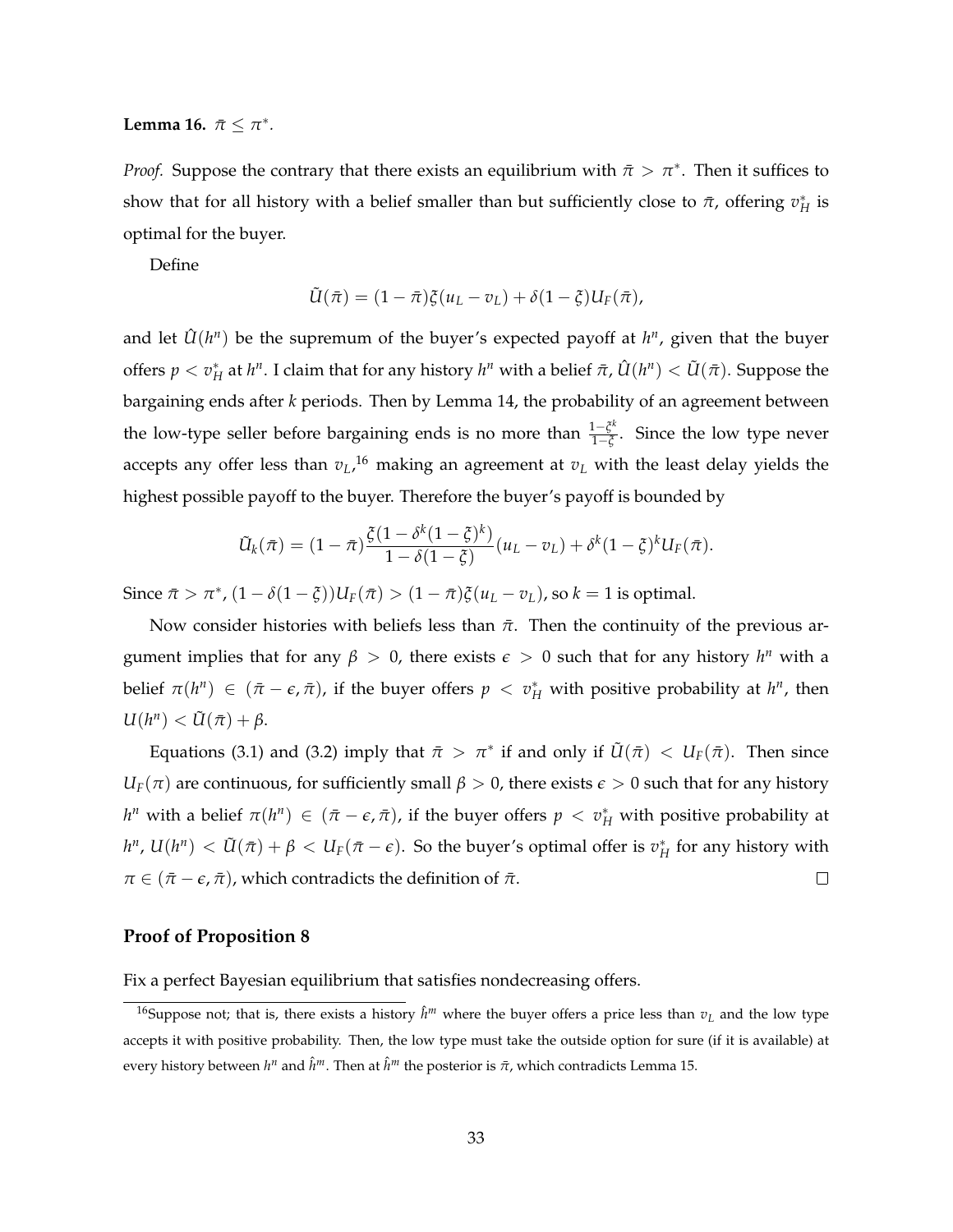#### *Step 1* For any history  $h^n$ ,  $\pi_n \geq \pi_{n-1}$ .

*Proof.* Suppose not; that is, there exists a history  $h^n$  such that  $\pi_n < \pi_{n-1}$ . Then in order to make the low type indifferent, the buyer's offer at  $h^n$  satisfies  $\mathbb{E}[p_n] = p_{n-1}/\delta$ . Therefore, the seller offers  $p_n > p_{n-1}$  with positive probability, which violates the nondecreasing offers.  $\Box$ 

In the proof of Proposition 9, I show that there exists  $\bar{\pi} \leq \pi^*$  that bounds the posterior belief along the bargaining process. Then Step 1 implies that if  $\pi_n = \bar{\pi}$  at some history  $h^n$ , then  $\pi_{n+1} = \bar{\pi}$  after any  $p_n < \delta v_H^*$ , which implies that  $\sigma_{Ln}(\bar{\pi}, x) = \xi$  for any  $p \in (v_L, \delta v_H^*)$ .

*Step* 2 At  $\pi = \bar{\pi}$ , the buyer's equilibrium offer is either  $v_L$  or  $v_H^*$ .

*Proof.* It is clear that offering  $p < v_L$  is suboptimal for the buyer. Moreover, Lemma 12 says that any offer  $p \in [\delta v_H^*, v_H^*]$  is suboptimal. Then it is sufficient to show that if any  $p \in (\tilde{p}, v_H^*)$ is not offered, the same goes for any  $p \in (\max{\{\delta \tilde{p}, v_L\}}, \tilde{p})$ . Suppose at some history  $h^n$ , the buyer offers  $p_n \in (\max\{\delta\tilde{p}, v_L\}, \tilde{p})$ . Then in the next period, to make the low type indifferent, the buyer must use mixed offer between  $v_H^*$  and some (possibly multiple)  $p \leq \tilde{p}$ . Therefore the buyer's expected payoff at history *h<sup>n</sup>* is

$$
(1-\bar{\pi})\xi(1-p_n)+\delta(1-\xi)(1-v_H^*).
$$

Now consider the deviation of the buyer to offer  $p' = p_n - \epsilon$ , where  $\epsilon$  is small enough such that  $p' > \max{\delta \tilde{p}, v_L}$ . Then the buyer can make an agreement with the low type at a lower offer with the same probability and still use a mixed offer in the next period. So offering  $p'$  is a profitable deviation, which proves that any  $p \in (v_L, v_H^*)$  cannot be offered in equilibrium.  $\Box$ 

#### *Step* 3  $\bar{\pi} = \pi^*$ .

*Proof.* Suppose  $\bar{\pi} < \pi^*$ . First, I claim that if  $\pi_n = \bar{\pi}$ , the buyer's offer must be  $v_H^*$ . Suppose  $v_L$  is offered in some history  $h^n$ . Then in the next period the buyer must use a mixed strategy between  $v_H^*$  and some  $p \leq v_L$ . Therefore, the buyer's expected payoff at history  $h^n$  is

$$
(1-\bar{\pi})\xi(1-v_L)+\delta(1-\xi)(1-v_H^*),
$$

which is greater than  $1-v_H^*$  since  $\bar{\pi}<\pi^*$ . So offering  $v_L$  at  $h^{n+1}$  is strictly better than  $v_H^*$ , contradictory to the fact that the buyer uses a mixed strategy.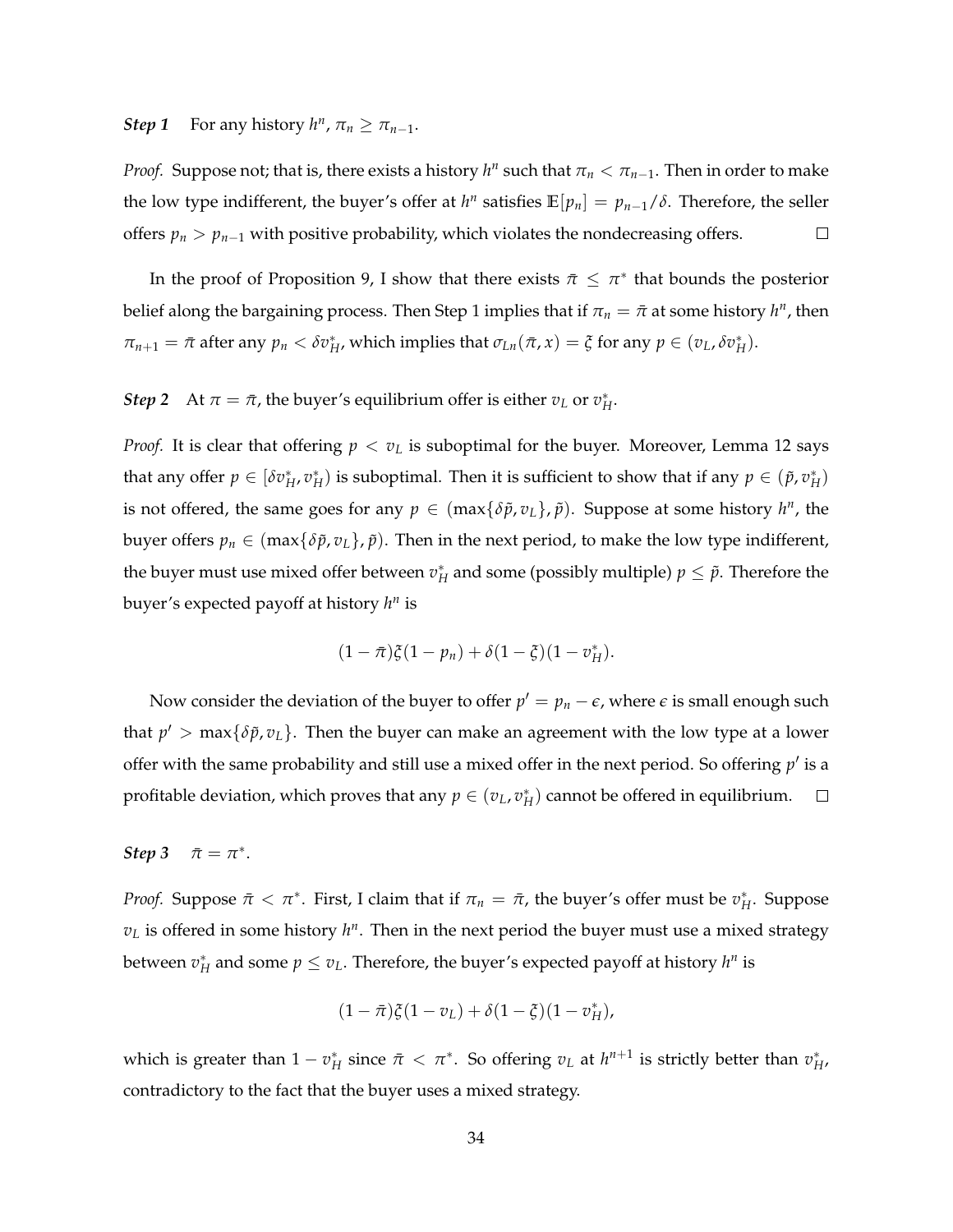Since the equilibrium satisfies nondecreasing offers, it must be that for all history *h<sup>n</sup>* with  $\pi_n < \bar{\pi}$ , the buyer never offers  $v_H^*$ . Let  $\bar{p}$  be a supremum of the buyer's offer at history  $h^n$  with  $\pi_n < \bar{\pi}$ . Then by Lemma 12,  $\bar{p} \leq \delta v_H^*$ . Fix  $\epsilon$  sufficiently small that  $\bar{p} - \epsilon > \delta \bar{p}$ . Then there exists a history  $h^n$  with  $\pi_n < \bar{\pi}$  where the buyer offers  $p > \bar{p} - \epsilon$  with positive probability. Suppose that  $\pi_{n+1} \geq \bar{\pi}$ ; then  $p_{n+1} = v_H^*$  and the low type is strictly better off by rejecting  $p_n$ . If  $\pi_{n+1} < \bar{\pi}$ , then accepting  $p_n$  is a strict best response of the low type, violating consistency.  $\Box$ 

*Step 4* Behavior at  $\pi \leq \pi^*$  is determined uniquely.

*Proof.* By step 1, the equilibrium belief is nondecreasing. Therefore, the backward induction method in the proof of Proposition 4 yields unique equilibrium behavior.  $\Box$ 

#### **Proof of Proposition 10**

The buyer's indifference condition at the deadlock belief  $\pi^*$  is given by

$$
(1 - \delta(1 - \xi))\{(1 - \pi^*)u_L + \pi^*u_H - (c_H + v_H^*)\} = (1 - \pi^*)\xi(u_L - (c_L + v_L)),
$$

so

$$
\pi^* = \frac{(c_H + v_H^* - u_L) + \frac{\xi}{1 - \delta(1 - \xi)}(u_L - (c_L + v_L))}{(u_H - u_L) + \frac{\xi}{1 - \delta(1 - \xi)}(u_L - (c_L + v_L))}.
$$

The buyer can conduct a two-period screening by offering  $(1 - \delta)c_L + \delta(c_H - v_H^*)$  to the low type then offering  $c_H + v_H^*$  to the remaining high type. In this case, his payoff is

$$
(1 - \pi)[u_L - (1 - \delta)c_L + \delta(c_H - v_H^*)] + \pi \delta(1 - \xi)[u_H - (c_H + v_H^*)].
$$

Hence the two-period screening yields a higher payoff than offering  $c_H + v_H^*$  if

$$
\pi < \tilde{\pi} \equiv \frac{(1-\delta)[(c_H + v_H^*) - c_L]}{(1-\delta)[(c_H + v_H^*) - c_L] + (1-\delta(1-\xi))[u_H - (c_H + v_H^*)]}.
$$

It can be shown that (A1') is satisfied if and only if  $\pi^* > \tilde{\pi}$ .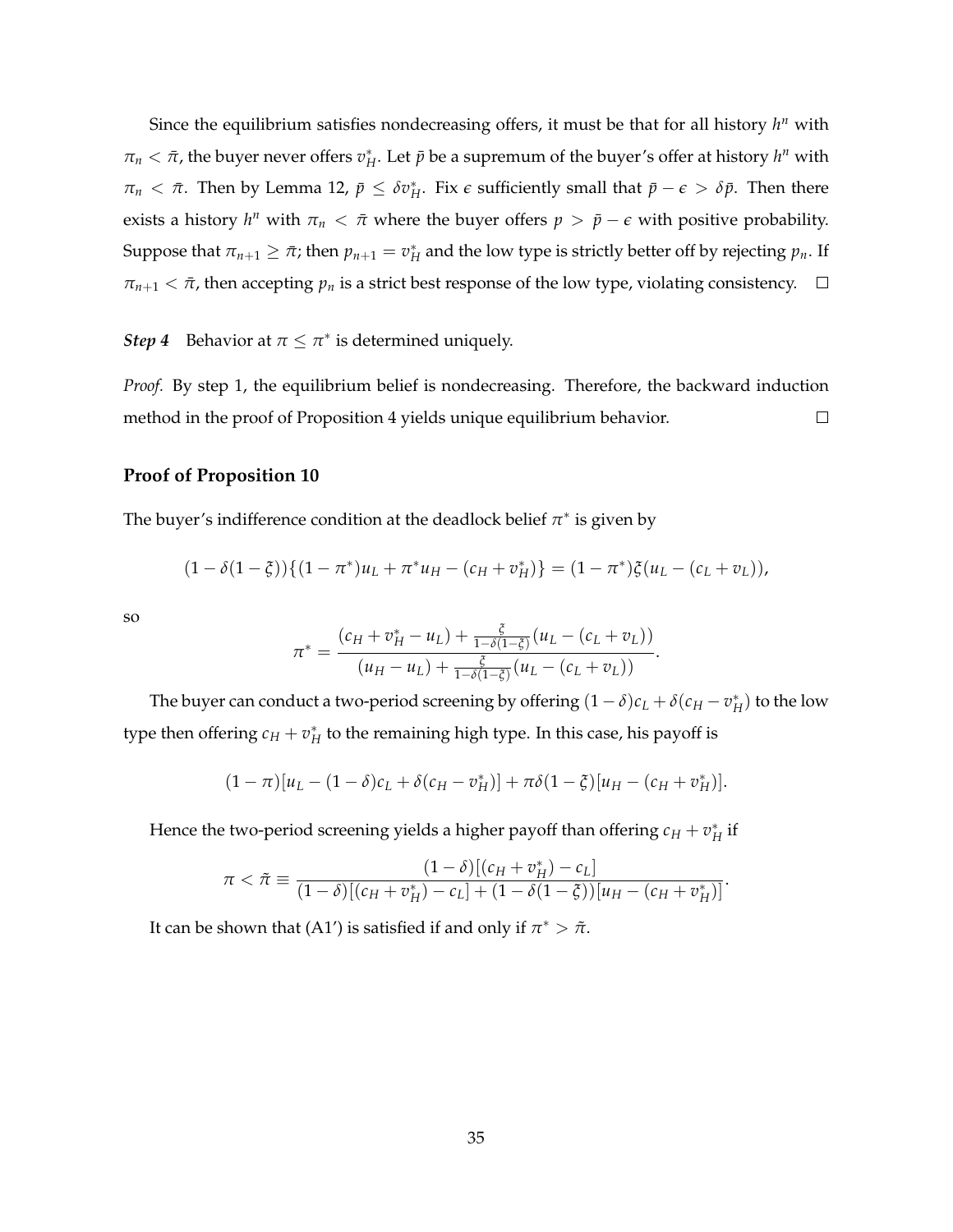## **References**

- ABREU, D., AND F. GUL (2000): "Bargaining and Reputation," *Econometrica*, 68, 85–118.
- AKERLOF, G. A. (1970): "The Market for "Lemons": Quality Uncertainty and the Market Mechanism," *Quarterly Journal of Economics*, 84(3), 488–500.
- AUSUBEL, L. M., AND R. J. DENECKERE (1989): "Reputation in Bargaining and Durable Goods Monopoly," *Econometrica*, 57(3), 511–31.
- BOARD, S., AND M. PYCIA (2013): "Outside Options and the Failure of the Coase Conjecture," *American Economic Review*.
- CHO, I.-K. (1990): "Uncertainty and Delay in Bargaining," *Review of Economic Studies*, 57(4), 575–95.
- COMPTE, O., AND P. JEHIEL (2002): "On the Role of Outside Options in Bargaining with Obstinate Parties," *Econometrica*, 70(4), 1477–1517.
- (2004): "Gradualism in Bargaining and Contribution Games," *Review of Economic Studies*, 71(4), 975–1000.
- DENECKERE, R. J., AND M.-Y. LIANG (2006): "Bargaining with Interdependent Values," *Econometrica*, 74(5), 1309–1364.
- EVANS, R. (1989): "Sequential Bargaining with Correlated Values," *Review of Economic Studies*, 56(4), 499–510.
- FUCHS, W., A. ÖRY, AND A. SKRZYPACZ (2012): "Transparency and Distressed Sales under Asymmetric Information," *Working Paper*.
- FUCHS, W., AND A. SKRZYPACZ (2010): "Bargaining with arrival of new traders," *American Economic Review*, 100(3), 802–836.

FUDENBERG, D., D. K. LEVINE, AND J. TIROLE (1985): "Infinite-Horizon Models of Bargaining with One-Sided Incomplete Information," in *Bargaining with Incomplete Information*, ed. by A. E. Roth.

<sup>(2012): &</sup>quot;Bargaining with Deadlines and Private Information," *RCER Working Papers*.